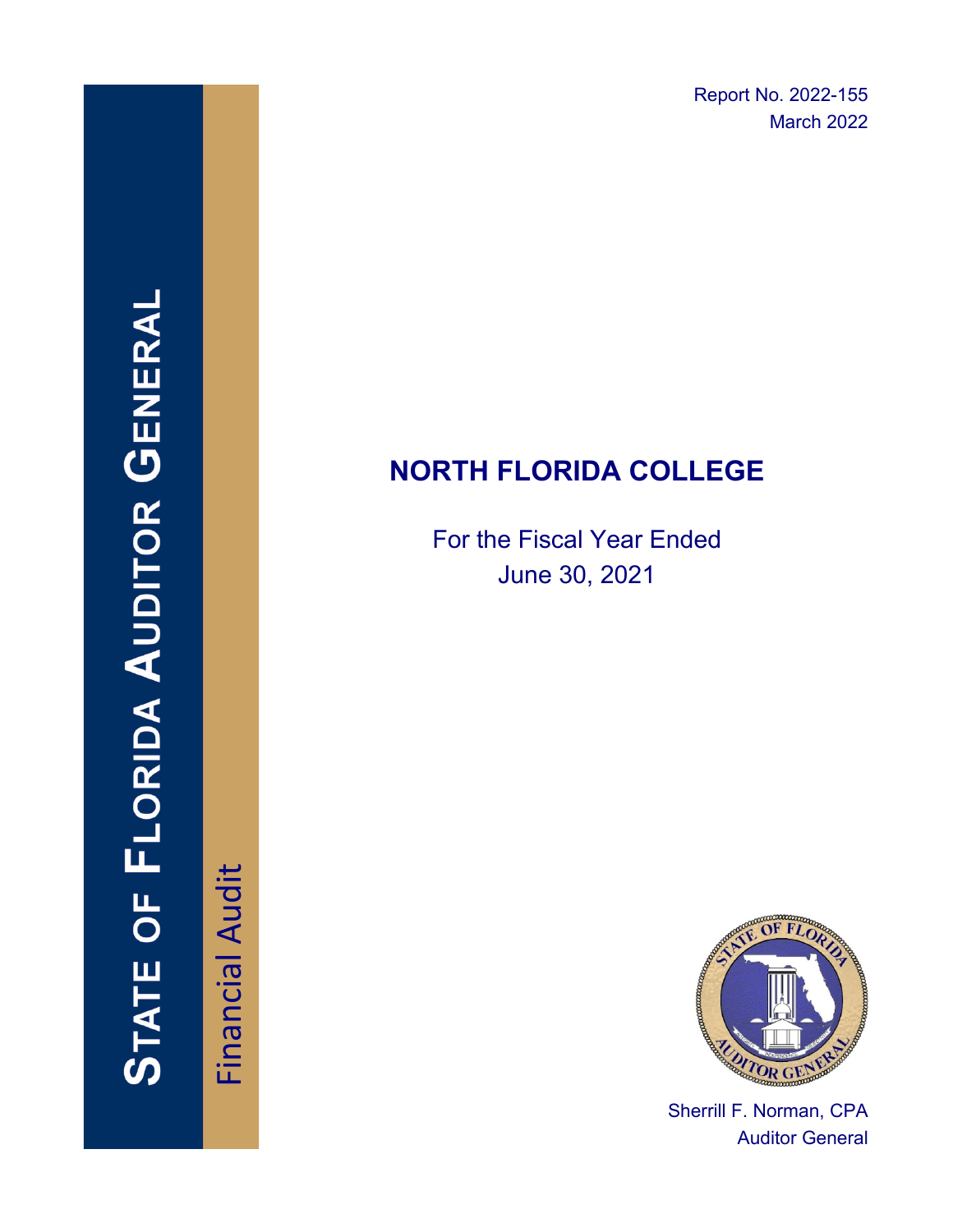#### **Board of Trustees and President**

During the 2020-21 fiscal year, John Grosskopf served as President of North Florida College and the following individuals served as Members of the Board of Trustees:

|                                                                             | County    |
|-----------------------------------------------------------------------------|-----------|
| Ricky N. Lyons, Chair from 8-18-20, Lafayette<br>Vice Chair through 8-17-20 |           |
| William D. Washington, Vice Chair Madison<br>from $8-18-20$                 |           |
| Michael R. Williams, Chair through<br>$8 - 17 - 20$                         | Madison   |
| Ann Sharon Benoit                                                           | Madison   |
| J. Travis Coker                                                             | Taylor    |
| Sandra K Haas                                                               | Suwannee  |
| David Howell                                                                | Hamilton  |
| Alton Williams Jr.                                                          | Suwannee  |
| Lloyd Gary Wright                                                           | Jefferson |

The Auditor General conducts audits of governmental entities to provide the Legislature, Florida's citizens, public entity management, and other stakeholders unbiased, timely, and relevant information for use in promoting government accountability and stewardship and improving government operations.

The team leader was Tiffany R. Stewart, CPA, and the audit was supervised by Glenda K. Hart, CPA.

Please address inquiries regarding this report to Jaime N. Hoelscher, CPA, Audit Manager, by e-mail at jaimehoelscher@aud.state.fl.us or by telephone at (850) 412-2868.

This report and other reports prepared by the Auditor General are available at:

[FLAuditor.gov](http://flauditor.gov/) 

Printed copies of our reports may be requested by contacting us at:

**State of Florida Auditor General** 

**Claude Pepper Building, Suite G74** ∙ **111 West Madison Street** ∙ **Tallahassee, FL 32399-1450** ∙ **(850) 412-2722**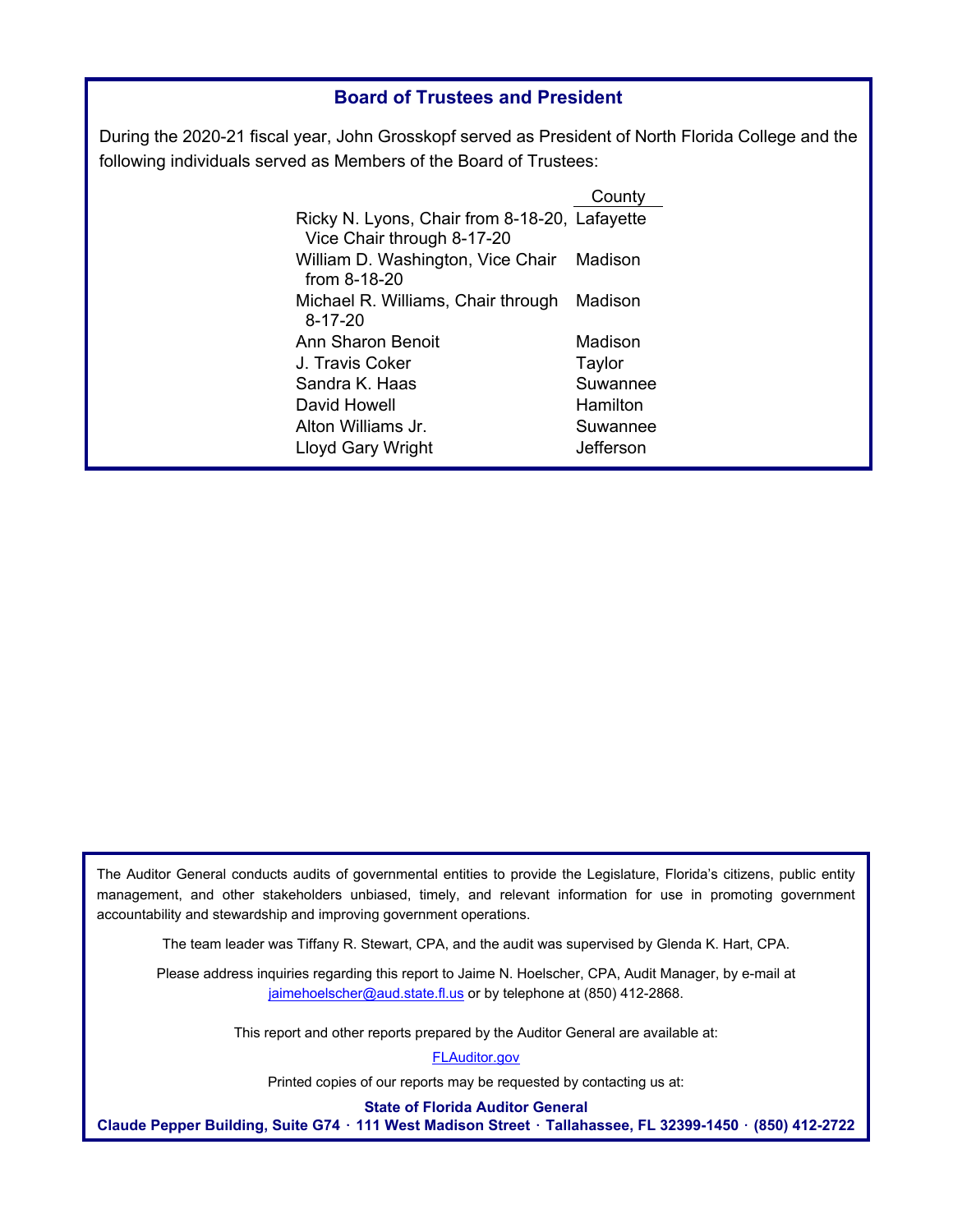## **NORTH FLORIDA COLLEGE TABLE OF CONTENTS**

|                                                                                                                                                                         | Page<br>No. |
|-------------------------------------------------------------------------------------------------------------------------------------------------------------------------|-------------|
|                                                                                                                                                                         |             |
|                                                                                                                                                                         |             |
|                                                                                                                                                                         |             |
|                                                                                                                                                                         |             |
|                                                                                                                                                                         |             |
| <b>BASIC FINANCIAL STATEMENTS</b>                                                                                                                                       |             |
|                                                                                                                                                                         |             |
|                                                                                                                                                                         |             |
|                                                                                                                                                                         |             |
|                                                                                                                                                                         |             |
| OTHER REQUIRED SUPPLEMENTARY INFORMATION                                                                                                                                |             |
| Schedule of Changes in the College's Total Other Postemployment Benefits Liability                                                                                      |             |
| Schedule of the College's Proportionate Share of the Net Pension Liability - Florida                                                                                    |             |
| Schedule of College Contributions - Florida Retirement System Pension Plan  40                                                                                          |             |
| Schedule of the College's Proportionate Share of the Net Pension Liability - Health                                                                                     |             |
| Schedule of College Contributions - Health Insurance Subsidy Pension Plan 42                                                                                            |             |
|                                                                                                                                                                         |             |
| INDEPENDENT AUDITOR'S REPORT ON INTERNAL CONTROL OVER<br>FINANCIAL REPORTING AND ON COMPLIANCE AND OTHER MATTERS<br>BASED ON AN AUDIT OF FINANCIAL STATEMENTS PERFORMED |             |
|                                                                                                                                                                         |             |
|                                                                                                                                                                         |             |
|                                                                                                                                                                         |             |
|                                                                                                                                                                         |             |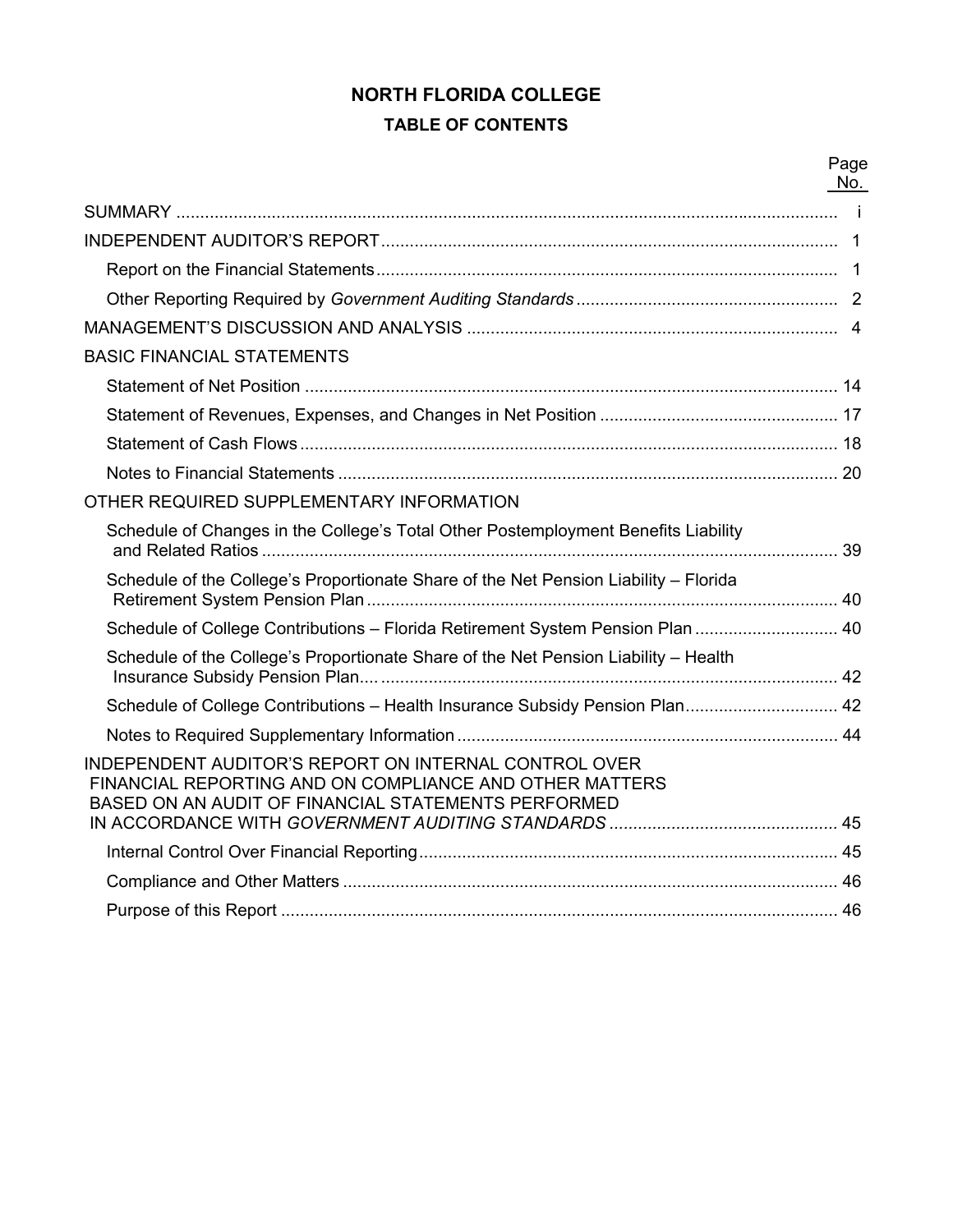## SUMMARY OF REPORT ON FINANCIAL STATEMENTS

<span id="page-3-0"></span>Our audit disclosed that the basic financial statements of North Florida College (a component unit of the State of Florida) were presented fairly, in all material respects, in accordance with prescribed financial reporting standards.

#### SUMMARY OF REPORT ON INTERNAL CONTROL AND COMPLIANCE

Our audit did not identify any deficiencies in internal control over financial reporting that we consider to be material weaknesses.

The results of our tests disclosed no instances of noncompliance or other matters that are required to be reported under *Government Auditing Standards*, issued by the Comptroller General of the United States.

#### AUDIT OBJECTIVES AND SCOPE

Our audit objectives were to determine whether North Florida College and its officers with administrative and stewardship responsibilities for College operations had:

- Presented the College's basic financial statements in accordance with generally accepted accounting principles;
- Established and implemented internal control over financial reporting and compliance with requirements that could have a direct and material effect on the financial statements; and
- Complied with the various provisions of laws, rules, regulations, contracts, and grant agreements that are material to the financial statements.

The scope of this audit included an examination of the College's basic financial statements as of and for the fiscal year ended June 30, 2021. We obtained an understanding of the College's environment, including its internal control, and assessed the risk of material misstatement necessary to plan the audit of the basic financial statements. We also examined various transactions to determine whether they were executed, in both manner and substance, in accordance with governing provisions of laws, rules, regulations, contracts, and grant agreements.

An examination of Federal awards administered by the College is included within the scope of our Statewide audit of Federal awards administered by the State of Florida.

## AUDIT METHODOLOGY

We conducted our audit in accordance with auditing standards generally accepted in the United States of America and applicable standards contained in *Government Auditing Standards*, issued by the Comptroller General of the United States.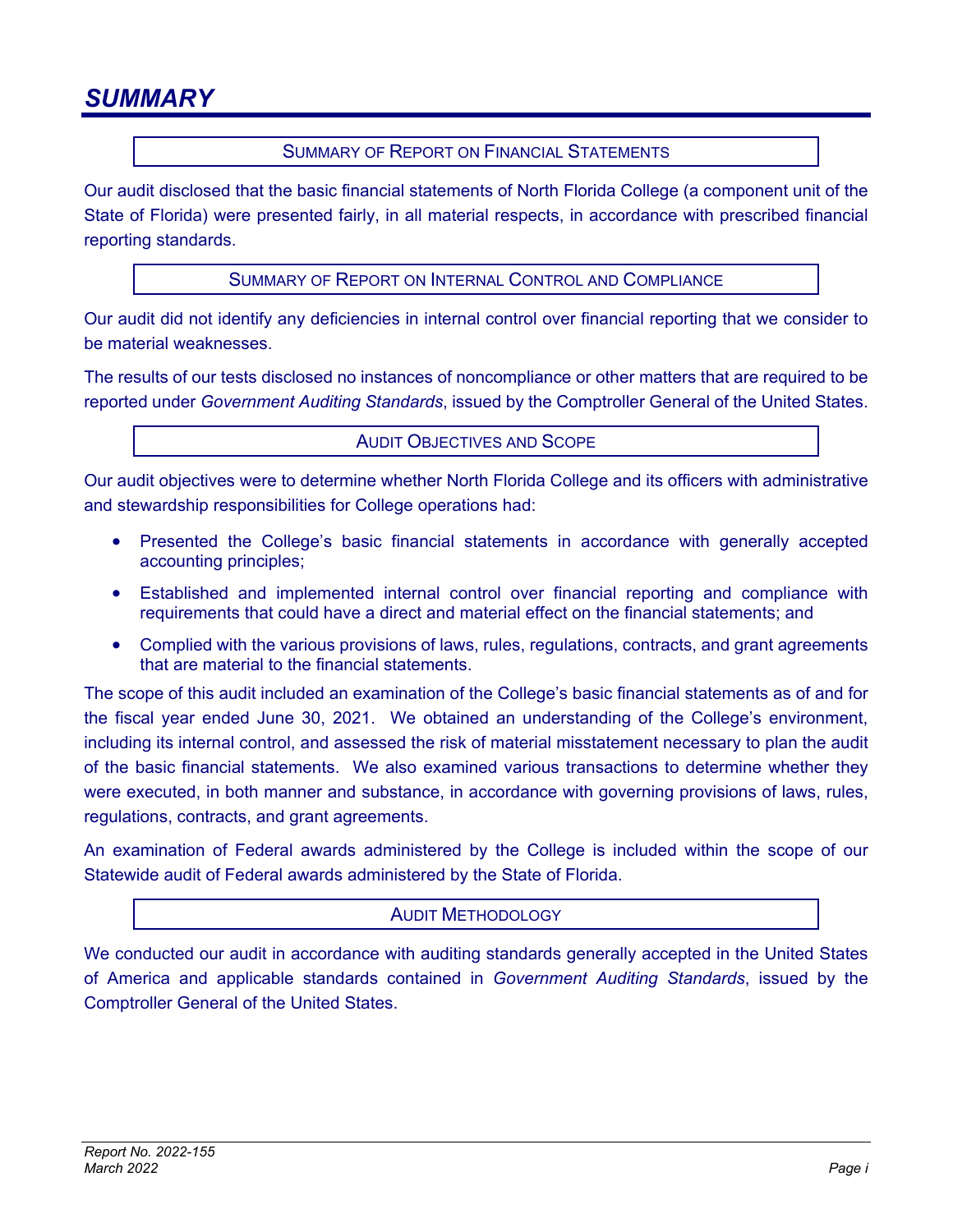<span id="page-4-0"></span>

Sherrill F. Norman, CPA Auditor General

# **AUDITOR GENERAL STATE OF FLORIDA**

Claude Denson Pepper Building, Suite G74 111 West Madison Street Tallahassee, Florida 32399-1450



Phone: (850) 412-2722 Fax: (850) 488-6975

The President of the Senate, the Speaker of the House of Representatives, and the Legislative Auditing Committee

## **INDEPENDENT AUDITOR'S REPORT**

## **Report on the Financial Statements**

We have audited the accompanying financial statements of North Florida College, a component unit of the State of Florida, and its discretely presented component unit as of and for the fiscal year ended June 30, 2021, and the related notes to the financial statements, which collectively comprise the College's basic financial statements as listed in the table of contents.

## *Management's Responsibility for the Financial Statements*

Management is responsible for the preparation and fair presentation of these financial statements in accordance with accounting principles generally accepted in the United States of America; this includes the design, implementation, and maintenance of internal control relevant to the preparation and fair presentation of financial statements that are free from material misstatement, whether due to fraud or error.

## *Auditor's Responsibility*

Our responsibility is to express opinions on these financial statements based on our audit. We did not audit the financial statements of the discretely presented component unit, which represent 100 percent of the transactions and account balances of the discretely presented component unit columns. Those statements were audited by other auditors whose report has been furnished to us, and our opinion, insofar as it relates to the amounts included for the discretely presented component unit, is based solely on the report of the other auditors. We conducted our audit in accordance with auditing standards generally accepted in the United States of America and the standards applicable to financial audits contained in *Government Auditing Standards*, issued by the Comptroller General of the United States. Those standards require that we plan and perform the audit to obtain reasonable assurance about whether the financial statements are free from material misstatement.

An audit involves performing procedures to obtain audit evidence about the amounts and disclosures in the financial statements. The procedures selected depend on the auditor's judgment, including the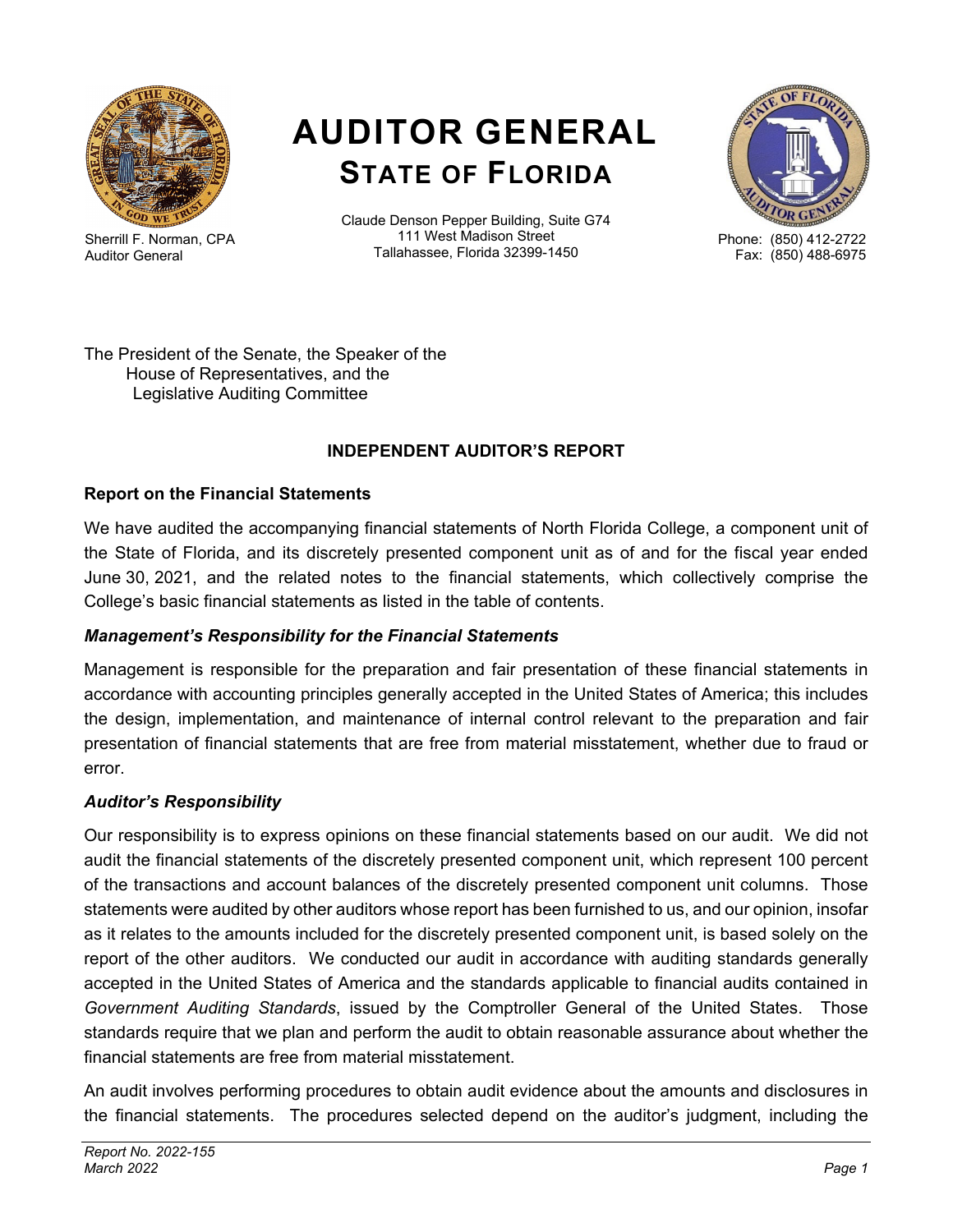<span id="page-5-0"></span>assessment of the risks of material misstatement of the financial statements, whether due to fraud or error. In making those risk assessments, the auditor considers internal control relevant to the entity's preparation and fair presentation of the financial statements in order to design audit procedures that are appropriate in the circumstances, but not for the purpose of expressing an opinion on the effectiveness of the entity's internal control. Accordingly, we express no such opinion. An audit also includes evaluating the appropriateness of accounting policies used and the reasonableness of significant accounting estimates made by management, as well as evaluating the overall presentation of the financial statements.

We believe that the audit evidence we have obtained is sufficient and appropriate to provide a basis for our audit opinions.

## *Opinions*

In our opinion, based on our audit and the report of other auditors, the financial statements referred to above present fairly, in all material respects, the respective financial position of North Florida College and of its discretely presented component unit as of June 30, 2021, and the respective changes in financial position and, where applicable, cash flows thereof for the fiscal year then ended in accordance with accounting principles generally accepted in the United States of America.

## *Other Matter*

## *Required Supplementary Information*

Accounting principles generally accepted in the United States of America require that **MANAGEMENT'S DISCUSSION AND ANALYSIS**, the **Schedule of Changes in the College's Total Other Postemployment Benefits Liability and Related Ratios**, **Schedule of the College's Proportionate Share of the Net Pension Liability – Florida Retirement System Pension Plan**, **Schedule of College Contributions – Florida Retirement System Pension Plan**, **Schedule of the College's Proportionate Share of the Net Pension Liability – Health Insurance Subsidy Pension Plan**, **Schedule of College Contributions – Health Insurance Subsidy Pension Plan**, and **Notes to Required Supplementary Information**, as listed in the table of contents, be presented to supplement the basic financial statements. Such information, although not a part of the basic financial statements, is required by the Governmental Accounting Standards Board who considers it to be an essential part of financial reporting for placing the basic financial statements in an appropriate operational, economic, or historical context. We have applied certain limited procedures to the required supplementary information in accordance with auditing standards generally accepted in the United States of America, which consisted of inquiries of management about the methods of preparing the information and comparing the information for consistency with management's responses to our inquiries, the basic financial statements, and other knowledge we obtained during our audit of the basic financial statements. We do not express an opinion or provide any assurance on the information because the limited procedures do not provide us with sufficient evidence to express an opinion or provide any assurance.

## **Other Reporting Required by** *Government Auditing Standards*

In accordance with *Government Auditing Standards*, we have also issued our report dated March 16, 2022, on our consideration of the North Florida College's internal control over financial reporting and on our tests of its compliance with certain provisions of laws, rules, regulations, contracts,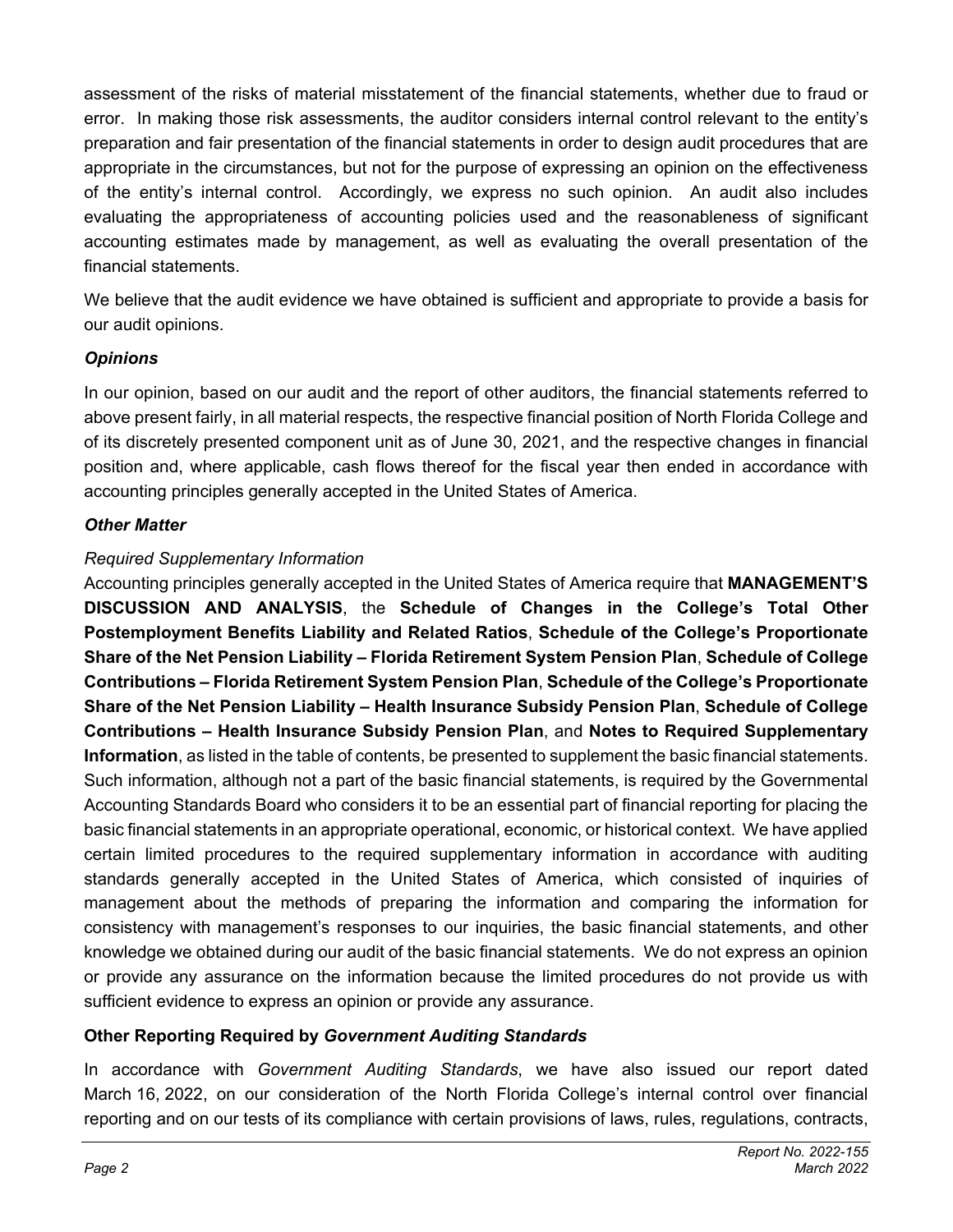and grant agreements and other matters included under the heading **INDEPENDENT AUDITOR'S REPORT ON INTERNAL CONTROL OVER FINANCIAL REPORTING AND ON COMPLIANCE AND OTHER MATTERS BASED ON AN AUDIT OF FINANCIAL STATEMENTS PERFORMED IN ACCORDANCE WITH** *GOVERNMENT AUDITING STANDARDS*. The purpose of that report is solely to describe the scope of our testing of internal control over financial reporting and compliance and the results of that testing, and not to provide an opinion on the effectiveness of the internal control over financial reporting or on compliance. That report is an integral part of an audit performed in accordance with *Government Auditing Standards* in considering the North Florida College's internal control over financial reporting and compliance.

Respectfully submitted,

Sherrill F. Norman, CPA Tallahassee, Florida March 16, 2022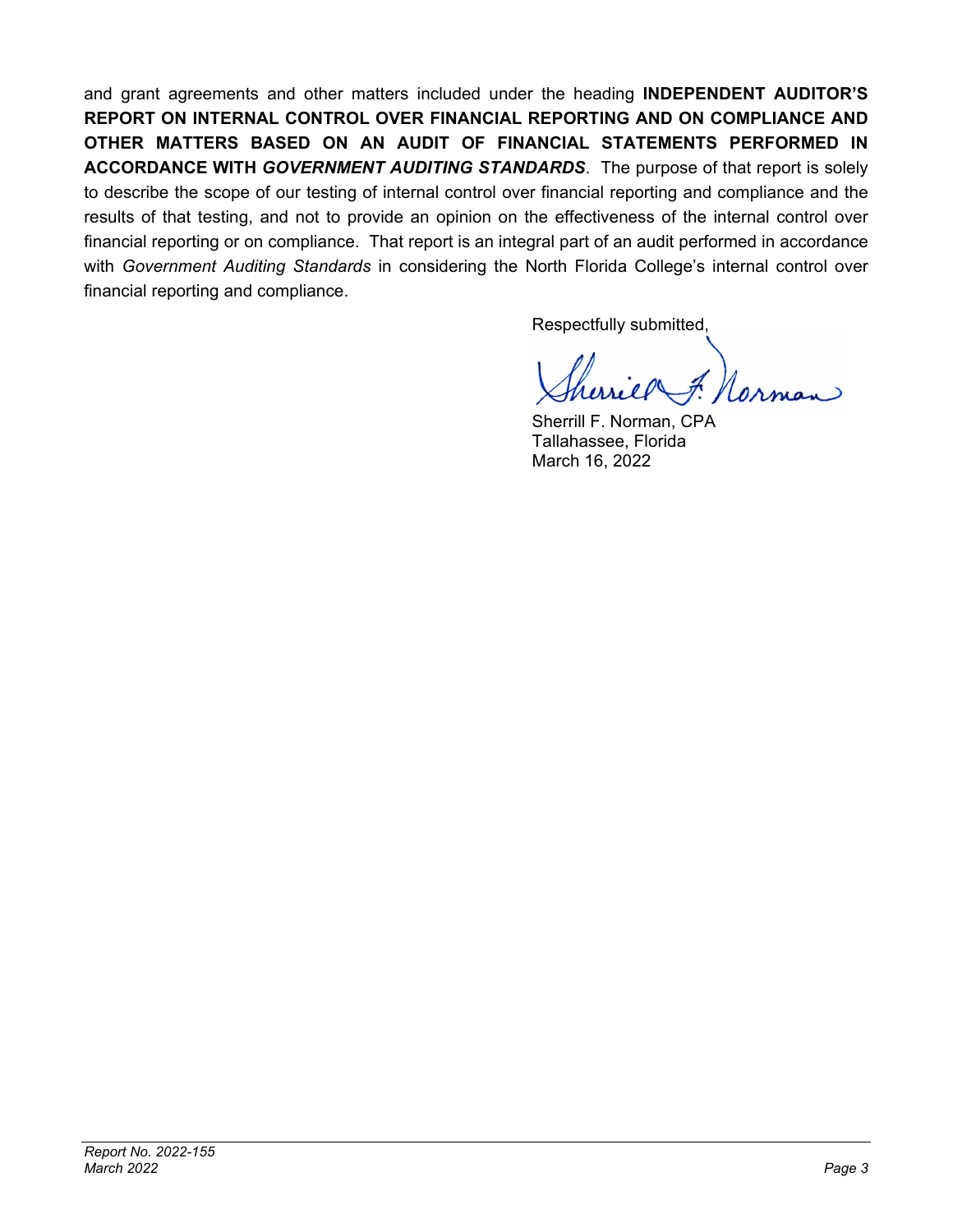## <span id="page-7-0"></span>*MANAGEMENT'S DISCUSSION AND ANALYSIS*

Management's discussion and analysis (MD&A) provides an overview of the financial position and activities of the College for the fiscal year ended June 30, 2021, and should be read in conjunction with the financial statements and notes thereto. The MD&A, and financial statements and notes thereto, are the responsibility of College management. The MD&A contains financial activity of the College for the fiscal years ended June 30, 2021, and June 30, 2020.

## FINANCIAL HIGHLIGHTS

The College's assets and deferred outflows of resources totaled \$32.3 million at June 30, 2021. This balance reflects a \$0.7 million, or 2.2 percent, increase as compared to the 2019-20 fiscal year, primarily due to an increase in cash and cash equivalents. Liabilities and deferred inflows of resources increased by \$1.1 million, or 12.6 percent, totaling \$9.9 million at June 30, 2021, resulting primarily from an increase in the net pension liability. As a result, the College's net position decreased by \$0.4 million, resulting in a year-end balance of \$22.4 million.

The College's operating revenues totaled \$2.2 million for the 2020-21 fiscal year, representing a 9 percent decrease compared to the 2019-20 fiscal year due mainly to decreases in other operating revenues. Operating expenses totaled \$14.2 million for the 2020-21 fiscal year, representing a decrease of 9.4 percent as compared to the 2019-20 fiscal year due mainly to decreases in personnel services, and materials and supplies expenses.

Net position represents the residual interest in the College's assets and deferred outflows of resources after deducting liabilities and deferred inflows of resources. The College's comparative total net position by category for the fiscal years ended June 30, 2021, and June 30, 2020, is shown in the following graph:



## **Net Position**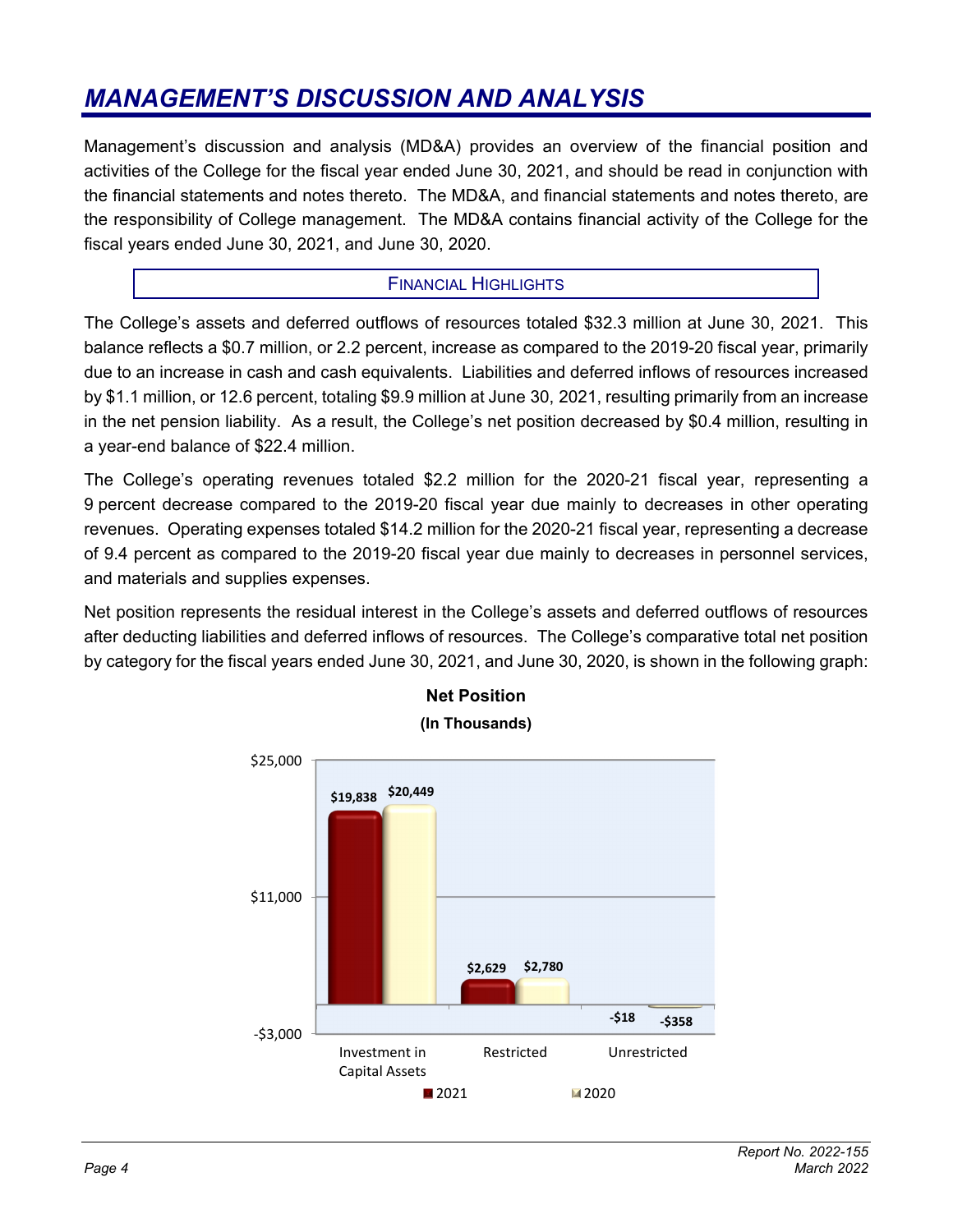The following chart provides a graphical presentation of College revenues by category for the 2020-21 fiscal year:



## OVERVIEW OF FINANCIAL STATEMENTS

Pursuant to the Governmental Accounting Standards Board (GASB) Statement No. 35, the College's financial report consists of three basic financial statements: the statement of net position; the statement of revenues, expenses, and changes in net position; and the statement of cash flows. The financial statements, and notes thereto, encompass the College and its component unit, North Florida College Foundation, Inc. (Foundation). Based on the application of the criteria for determining component units, the Foundation is included within the College reporting entity as a discretely presented component unit.

Information regarding this component unit is presented in the notes to financial statements. This MD&A focuses on the College, excluding the discretely presented component unit.

## **The Statement of Net Position**

The statement of net position reflects the assets, deferred outflows of resources, liabilities, and deferred inflows of resources of the College, using the accrual basis of accounting, and presents the financial position of the College at a specified time. Assets, plus deferred outflows of resources, less liabilities, less deferred inflows of resources, equals net position, which is one indicator of the College's current financial condition. The changes in net position that occur over time indicate improvement or deterioration in the College's financial condition.

The following summarizes the College's assets, deferred outflows of resources, liabilities, deferred inflows of resources, and net position at June 30: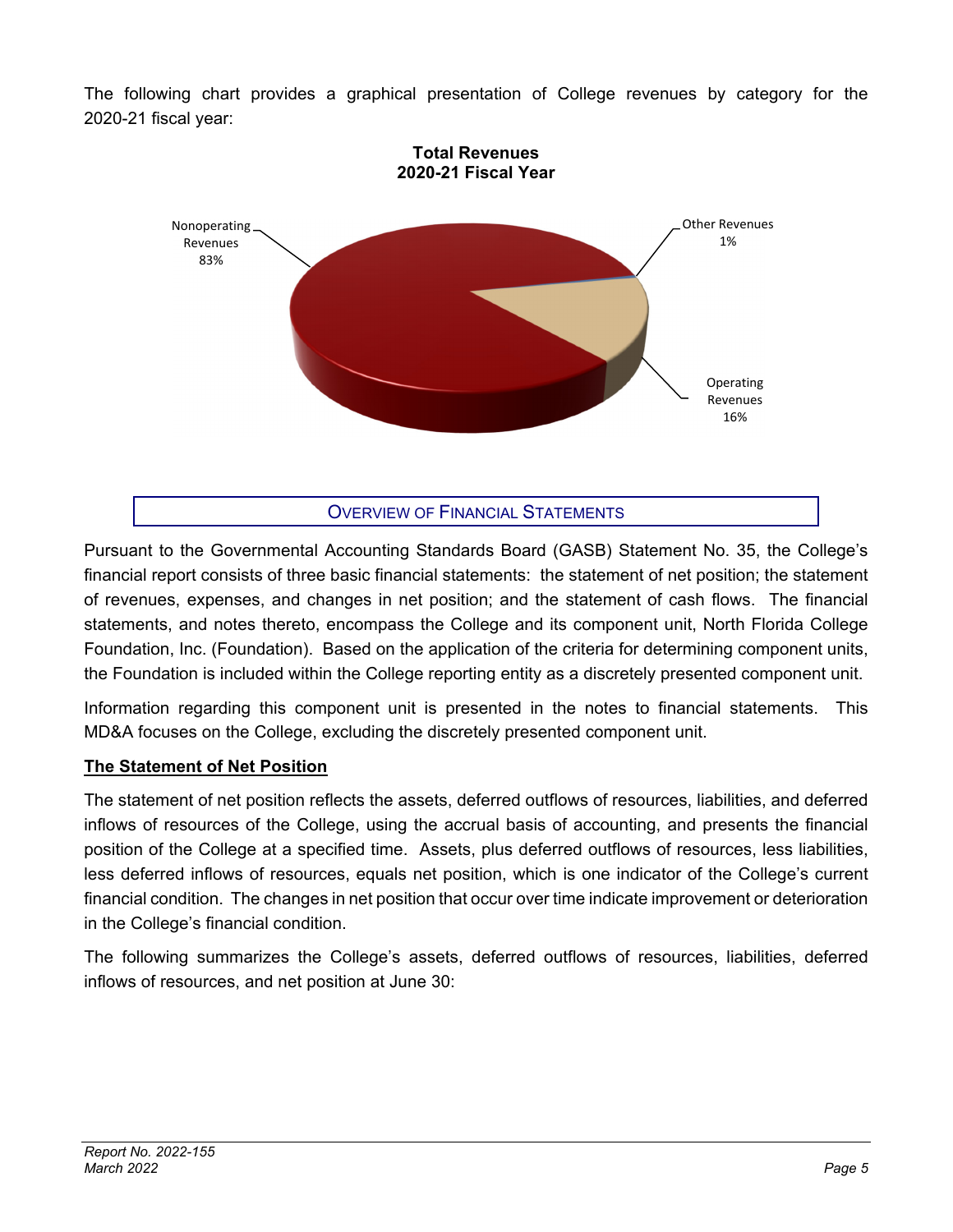## **Condensed Statement of Net Position at June 30**

**(In Thousands)** 

|                                       | 2021        | 2020        |
|---------------------------------------|-------------|-------------|
| <b>Assets</b>                         |             |             |
| <b>Current Assets</b>                 | \$<br>7,488 | \$<br>6,500 |
| Capital Assets, Net                   | 19,838      | 20,449      |
| <b>Other Noncurrent Assets</b>        | 2,249       | 2,393       |
| <b>Total Assets</b>                   | 29,575      | 29,342      |
| <b>Deferred Outflows of Resources</b> | 2,728       | 2,281       |
| Liabilities                           |             |             |
| <b>Current Liabilities</b>            | 843         | 868         |
| <b>Noncurrent Liabilities</b>         | 8,562       | 7,084       |
| <b>Total Liabilities</b>              | 9,405       | 7,952       |
| Deferred Inflows of Resources         | 449         | 800         |
| <b>Net Position</b>                   |             |             |
| <b>Investment in Capital Assets</b>   | 19,838      | 20,449      |
| Restricted                            | 2,629       | 2,780       |
| Unrestricted                          | (18)        | (358)       |
| <b>Total Net Position</b>             | \$22,449    | \$22,871    |

Total assets decreased primarily due to a decrease in depreciable capital assets. Liabilities increased primarily due to an increase in the net pension liability. The net effect of these changes was a decrease in net position of \$0.4 million.

#### **The Statement of Revenues, Expenses, and Changes in Net Position**

The statement of revenues, expenses, and changes in net position presents the College's revenue and expense activity, categorized as operating and nonoperating. Revenues and expenses are recognized when earned or incurred, regardless of when cash is received or paid.

The following summarizes the College's activity for the 2020-21 and 2019-20 fiscal years: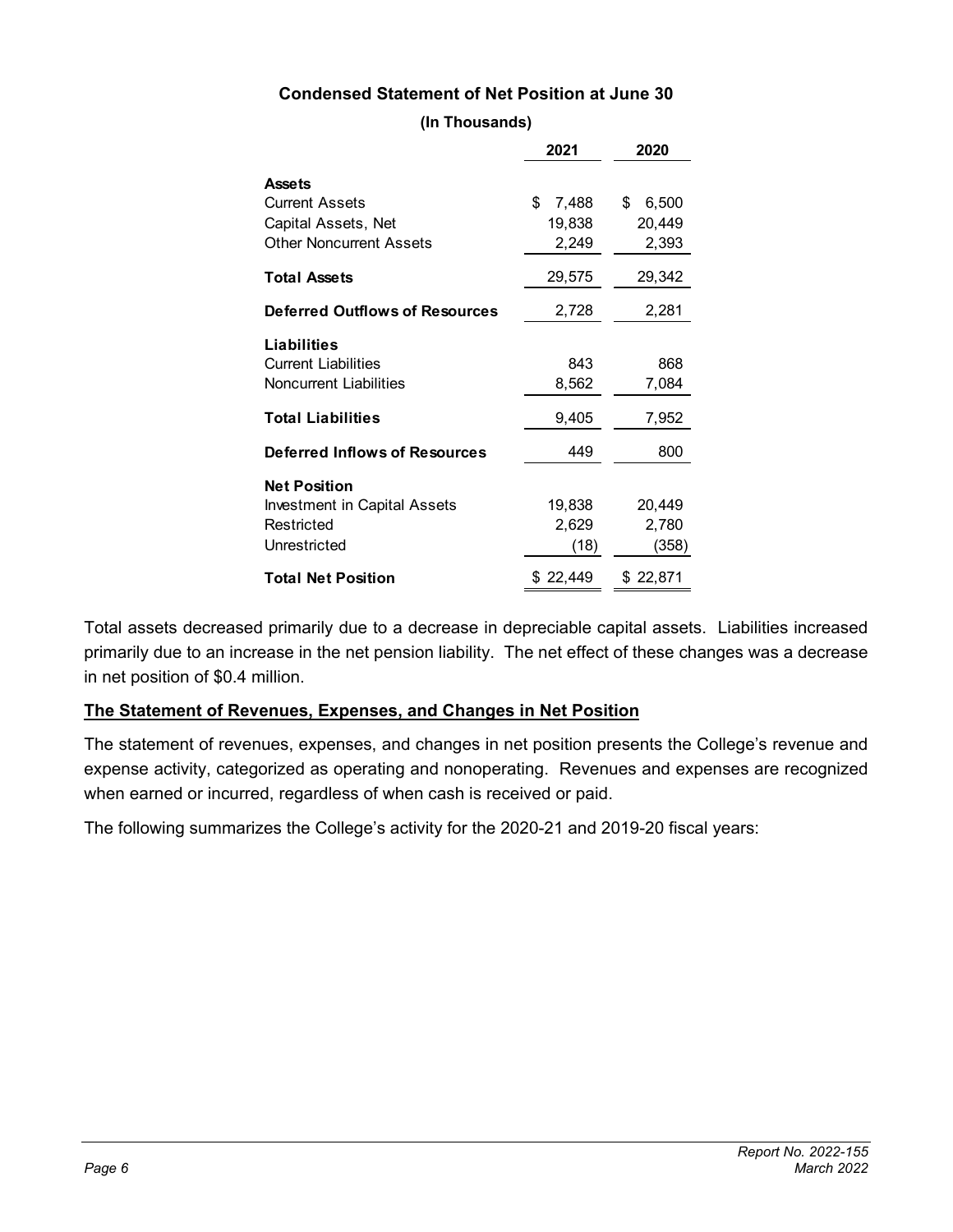## **Condensed Statement of Revenues, Expenses, and Changes in Net Position For the Fiscal Years**

|                                                           | 2020-21 |                     | 2019-20 |                     |
|-----------------------------------------------------------|---------|---------------------|---------|---------------------|
| <b>Operating Revenues</b><br>Less, Operating Expenses     | \$      | 2,211<br>14,189     | \$      | 2,430<br>15,653     |
| <b>Operating Loss</b><br><b>Net Nonoperating Revenues</b> |         | (11, 978)<br>11,489 |         | (13, 223)<br>11,552 |
| <b>Loss Before Other Revenues</b><br>Other Revenues       |         | (489)<br>67         |         | (1,671)<br>284      |
| <b>Net Decrease In Net Position</b>                       |         | (422)               |         | (1, 387)            |
| Net Position, Beginning of Year                           |         | 22,871              |         | 24,258              |
| Net Position, End of Year                                 | \$      | 22.449              | \$      | 22.871              |

## **(In Thousands)**

#### **Operating Revenues**

GASB Statement No. 35 categorizes revenues as either operating or nonoperating. Operating revenues generally result from exchange transactions where each of the parties to the transaction either gives or receives something of equal or similar value.

The following summarizes the operating revenues by source that were used to fund operating activities for the 2020-21 and 2019-20 fiscal years:

## **Operating Revenues For the Fiscal Years**

#### **(In Thousands)**

|                                               |    | 2020-21 |   | 2019-20 |
|-----------------------------------------------|----|---------|---|---------|
| Student Tuition and Fees, Net                 | \$ | 933     | S | 845     |
| Grants and Contracts                          |    | 1.053   |   | 1.124   |
| Sales and Services of Educational Departments |    |         |   |         |
| <b>Auxiliary Enterprises</b>                  |    | 204     |   | 274     |
| Other                                         |    | 21      |   | 178     |
| <b>Total Operating Revenues</b>               | S  | 2.211   | S | 2.430   |

College operating revenues decreased primarily due to decreases in other operating revenues in the 2020-21 fiscal year.

The following chart presents the College's operating revenues for the 2020-21 and 2019-20 fiscal years: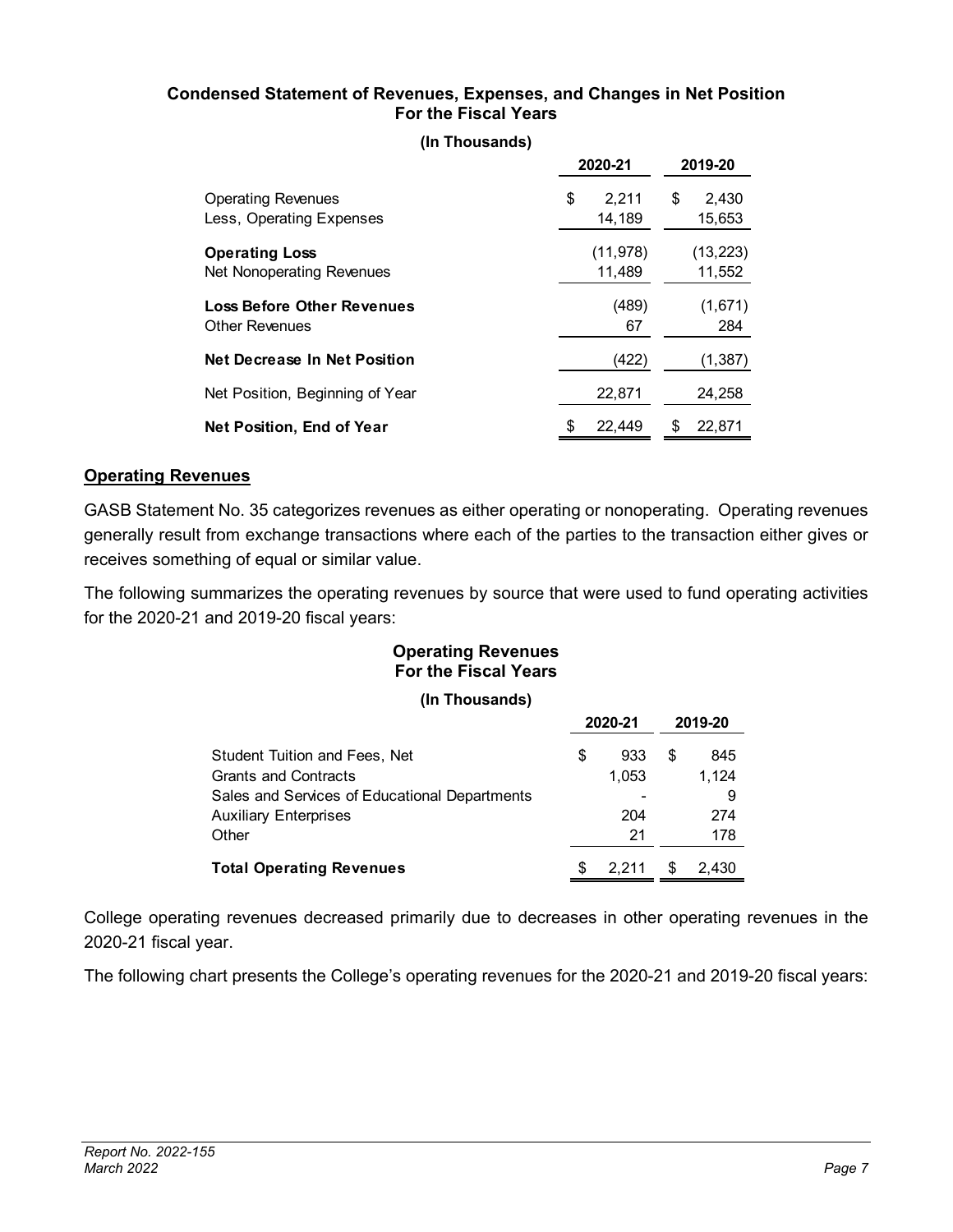

## **Operating Expenses**

Expenses are categorized as operating or nonoperating. The majority of the College's expenses are operating expenses as defined by GASB Statement No. 35. GASB gives financial reporting entities the choice of reporting operating expenses in the functional or natural classifications. The College has chosen to report the expenses in their natural classification on the statement of revenues, expenses, and changes in net position and has displayed the functional classification in the notes to financial statements.

The following summarizes operating expenses by natural classification for the 2020-21 and 2019-20 fiscal years:

## **Operating Expenses For the Fiscal Years**

#### **(In Thousands)**

|                                                | 2020-21 |                | 2019-20 |                |
|------------------------------------------------|---------|----------------|---------|----------------|
| Personnel Services<br>Scholarships and Waivers | \$      | 8,345<br>2,021 | \$      | 8,677<br>2,203 |
| Utilities and Communications                   |         | 549            |         | 550            |
| Contractual Services                           |         | 1,029          |         | 1,204          |
| <b>Other Services and Expenses</b>             |         | 581            |         | 707            |
| <b>Materials and Supplies</b>                  |         | 755            |         | 1,381          |
| Depreciation                                   |         | 909            |         | 931            |
| <b>Total Operating Expenses</b>                | S.      | 14.189         |         | 15,653         |

College operating expense changes were the result of the following factors:

 Personnel services decreased primarily due to reductions in the number of student workers, due to COVID-19. The College also made a concerted effort to reduce salary costs by not filling all position vacancies as attrition occurred.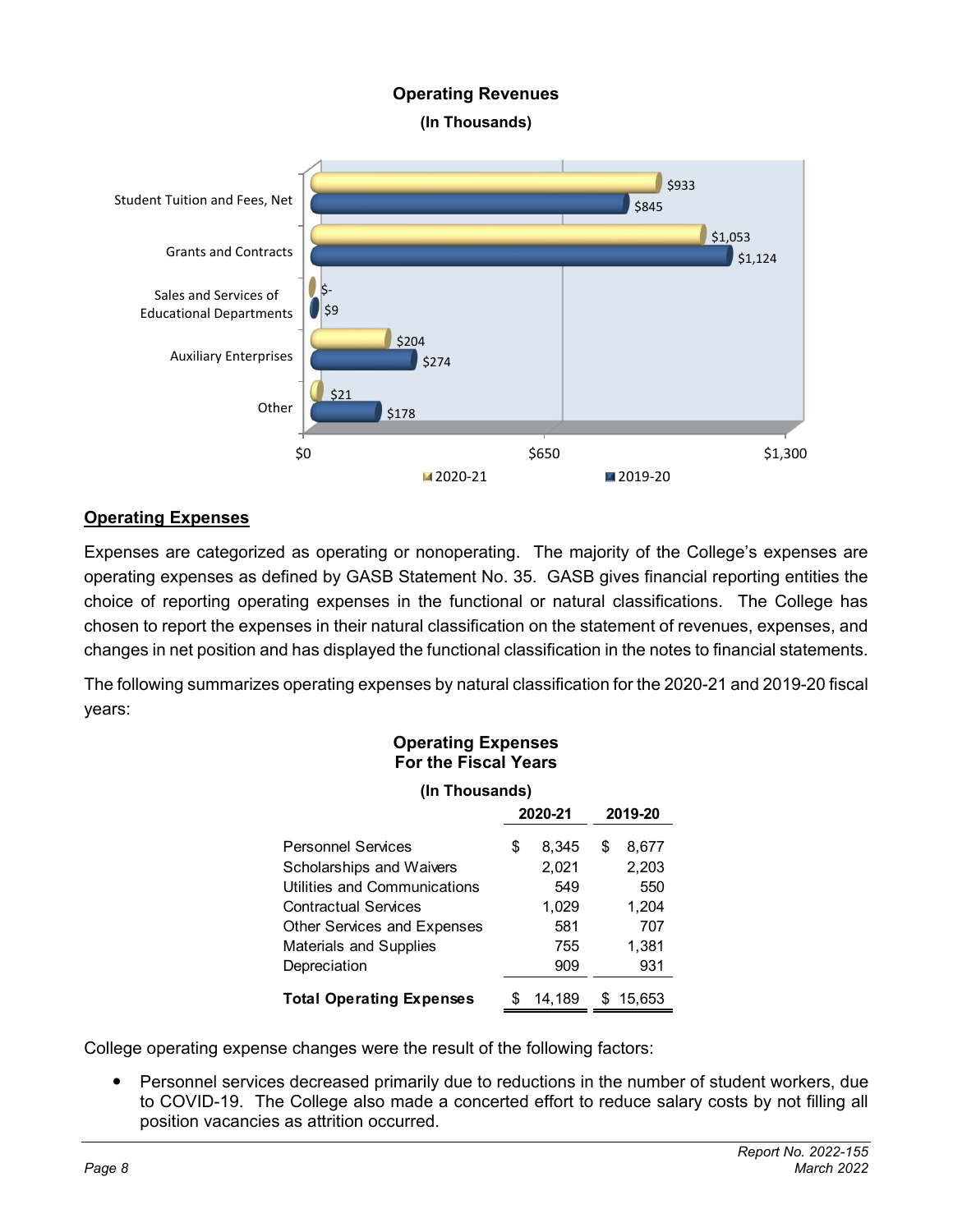- Scholarships and waivers decreased primarily due to decreases in waivers, scholarships, and total Federal Pell awards.
- Contractual services decreased from the prior fiscal year primarily due to completion of mitigation of mold and restoration costs for Buildings 7 and 8 during the 2019-20 fiscal year.
- Other services and expenses decreased primarily as a result of a reduction in travel costs due to COVID-19.
- Materials and supplies decreased primarily as a result of less purchases of non-capitalized equipment during the 2020-21 fiscal year, coupled with an overall reduction in supply usage due to COVID-19.

The following chart presents the College's operating expenses for the 2020-21 and 2019-20 fiscal years:



## **Operating Expenses (In Thousands)**

## **Nonoperating Revenues**

Certain revenue sources that the College relies on to provide funding for operations, including State noncapital appropriations, Federal and State student financial aid, certain gifts and grants, and investment income, are defined by GASB as nonoperating. The following summarizes the College's nonoperating revenues for the 2020-21 and 2019-20 fiscal years: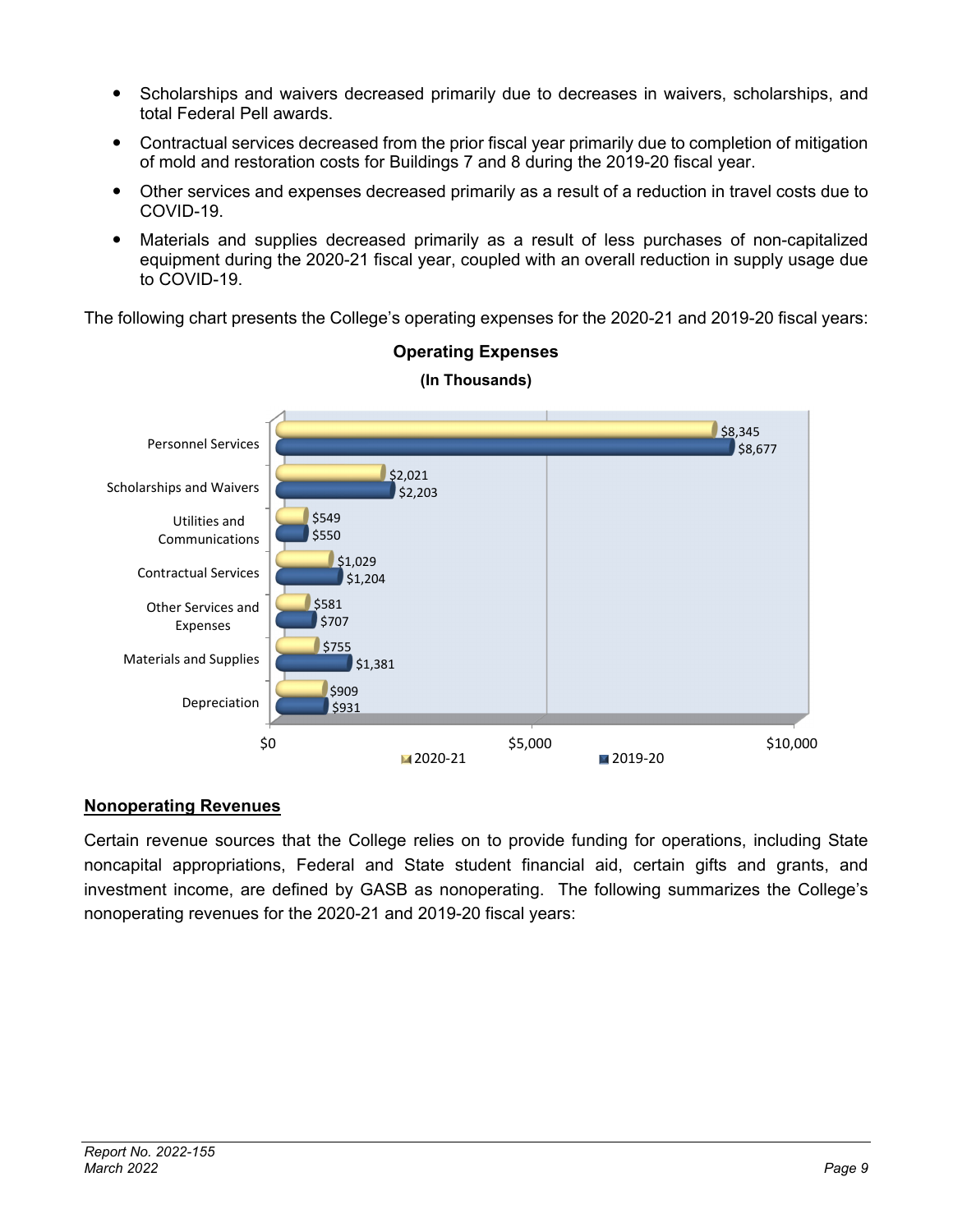#### **Nonoperating Revenues For the Fiscal Years**

#### **(In Thousands)**

|                                         | 2020-21 |          |    |          | 2019-20 |
|-----------------------------------------|---------|----------|----|----------|---------|
| <b>State Noncapital Appropriations</b>  | S       | 8.300    | \$ | 8,307    |         |
| Federal and State Student Financial Aid |         | 2,545    |    | 2,843    |         |
| Gifts and Grants                        |         | 626      |    | 312      |         |
| Investment Income                       |         | 18       |    | 90       |         |
| <b>Total Nonoperating Revenues</b>      |         | \$11.489 |    | \$11.552 |         |

College nonoperating revenues remained relatively consistent, with increases in Federal grants being offset by reductions in Federal student financial aid.

## **Other Revenues**

This category is composed of State capital appropriations and capital grants, contracts, gifts, and fees. The following summarizes the College's other revenues for the 2020-21 and 2019-20 fiscal years:

## **Other Revenues For the Fiscal Years**

#### **(In Thousands)**

|                                                                                   | 2020-21 |          | 2019-20 |           |
|-----------------------------------------------------------------------------------|---------|----------|---------|-----------|
| <b>State Capital Appropriations</b><br>Capital Grants, Contracts, Gifts, and Fees |         | 45<br>22 |         | 45<br>239 |
| Total                                                                             |         | 67       |         | 284       |

Capital grants, contracts, gifts, and fees decreased primarily because the Board approved to temporarily suspend collection of capital improvement fees during the 2020-21 fiscal year due to COVID-19.

## **The Statement of Cash Flows**

The statement of cash flows provides information about the College's financial results by reporting the major sources and uses of cash and cash equivalents. This statement will assist in evaluating the College's ability to generate net cash flows, its ability to meet its financial obligations as they come due, and its need for external financing. Cash flows from operating activities show the net cash used by the operating activities of the College. Cash flows from capital financing activities include all plant funds and related long-term debt activities. Cash flows from investing activities show the net source and use of cash related to purchasing or selling investments, and earning income on those investments. Cash flows from noncapital financing activities include those activities not covered in other sections.

The following summarizes the College's cash flows for the 2020-21 and 2019-20 fiscal years: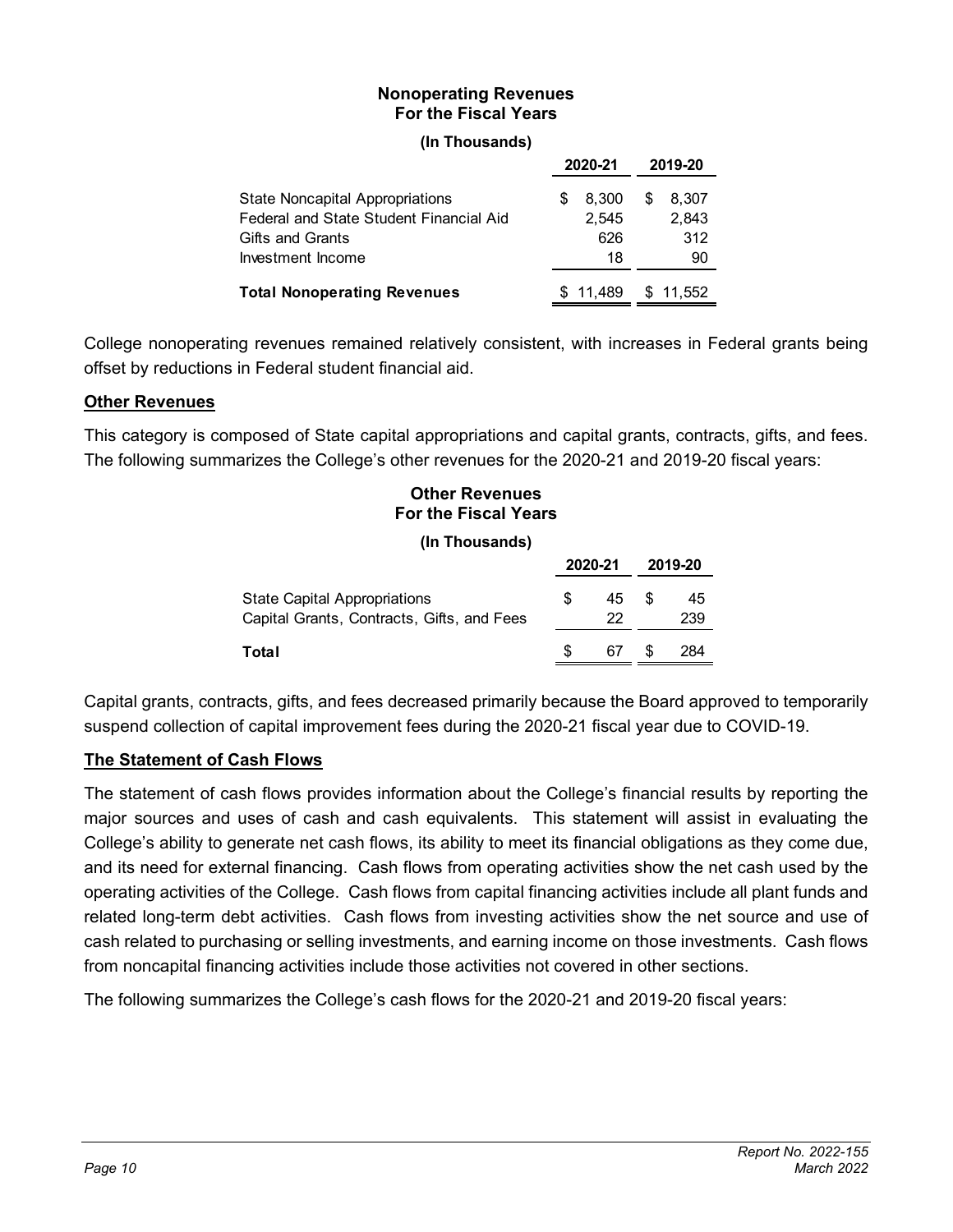## **Condensed Statement of Cash Flows For the Fiscal Years**

**(In Thousands)** 

**2020-21 2019-20**

| Cash Provided (Used) by:                        |             |            |
|-------------------------------------------------|-------------|------------|
| <b>Operating Activities</b>                     | \$ (10,534) | \$(11,394) |
| <b>Noncapital Financing Activities</b>          | 11,440      | 11,462     |
| <b>Capital and Related Financing Activities</b> | (176)       | 252        |
| <b>Investing Activities</b>                     | 18          | 90         |
| Net Increase in Cash and Cash Equivalents       | 748         | 410        |
| Cash and Cash Equivalents, Beginning of Year    | 8,517       | 8,107      |
| Cash and Cash Equivalents, End of Year          | 9.265       | 8.517<br>S |

Major sources of funds came from State noncapital appropriations (\$8.3 million) and Federal and State student financial aid (\$2.5 million). Major uses of funds were for payments to employees and for employee benefits (\$7.7 million), disbursements to students for scholarships (\$2 million), and to providers of goods and services (\$2.4 million).

Changes in cash and cash equivalents was primarily the result of decreased expenses in the 2020-21 fiscal year.

CAPITAL ASSETS

## **Capital Assets**

At June 30, 2021, the College had \$39.6 million in capital assets, less accumulated depreciation of \$19.8 million, for net capital assets of \$19.8 million. Depreciation charges for the current fiscal year totaled \$0.9 million. The following table summarizes the College's capital assets, net of accumulated depreciation, at June 30:

## **Capital Assets, Net at June 30**

| (In Thousands)                      |    |          |    |          |  |
|-------------------------------------|----|----------|----|----------|--|
|                                     |    | 2021     |    | 2020     |  |
| Land                                | \$ | 457      | \$ | 457      |  |
| Land Improvements                   |    | 700      |    | 700      |  |
| <b>Buildings</b>                    |    | 17,085   |    | 17,574   |  |
| Other Structures and Improvements   |    | 1,113    |    | 1,326    |  |
| Furniture, Machinery, and Equipment |    | 483      |    | 392      |  |
| <b>Capital Assets, Net</b>          |    | \$19.838 |    | \$20,449 |  |

Additional information about the College's capital assets is presented in the notes to financial statements.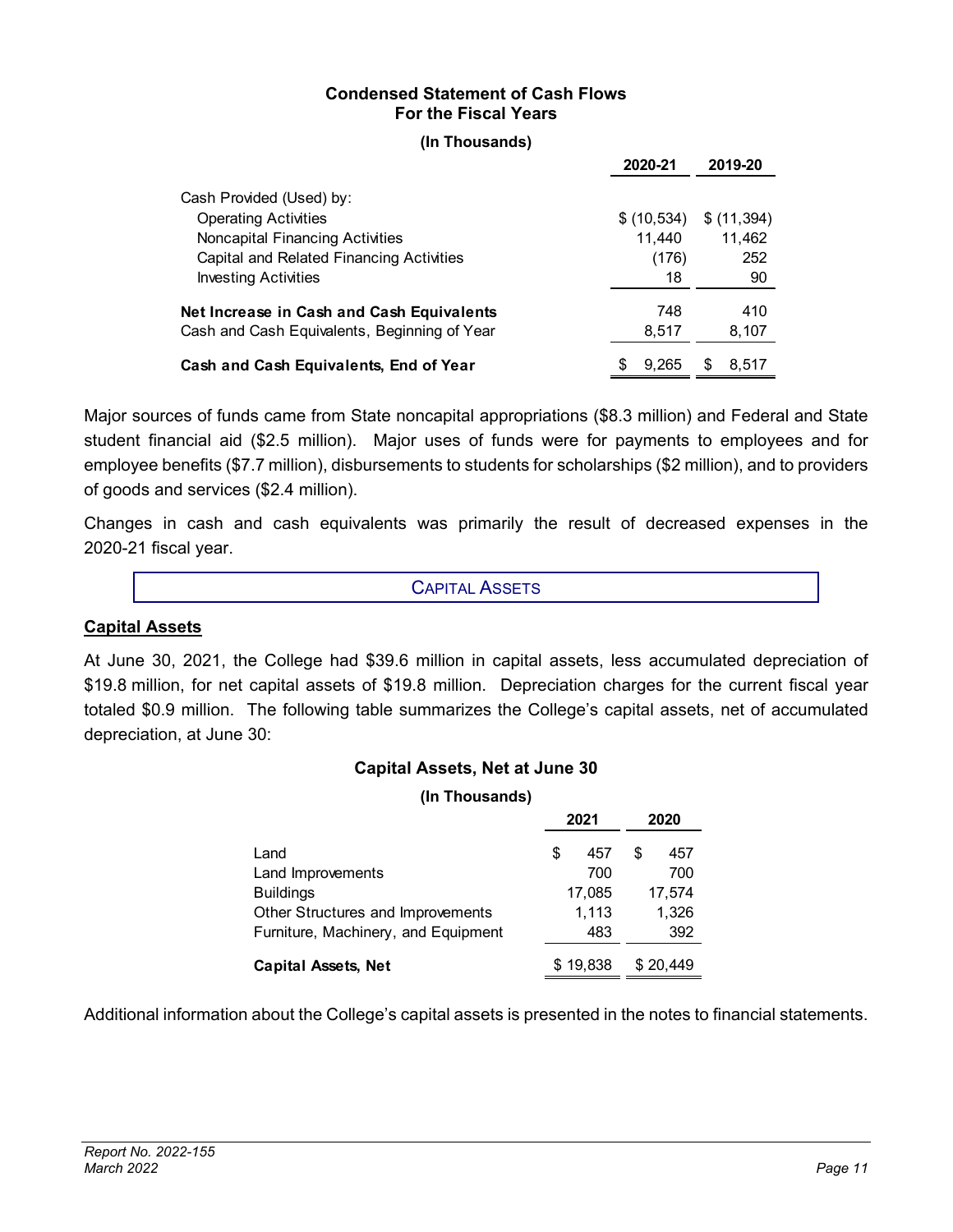ECONOMIC FACTORS THAT WILL AFFECT THE FUTURE

The College's economic condition is closely tied to that of the State of Florida. Because of limited economic growth and increased demand for State resources, only a modest increase in State funding is anticipated for the 2021-22 fiscal year.

REQUESTS FOR INFORMATION

Questions concerning information provided in the MD&A or other required supplementary information, and financial statements and notes thereto, or requests for additional financial information should be addressed to the Dean of Administrative Services, North Florida College, 325 North West Turner Davis Drive, Madison, Florida 32340.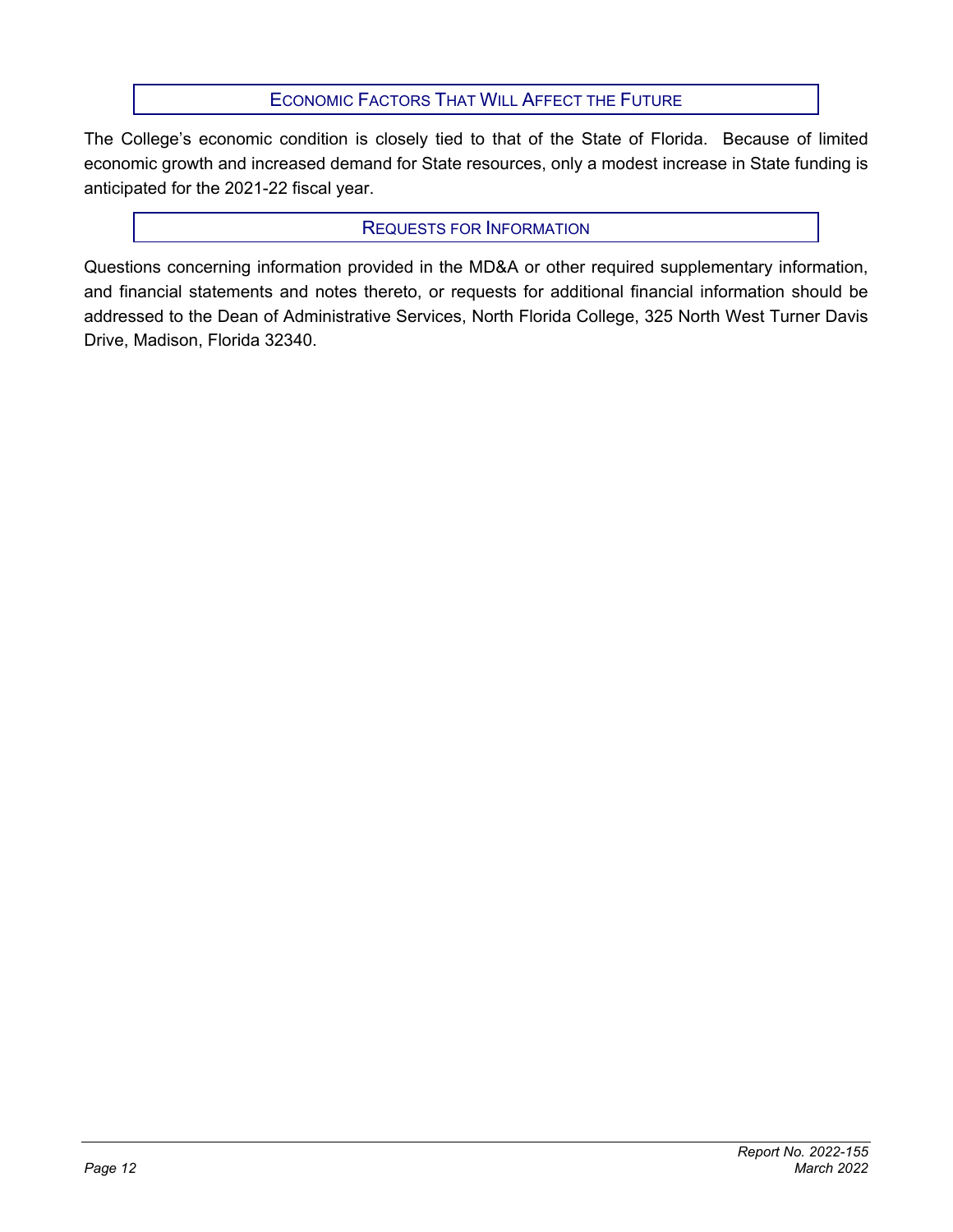THIS PAGE INTENTIONALLY LEFT BLANK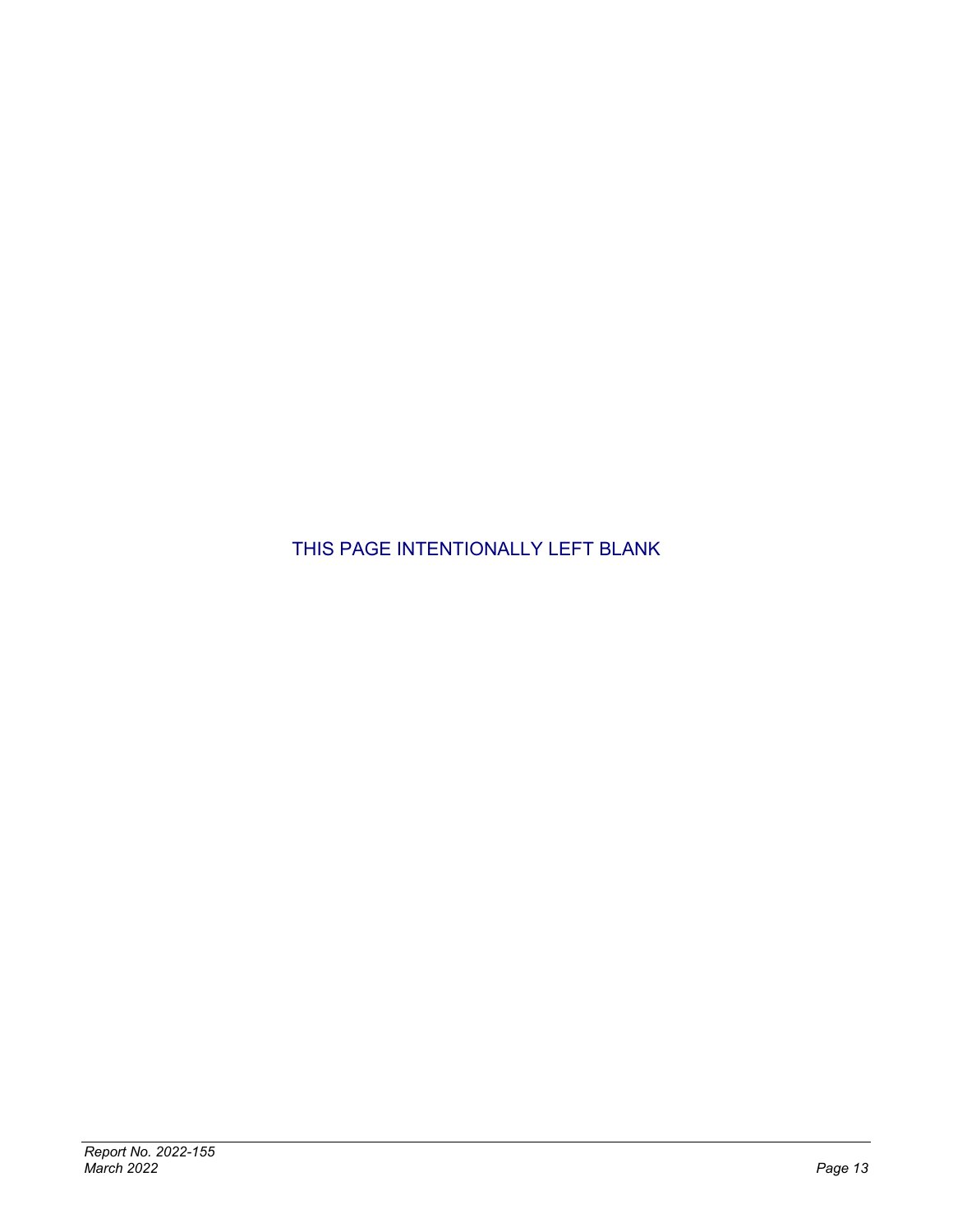## <span id="page-17-0"></span>*BASIC FINANCIAL STATEMENTS*

#### **NORTH FLORIDA COLLEGE A Component Unit of the State of Florida Statement of Net Position**

## **June 30, 2021**

|                                                                              | College        | Component<br>Unit |
|------------------------------------------------------------------------------|----------------|-------------------|
| <b>ASSETS</b>                                                                |                |                   |
| <b>Current Assets:</b>                                                       |                |                   |
| Cash and Cash Equivalents                                                    | 6,536,263<br>S | \$<br>806,300     |
| Restricted Cash and Cash Equivalents                                         | 479,165        |                   |
| Accounts Receivable                                                          | 51,347         |                   |
| Due from Other Governmental Agencies                                         | 359,722        |                   |
| Inventories                                                                  | 61,345         |                   |
| <b>Other Assets</b>                                                          |                | 8,304             |
| <b>Total Current Assets</b>                                                  | 7,487,842      | 814,604           |
| <b>Noncurrent Assets:</b>                                                    |                |                   |
| Restricted Cash and Cash Equivalents                                         | 2,249,272      |                   |
| Investments                                                                  |                | 4,436,909         |
| <b>Prepaid Expenses</b>                                                      |                | 559,986           |
| Depreciable Capital Assets, Net                                              | 18,680,096     |                   |
| Nondepreciable Capital Assets                                                | 1,157,392      |                   |
| <b>Total Noncurrent Assets</b>                                               | 22,086,760     | 4,996,895         |
| <b>TOTAL ASSETS</b>                                                          | 29,574,602     | 5,811,499         |
| DEFERRED OUTFLOWS OF RESOURCES                                               |                |                   |
| <b>Other Postemployment Benefits</b>                                         | 57,796         |                   |
| Pensions                                                                     | 2,670,286      |                   |
| TOTAL DEFERRED OUTFLOWS OF RESOURCES                                         | 2,728,082      |                   |
| <b>LIABILITIES</b>                                                           |                |                   |
| <b>Current Liabilities:</b>                                                  |                |                   |
| <b>Accounts Payable</b>                                                      | 168,541        | 65,615            |
| Salary and Payroll Taxes Payable                                             | 203,955        |                   |
| Due to Other Governmental Agencies                                           | 10,812         |                   |
| Deposits Held for Others                                                     | 367,826        |                   |
| Long-Term Liabilities - Current Portion:                                     | 64,504         |                   |
| <b>Compensated Absences Payable</b><br>Other Postemployment Benefits Payable | 6,116          |                   |
| Net Pension Liability                                                        | 21,101         |                   |
| <b>Total Current Liabilities</b>                                             | 842,855        | 65,615            |
|                                                                              |                |                   |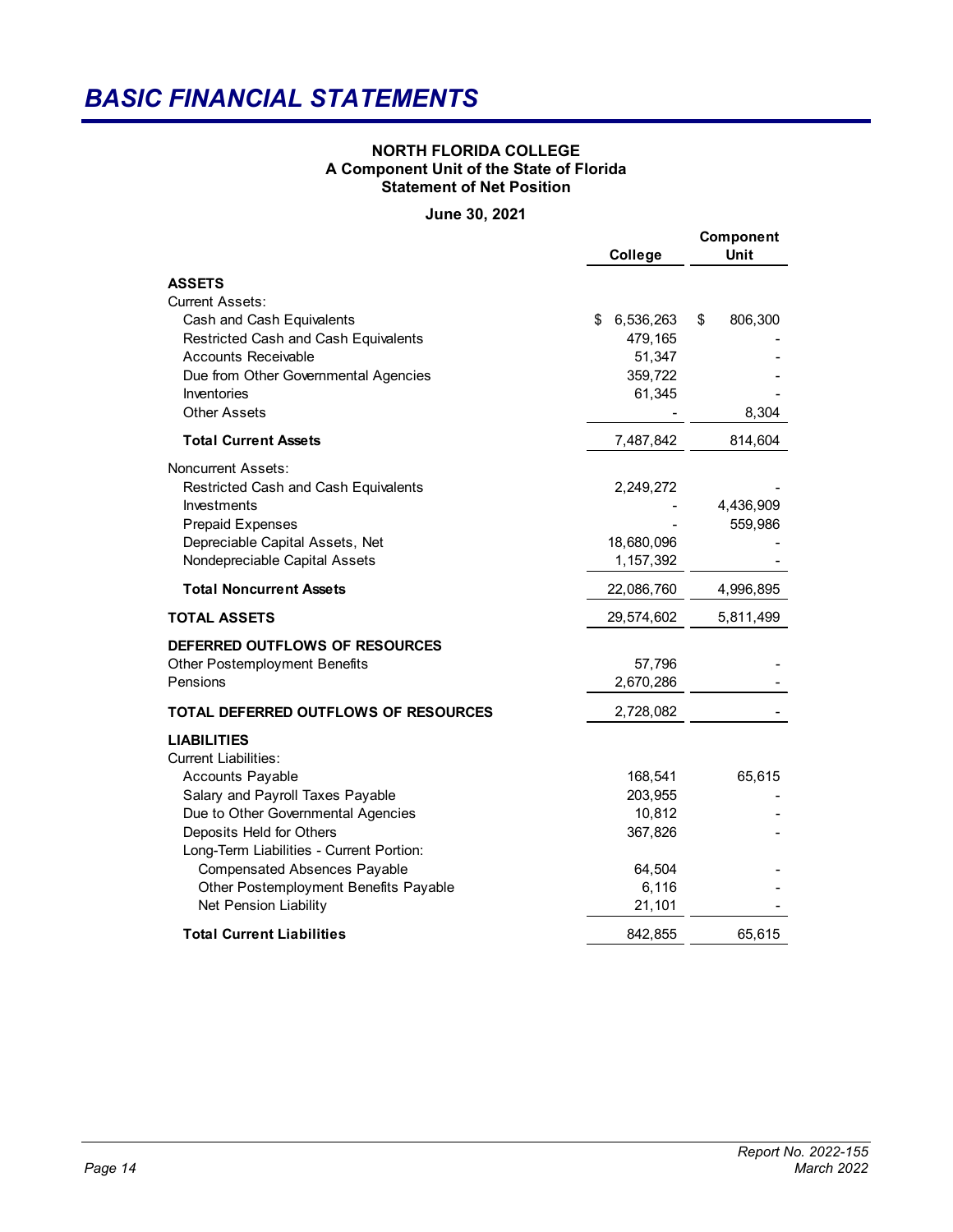|                                                                                                       | College                         | Component<br>Unit |
|-------------------------------------------------------------------------------------------------------|---------------------------------|-------------------|
| <b>LIABILITIES (Continued)</b><br>Noncurrent Liabilities:                                             |                                 |                   |
| <b>Compensated Absences Payable</b><br>Other Postemployment Benefits Payable<br>Net Pension Liability | 960,438<br>170,865<br>7,430,462 |                   |
| <b>Total Noncurrent Liabilities</b>                                                                   | 8,561,765                       |                   |
| <b>TOTAL LIABILITIES</b>                                                                              | 9,404,620                       | 65,615            |
| DEFERRED INFLOWS OF RESOURCES<br><b>Other Postemployment Benefits</b><br>Pensions                     | 71,921<br>377,068               |                   |
| <b>TOTAL DEFERRED INFLOWS OF RESOURCES</b>                                                            | 448.989                         |                   |
| <b>NET POSITION</b><br><b>Investment in Capital Assets</b><br>Restricted:<br>Nonexpendable:           | 19,837,488                      |                   |
| <b>Fndowment</b>                                                                                      |                                 | 4.069.519         |
| Expendable:<br>Grants and Loans<br>Scholarships<br>Capital Projects                                   | 216,593<br>25,782<br>2,386,731  | 1,232,808         |
| Unrestricted                                                                                          | (17, 519)                       | 443,557           |
| <b>TOTAL NET POSITION</b>                                                                             | \$22,449,075                    | 5,745,884<br>\$   |

The accompanying notes to financial statements are an integral part of this statement.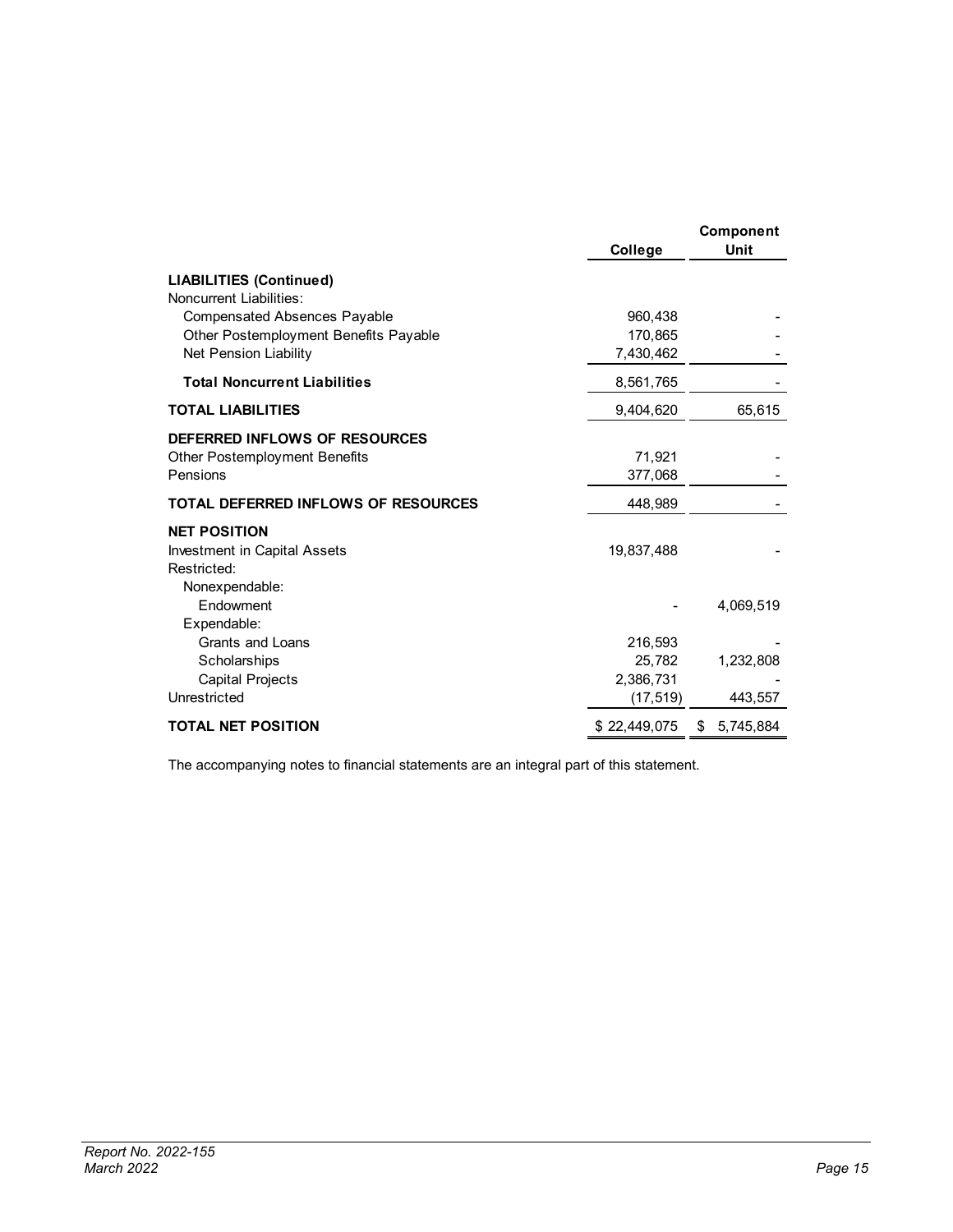THIS PAGE INTENTIONALLY LEFT BLANK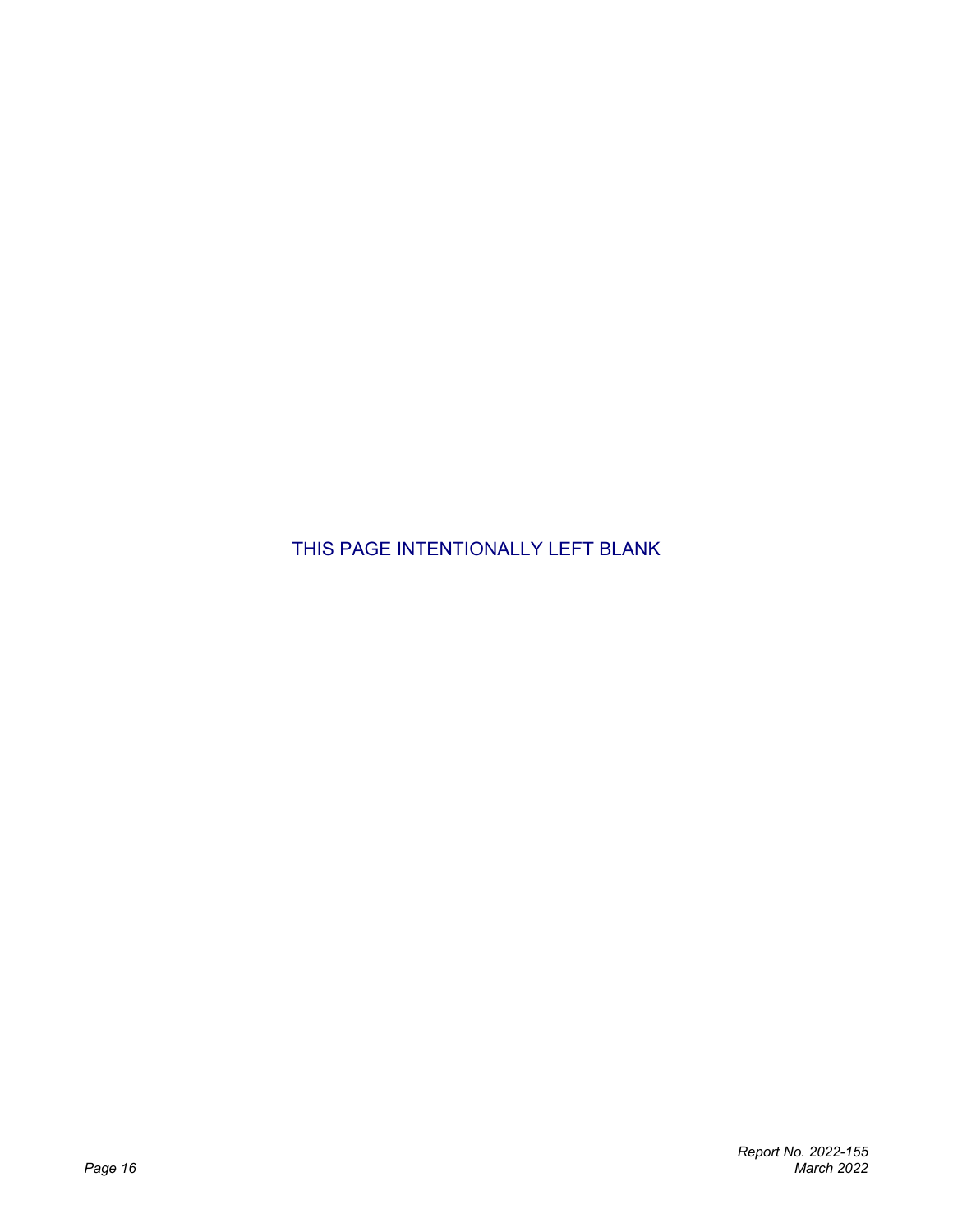#### **NORTH FLORIDA COLLEGE A Component Unit of the State of Florida Statement of Revenues, Expenses, and Changes in Net Position**

## **For the Fiscal Year Ended June 30, 2021**

<span id="page-20-0"></span>

| College<br>Unit<br><b>REVENUES</b><br><b>Operating Revenues:</b><br>Student Tuition and Fees, Net of Scholarship<br>\$<br>\$<br>Allowances of \$1,177,610<br>932,568<br><b>Federal Grants and Contracts</b><br>781,002<br>State and Local Grants and Contracts<br>2,400<br>232,203<br>Nongovernmental Grants and Contracts<br>270,353<br>198<br>Sales and Services of Educational Departments<br><b>Auxiliary Enterprises</b><br>203,889<br><b>Other Operating Revenues</b><br>20,773<br><b>Total Operating Revenues</b><br>2,211,183<br>232,203<br><b>EXPENSES</b><br><b>Operating Expenses:</b><br><b>Personnel Services</b><br>8,344,863<br>97,295<br>Scholarships and Waivers<br>2,021,574<br>214,017<br>Utilities and Communications<br>548,767<br><b>Contractual Services</b><br>1,028,639<br>34,081<br>117,927<br>Other Services and Expenses<br>580,638<br>1,695<br><b>Materials and Supplies</b><br>754,734<br>Depreciation<br>909,530<br>14, 188, 745<br>465,015<br><b>Total Operating Expenses</b><br>(232, 812)<br>(11, 977, 562)<br><b>Operating Loss</b> |
|------------------------------------------------------------------------------------------------------------------------------------------------------------------------------------------------------------------------------------------------------------------------------------------------------------------------------------------------------------------------------------------------------------------------------------------------------------------------------------------------------------------------------------------------------------------------------------------------------------------------------------------------------------------------------------------------------------------------------------------------------------------------------------------------------------------------------------------------------------------------------------------------------------------------------------------------------------------------------------------------------------------------------------------------------------------------|
|                                                                                                                                                                                                                                                                                                                                                                                                                                                                                                                                                                                                                                                                                                                                                                                                                                                                                                                                                                                                                                                                        |
|                                                                                                                                                                                                                                                                                                                                                                                                                                                                                                                                                                                                                                                                                                                                                                                                                                                                                                                                                                                                                                                                        |
|                                                                                                                                                                                                                                                                                                                                                                                                                                                                                                                                                                                                                                                                                                                                                                                                                                                                                                                                                                                                                                                                        |
|                                                                                                                                                                                                                                                                                                                                                                                                                                                                                                                                                                                                                                                                                                                                                                                                                                                                                                                                                                                                                                                                        |
|                                                                                                                                                                                                                                                                                                                                                                                                                                                                                                                                                                                                                                                                                                                                                                                                                                                                                                                                                                                                                                                                        |
|                                                                                                                                                                                                                                                                                                                                                                                                                                                                                                                                                                                                                                                                                                                                                                                                                                                                                                                                                                                                                                                                        |
|                                                                                                                                                                                                                                                                                                                                                                                                                                                                                                                                                                                                                                                                                                                                                                                                                                                                                                                                                                                                                                                                        |
|                                                                                                                                                                                                                                                                                                                                                                                                                                                                                                                                                                                                                                                                                                                                                                                                                                                                                                                                                                                                                                                                        |
|                                                                                                                                                                                                                                                                                                                                                                                                                                                                                                                                                                                                                                                                                                                                                                                                                                                                                                                                                                                                                                                                        |
|                                                                                                                                                                                                                                                                                                                                                                                                                                                                                                                                                                                                                                                                                                                                                                                                                                                                                                                                                                                                                                                                        |
|                                                                                                                                                                                                                                                                                                                                                                                                                                                                                                                                                                                                                                                                                                                                                                                                                                                                                                                                                                                                                                                                        |
|                                                                                                                                                                                                                                                                                                                                                                                                                                                                                                                                                                                                                                                                                                                                                                                                                                                                                                                                                                                                                                                                        |
|                                                                                                                                                                                                                                                                                                                                                                                                                                                                                                                                                                                                                                                                                                                                                                                                                                                                                                                                                                                                                                                                        |
|                                                                                                                                                                                                                                                                                                                                                                                                                                                                                                                                                                                                                                                                                                                                                                                                                                                                                                                                                                                                                                                                        |
|                                                                                                                                                                                                                                                                                                                                                                                                                                                                                                                                                                                                                                                                                                                                                                                                                                                                                                                                                                                                                                                                        |
|                                                                                                                                                                                                                                                                                                                                                                                                                                                                                                                                                                                                                                                                                                                                                                                                                                                                                                                                                                                                                                                                        |
|                                                                                                                                                                                                                                                                                                                                                                                                                                                                                                                                                                                                                                                                                                                                                                                                                                                                                                                                                                                                                                                                        |
|                                                                                                                                                                                                                                                                                                                                                                                                                                                                                                                                                                                                                                                                                                                                                                                                                                                                                                                                                                                                                                                                        |
|                                                                                                                                                                                                                                                                                                                                                                                                                                                                                                                                                                                                                                                                                                                                                                                                                                                                                                                                                                                                                                                                        |
|                                                                                                                                                                                                                                                                                                                                                                                                                                                                                                                                                                                                                                                                                                                                                                                                                                                                                                                                                                                                                                                                        |
| <b>NONOPERATING REVENUES</b>                                                                                                                                                                                                                                                                                                                                                                                                                                                                                                                                                                                                                                                                                                                                                                                                                                                                                                                                                                                                                                           |
| <b>State Noncapital Appropriations</b><br>8,299,490                                                                                                                                                                                                                                                                                                                                                                                                                                                                                                                                                                                                                                                                                                                                                                                                                                                                                                                                                                                                                    |
| Federal and State Student Financial Aid<br>2,544,495                                                                                                                                                                                                                                                                                                                                                                                                                                                                                                                                                                                                                                                                                                                                                                                                                                                                                                                                                                                                                   |
| Gifts and Grants<br>626,448<br>Investment Income<br>18,101<br>88,262                                                                                                                                                                                                                                                                                                                                                                                                                                                                                                                                                                                                                                                                                                                                                                                                                                                                                                                                                                                                   |
| Net Gain on Investments<br>1,278,383                                                                                                                                                                                                                                                                                                                                                                                                                                                                                                                                                                                                                                                                                                                                                                                                                                                                                                                                                                                                                                   |
| 11,488,534<br>1,366,645<br><b>Net Nonoperating Revenues</b>                                                                                                                                                                                                                                                                                                                                                                                                                                                                                                                                                                                                                                                                                                                                                                                                                                                                                                                                                                                                            |
| (489, 028)<br>1,133,833<br>Income (Loss) Before Other Revenues                                                                                                                                                                                                                                                                                                                                                                                                                                                                                                                                                                                                                                                                                                                                                                                                                                                                                                                                                                                                         |
| 44,652<br><b>State Capital Appropriations</b>                                                                                                                                                                                                                                                                                                                                                                                                                                                                                                                                                                                                                                                                                                                                                                                                                                                                                                                                                                                                                          |
| Capital Grants, Contracts, Gifts, and Fees<br>22,439                                                                                                                                                                                                                                                                                                                                                                                                                                                                                                                                                                                                                                                                                                                                                                                                                                                                                                                                                                                                                   |
| 67,091<br><b>Total Other Revenues</b>                                                                                                                                                                                                                                                                                                                                                                                                                                                                                                                                                                                                                                                                                                                                                                                                                                                                                                                                                                                                                                  |
| Increase (Decrease) in Net Position<br>1,133,833<br>(421, 937)                                                                                                                                                                                                                                                                                                                                                                                                                                                                                                                                                                                                                                                                                                                                                                                                                                                                                                                                                                                                         |
| Net Position, Beginning of Year<br>22,871,012<br>4,052,065<br>Adjustment to Beginning Net Position<br>559,986                                                                                                                                                                                                                                                                                                                                                                                                                                                                                                                                                                                                                                                                                                                                                                                                                                                                                                                                                          |
| 22,871,012<br>Net Position, Beginning of Year, as Restated<br>4,612,051                                                                                                                                                                                                                                                                                                                                                                                                                                                                                                                                                                                                                                                                                                                                                                                                                                                                                                                                                                                                |
| \$22,449,075<br>Net Position, End of Year<br>\$<br>5,745,884                                                                                                                                                                                                                                                                                                                                                                                                                                                                                                                                                                                                                                                                                                                                                                                                                                                                                                                                                                                                           |

The accompanying notes to financial statements are an integral part of this statement.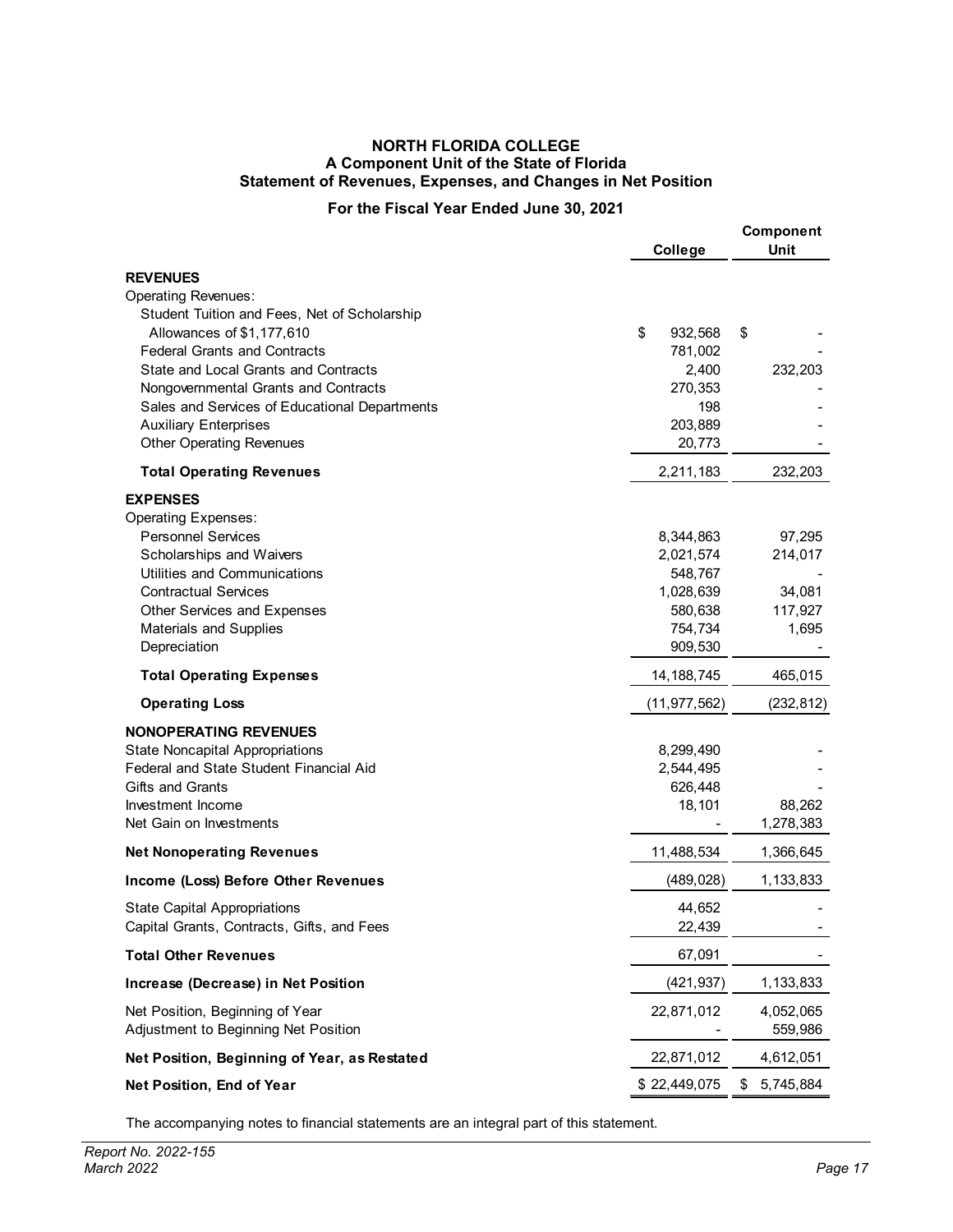#### **NORTH FLORIDA COLLEGE A Component Unit of the State of Florida Statement of Cash Flows**

## **For the Fiscal Year Ended June 30, 2021**

<span id="page-21-0"></span>

|                                                                                                                                                                                                                                                                                                                                                                                            | College                                                                                                                          |
|--------------------------------------------------------------------------------------------------------------------------------------------------------------------------------------------------------------------------------------------------------------------------------------------------------------------------------------------------------------------------------------------|----------------------------------------------------------------------------------------------------------------------------------|
| <b>CASH FLOWS FROM OPERATING ACTIVITIES</b><br><b>Student Tuition and Fees, Net</b><br><b>Grants and Contracts</b><br>Payments to Suppliers<br>Payments for Utilities and Communications<br>Payments to Employees<br>Payments for Employee Benefits<br>Payments for Scholarships<br><b>Auxiliary Enterprises</b><br>Sales and Services of Educational Departments<br><b>Other Receipts</b> | \$<br>935,591<br>896,573<br>(2,358,614)<br>(548, 767)<br>(5, 764, 154)<br>(1,922,455)<br>(2,021,574)<br>167,589<br>198<br>81,387 |
| <b>Net Cash Used by Operating Activities</b>                                                                                                                                                                                                                                                                                                                                               | (10, 534, 226)                                                                                                                   |
| <b>CASH FLOWS FROM NONCAPITAL FINANCING ACTIVITIES</b><br><b>State Noncapital Appropriations</b><br>Federal and State Student Financial Aid<br>Gifts and Grants Received for Other Than Capital or Endowment Purposes                                                                                                                                                                      | 8,299,490<br>2,514,476<br>626,448                                                                                                |
| Net Cash Provided by Noncapital Financing Activities                                                                                                                                                                                                                                                                                                                                       | 11,440,414                                                                                                                       |
| <b>CASH FLOWS FROM CAPITAL AND RELATED FINANCING ACTIVITIES</b><br><b>State Capital Appropriations</b><br><b>Capital Grants and Gifts</b><br><b>Purchases of Capital Assets</b>                                                                                                                                                                                                            | 99,217<br>22,439<br>(298, 091)                                                                                                   |
| Net Cash Used by Capital and Related Financing Activities                                                                                                                                                                                                                                                                                                                                  | (176, 435)                                                                                                                       |
| <b>CASH FLOWS FROM INVESTING ACTIVITIES</b><br>Investment Income                                                                                                                                                                                                                                                                                                                           | 18,100                                                                                                                           |
| Net Increase in Cash and Cash Equivalents<br>Cash and Cash Equivalents, Beginning of Year                                                                                                                                                                                                                                                                                                  | 747,853<br>8,516,847                                                                                                             |
| Cash and Cash Equivalents, End of Year                                                                                                                                                                                                                                                                                                                                                     | \$9,264,700                                                                                                                      |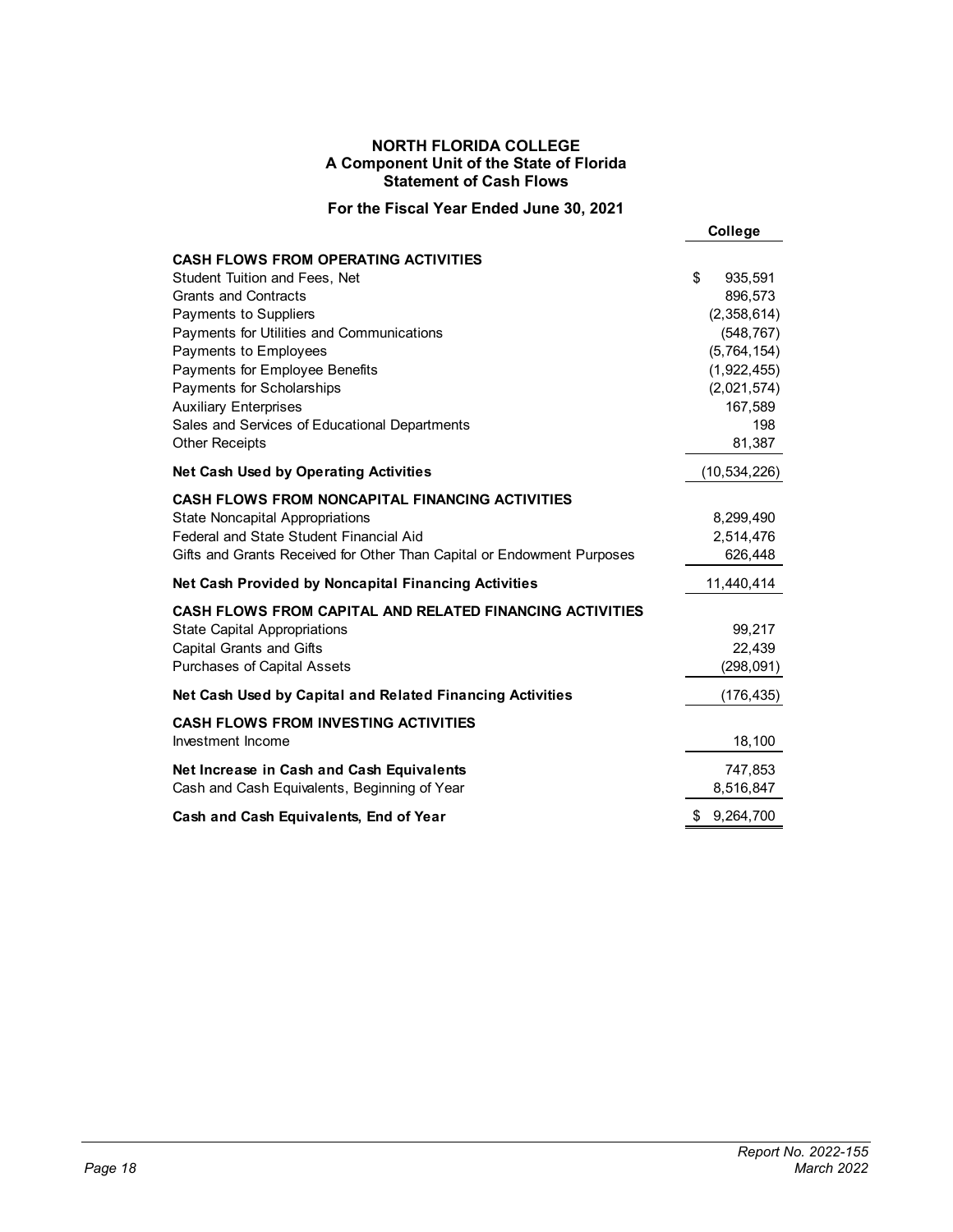|                                                                 | College              |
|-----------------------------------------------------------------|----------------------|
| <b>RECONCILIATION OF OPERATING LOSS</b>                         |                      |
| TO NET CASH USED BY OPERATING ACTIVITIES                        |                      |
| <b>Operating Loss</b>                                           | $$$ (11,977,562)     |
| Adjustments to Reconcile Operating Loss                         |                      |
| to Net Cash Used by Operating Activities:                       |                      |
| <b>Depreciation Expense</b>                                     | 909,530              |
| Changes in Assets, Liabilities, Deferred Outflows of Resources, |                      |
| and Deferred Inflows of Resources:                              |                      |
| Receivables                                                     | 2,072                |
| Due from Other Governmental Agencies                            | (215, 579)           |
| Due from Component Unit                                         | 85,761               |
| Due to Other Governmental Agencies                              | 10.812               |
| Inventories                                                     | 6,771                |
| <b>Accounts Payable</b>                                         | (64, 086)            |
| Salaries and Payroll Taxes Payable                              | (2,021)              |
| Deposits Held for Others                                        | 49,801               |
| <b>Compensated Absences Payable</b>                             | (67, 136)            |
| Other Postemployment Benefits Payable                           | 6,844                |
| <b>Net Pension Liability</b>                                    | 1.518.598            |
| Deferred Outflows of Resources Related to OPFB                  | 7,397                |
| Deferred Outflows of Resources Related to Pensions              | (454, 211)           |
| Deferred Inflows of Resources Related to OPEB                   | (8, 762)             |
| Deferred Inflows of Resources Related to Pensions               | (342, 455)           |
| <b>NET CASH USED BY OPERATING ACTIVITIES</b>                    | (10, 534, 226)<br>\$ |

The accompanying notes to financial statements are an integral part of this statement.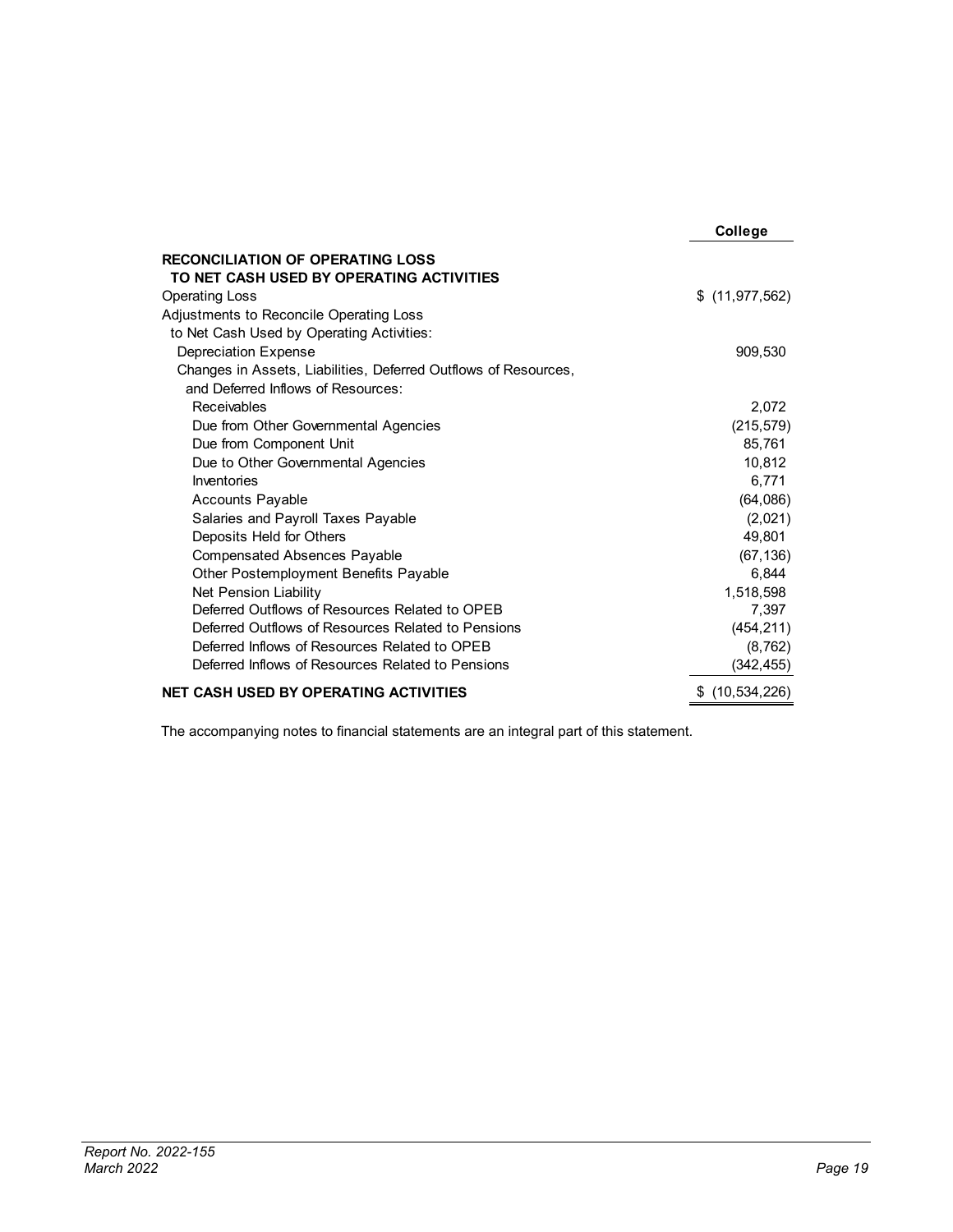## <span id="page-23-0"></span>*NOTES TO FINANCIAL STATEMENTS*

## **1. Summary of Significant Accounting Policies**

**Reporting Entity**. The governing body of North Florida College, a component unit of the State of Florida, is the College Board of Trustees. The Board of Trustees constitutes a corporation and is composed of nine members appointed by the Governor and confirmed by the Senate. The Board of Trustees is under the general direction and control of the Florida Department of Education, Division of Florida Colleges, and is governed by State law and State Board of Education (SBE) rules. However, the Board of Trustees is directly responsible for the day-to-day operations and control of the College within the framework of applicable State laws and SBE rules. The College serves Hamilton, Jefferson, Lafayette, Madison, Suwannee, and Taylor Counties.

Criteria for defining the reporting entity are identified and described in the Governmental Accounting Standards Board's (GASB) *Codification of Governmental Accounting and Financial Reporting Standards*, Sections 2100 and 2600. These criteria were used to evaluate potential component units for which the Board of Trustees is financially accountable and other organizations for which the nature and significance of their relationship with the Board of Trustees are such that exclusion would cause the College's financial statements to be misleading. Based on the application of these criteria, the College is a component unit of the State of Florida, and its financial balances and activities are reported in the State's Annual Comprehensive Financial Report by discrete presentation.

**Discretely Presented Component Unit**. Based on the application of the criteria for determining component units, the North Florida College Foundation, Inc. (Foundation), a legally separate entity, is included within the College's reporting entity as a discretely presented component unit and is governed by a separate board.

The Foundation is also a direct-support organization, as defined in Section 1004.70, Florida Statutes, and although legally separate from the College, is financially accountable to the College. The Foundation is managed independently, outside the College's budgeting process, and its powers generally are vested in a governing board pursuant to various State statutes. The Foundation receives, holds, invests, and administers property, and makes expenditures to or for the benefit of the College.

The Foundation is audited by other auditors pursuant to Section 1004.70(6), Florida Statutes. The Foundation's audited financial statements are available to the public and can be obtained from the Dean of Administrative Services, North Florida College, 325 North West Turner Davis Drive, Madison, Florida 32340. The financial data reported on the accompanying financial statements was derived from the Foundation's audited financial statements for the fiscal year ended March 31, 2021.

**Basis of Presentation**. The College's accounting policies conform with accounting principles generally accepted in the United States of America applicable to public colleges and universities as prescribed by GASB. The National Association of College and University Business Officers (NACUBO) also provides the College with recommendations prescribed in accordance with generally accepted accounting principles promulgated by GASB and the Financial Accounting Standards Board (FASB). GASB allows public colleges various reporting options. The College has elected to report as an entity engaged in only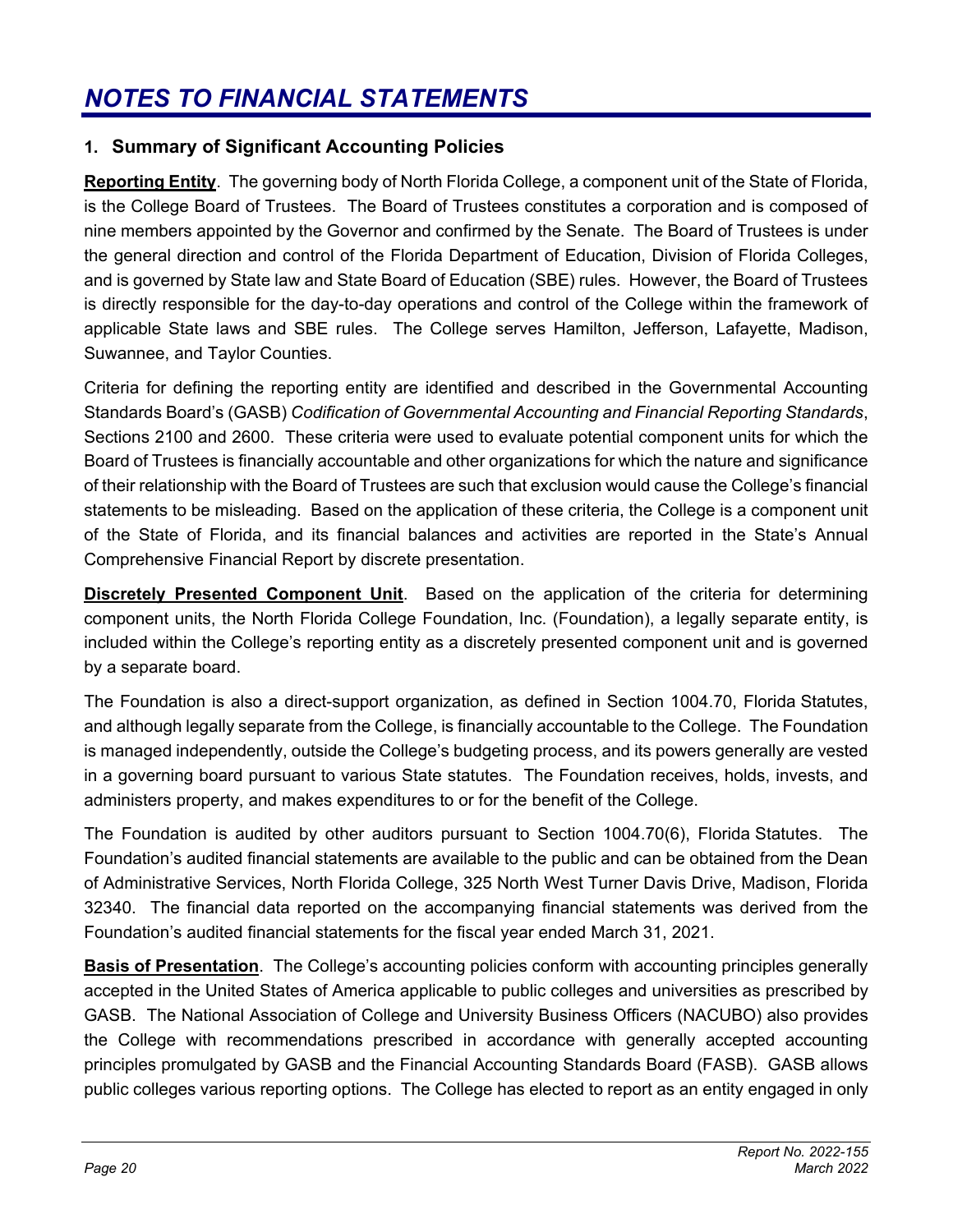business-type activities. This election requires the adoption of the accrual basis of accounting and entitywide reporting including the following components:

- Management's Discussion and Analysis
- Basic Financial Statements:
	- o Statement of Net Position
	- o Statement of Revenues, Expenses, and Changes in Net Position
	- o Statement of Cash Flows
	- o Notes to Financial Statements
- Other Required Supplementary Information

**Measurement Focus and Basis of Accounting**. Basis of accounting refers to when revenues, expenses, assets, deferred outflows of resources, liabilities, and deferred inflows of resources are recognized in the accounts and reported in the financial statements. Specifically, it relates to the timing of the measurements made, regardless of the measurement focus applied. The College's financial statements are presented using the economic resources measurement focus and the accrual basis of accounting. Revenues, expenses, gains, losses, assets, deferred outflows of resources, liabilities, and deferred inflows of resources resulting from exchange and exchange-like transactions are recognized when the exchange takes place. Revenues, expenses, gains, losses, assets, deferred outflows of resources, liabilities, and deferred inflows of resources resulting from nonexchange activities are generally recognized when all applicable eligibility requirements, including time requirements, are met. The College follows GASB standards of accounting and financial reporting.

The College's component unit uses the economic resources measurement focus and the accrual basis of accounting, and follows FASB standards of accounting and financial reporting for not-for-profit organizations.

Significant interdepartmental sales between auxiliary service departments and other institutional departments have been accounted for as reductions of expenses and not revenues of those departments.

The College's principal operating activity is instruction. Operating revenues and expenses generally include all fiscal transactions directly related to instruction as well as administration, academic support, student services, physical plant operations, and depreciation of capital assets. Nonoperating revenues include State noncapital appropriations, Federal and State student financial aid, and investment income. Other revenues generally include revenues for capital construction projects.

The statement of net position is presented in a classified format to distinguish between current and noncurrent assets and liabilities. When both restricted and unrestricted resources are available to fund certain programs, it is the College's policy to first apply the restricted resources to such programs followed by the use of the unrestricted resources.

The statement of revenues, expenses, and changes in net position is presented by major sources and is reported net of tuition scholarship allowances. Tuition scholarship allowances are the difference between the stated charge for goods and services provided by the College and the amount that is actually paid by the student or the third party making payment on behalf of the student. To the extent that these resources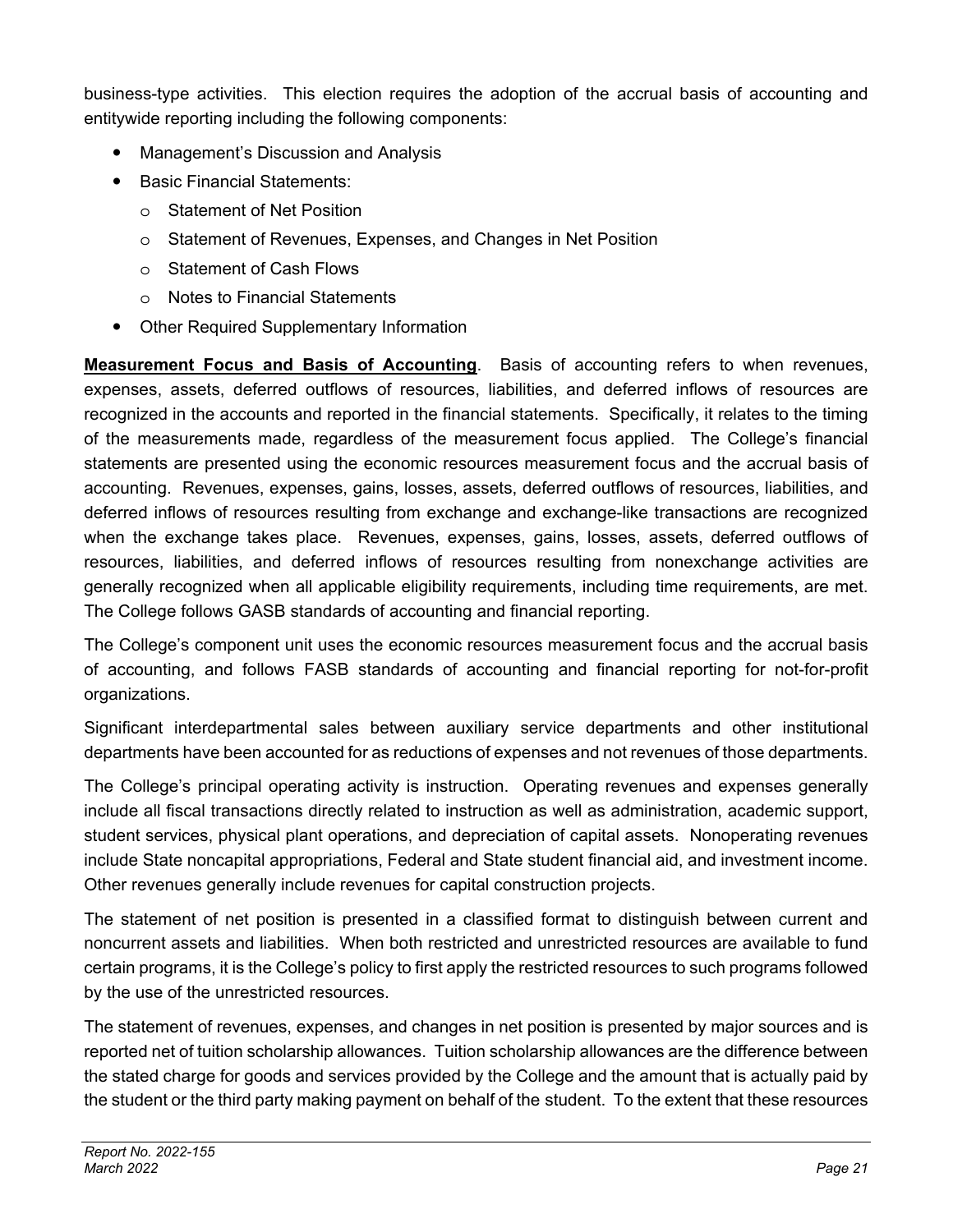are used to pay student charges, the College records a scholarship allowance against tuition and fees revenue.

The statement of cash flows is presented using the direct method in compliance with GASB Statement No. 9, *Reporting Cash Flows of Proprietary and Nonexpendable Trust Funds and Governmental Entities That Use Proprietary Fund Accounting*.

**Cash and Cash Equivalents**. The amount reported as cash and cash equivalents consists of cash on hand, cash in demand accounts, and cash with the State Board of Administration (SBA) Florida Prime investments. For reporting cash flows, the College considers all highly liquid investments with original maturities of 3 months or less, that are not held solely for income or profit, to be cash equivalents. Under this definition, the College considers amounts invested in the SBA Florida PRIME investment pool to be cash equivalents.

College cash deposits are held in banks qualified as public depositories under Florida law. All such deposits are insured by Federal depository insurance, up to specified limits, or collateralized with securities held in Florida's multiple financial institution collateral pool required by Chapter 280, Florida Statutes. Cash and cash equivalents that are externally restricted to make debt service payments, maintain sinking or reserve funds, or to purchase or construct capital or other restricted assets are classified as restricted.

At June 30, 2021, the College reported as cash equivalents \$5,327,829 in the Florida PRIME investment pool administered by the SBA pursuant to Section 218.405, Florida Statutes. The College's investments in the Florida PRIME investment pool, which the SBA indicates is a Securities and Exchange Commission Rule 2a7-like external investment pool, are similar to money market funds in which shares are owned in the fund rather than the underlying investments. The Florida PRIME investment pool carried a credit rating of AAAm by Standard & Poor's and had a weighted-average days to maturity (WAM) of 50 days as of June 30, 2021. A portfolio's WAM reflects the average maturity in days based on final maturity or reset date, in the case of floating-rate instruments. WAM measures the sensitivity of the Florida PRIME investment pool to interest rate changes. The investments in the Florida PRIME investment pool are reported at amortized cost.

Section 218.409(8)(a), Florida Statutes, provides that "the principal, and any part thereof, of each account constituting the trust fund is subject to payment at any time from the moneys in the trust fund. However, the executive director may, in good faith, on the occurrence of an event that has a material impact on liquidity or operations of the trust fund, for 48 hours limit contributions to or withdrawals from the trust fund to ensure that the Board [State Board of Administration] can invest moneys entrusted to it in exercising its fiduciary responsibility. Such action must be immediately disclosed to all participants, the trustees, the Joint Legislative Auditing Committee, and the Investment Advisory Council. The trustees shall convene an emergency meeting as soon as practicable from the time the executive director has instituted such measures and review the necessity of those measures. If the trustees are unable to convene an emergency meeting before the expiration of the 48-hour moratorium on contributions and withdrawals, the moratorium may be extended by the executive director until the trustees are able to meet to review the necessity for the moratorium. If the trustees agree with such measures, the trustees shall vote to continue the measures for up to an additional 15 days. The trustees must convene and vote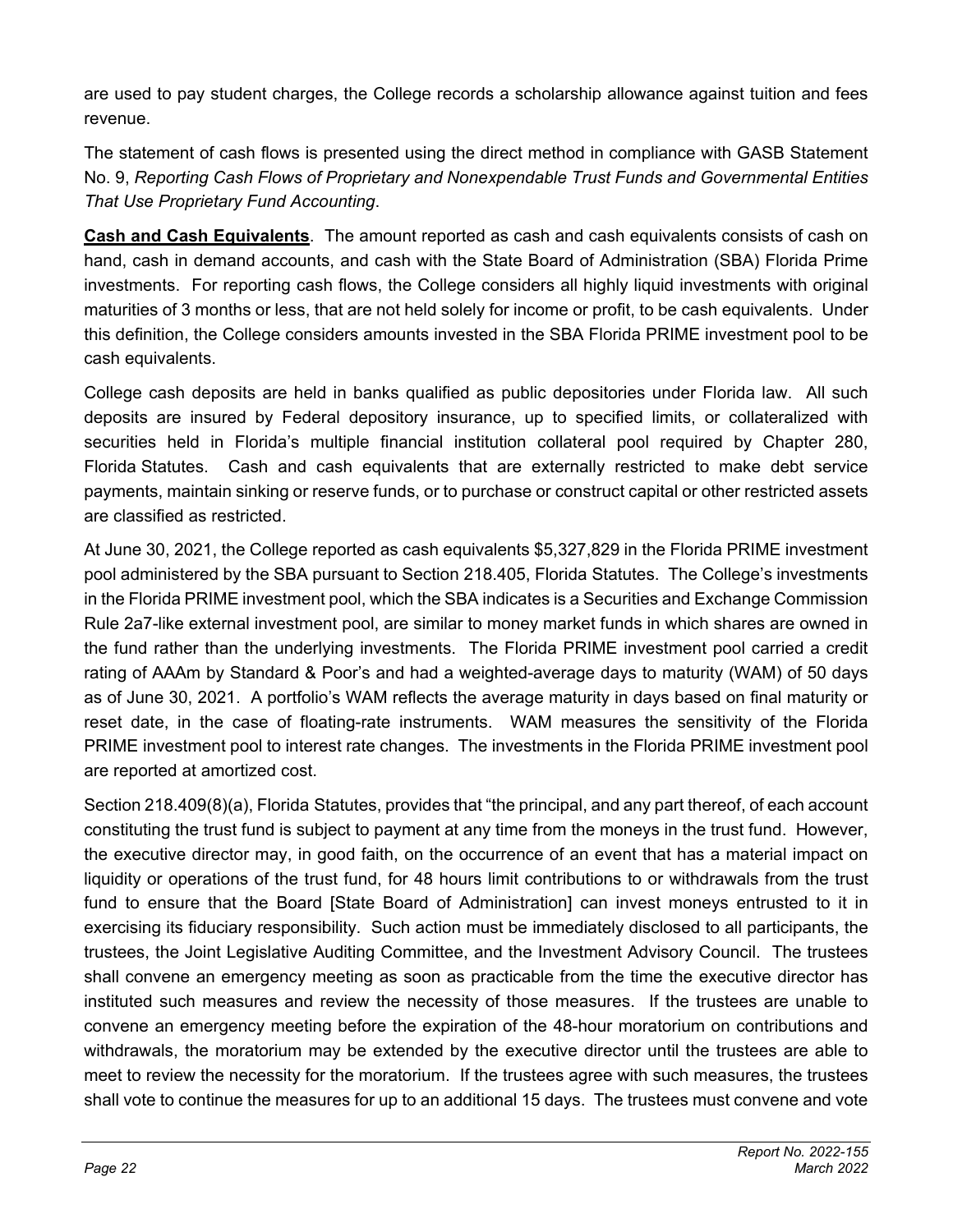to continue any such measures before the expiration of the time limit set, but in no case may the time limit set by the trustees exceed 15 days." As of June 30, 2021, there were no redemption fees or maximum transaction amounts, or any other requirements that serve to limit a participant's daily access to 100 percent of their account value.

**Capital Assets**. College capital assets consist of land, land improvements, buildings, other structures and improvements, and furniture, machinery, and equipment. These assets are capitalized and recorded at cost at the date of acquisition or at acquisition value at the date received in the case of gifts and purchases of State surplus property. Additions, improvements, and other outlays that significantly extend the useful life of an asset are capitalized. Other costs incurred for repairs and maintenance are expensed as incurred. The College has a capitalization threshold of \$5,000 for tangible personal property and buildings and other structures and improvements. Depreciation is computed on the straight-line basis over the following estimated useful lives:

- $\bullet$  Buildings 50 years
- Other Structures and Improvements 10 to 40 years
- $\bullet$  Furniture, Machinery, and Equipment  $-5$  years

**Noncurrent Liabilities**. Noncurrent liabilities include compensated absences payable, other postemployment benefits payable, and net pension liabilities that are not scheduled to be paid within the next fiscal year.

**Pensions**. For purposes of measuring the net pension liability, deferred outflows of resources and deferred inflows of resources related to pensions, and pension expense, information about the fiduciary net positions of the Florida Retirement System (FRS) defined benefit plan and the Health Insurance Subsidy (HIS) defined benefit plan and additions to/deductions from the FRS and HIS fiduciary net positions have been determined on the same basis as they are reported by the FRS and the HIS plans. Benefit payments (including refunds of employee contributions) are recognized when due and payable in accordance with benefit terms. Investments are reported at fair value.

## **2. Adjustment to Beginning Net Position – Component Unit**

The beginning net position of the Foundation was increased by \$559,986 to correct an error related to recording Prepaid Expenses for Florida Prepaid College Tuition Plans.

## **3. Deficit Net Position in Individual Funds**

The College reported an unrestricted net position which included a deficit in the current funds - unrestricted, as shown below. This deficit can be attributed to the full recognition of long-term liabilities (i.e., compensated absences payable, other postemployment benefits payable, and net pension liabilities) in the current unrestricted funds.

| <b>Fund</b>                                                   |     | <b>Net Position</b>   |  |  |
|---------------------------------------------------------------|-----|-----------------------|--|--|
| <b>Current Funds - Unrestricted</b><br><b>Auxiliary Funds</b> | \$. | (442, 634)<br>425.115 |  |  |
| Total                                                         | \$. | (17, 519)             |  |  |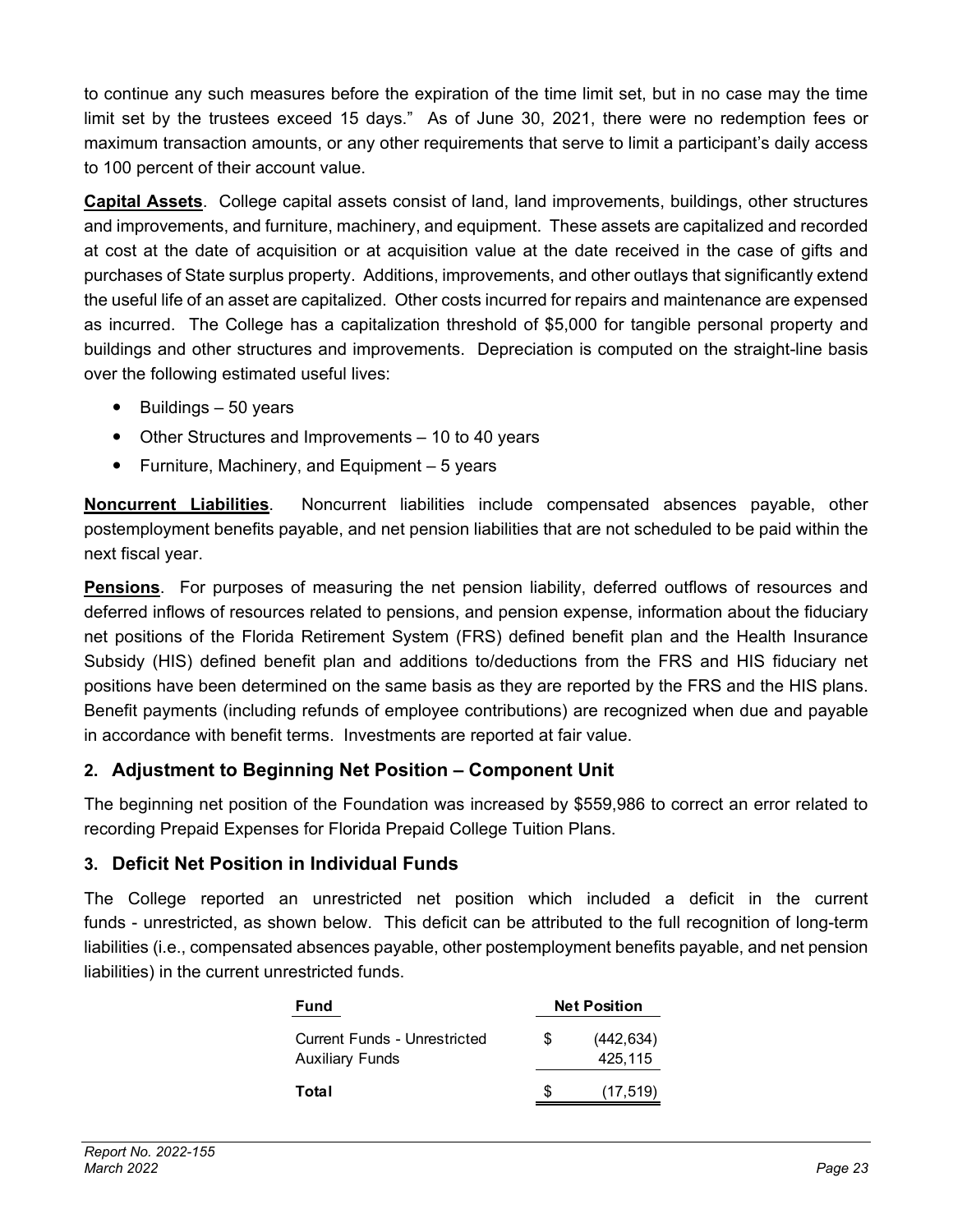## **4. Investments**

The Board of Trustees had not adopted a written investment policy. Therefore, pursuant to Section 218.415(17), Florida Statutes, the College is authorized to invest in the Florida PRIME investment pool, administered by the SBA; Securities and Exchange Commission registered money market funds with the highest credit quality rating from a nationally recognized rating agency; interest-bearing time deposits and savings accounts in qualified public depositories, as defined by Section 280.02, Florida Statutes; and direct obligations of the United States Treasury.

**Fair Value Measurement**. The College categorizes its fair value measurements within the fair value hierarchy established by generally accepted accounting principles. The hierarchy is based on the valuation inputs used to measure the fair value of the asset. Level 1 inputs are quoted prices in active markets for identical assets, Level 2 inputs are significant other observable inputs, and Level 3 inputs are significant unobservable inputs.

**Component Unit Investments**. The Foundation categorizes its fair value measurements within the hierarchy established by generally accepted accounting principles. The hierarchy is based on the valuation inputs used to measure the fair value of the asset. Level 1 inputs are valued at the closing market price on which the individual securities are traded, Level 2 inputs are valued using pricing models maximizing the use of observable inputs for similar securities, and Level 3 inputs are valued using external pricing sources of comparable real estate assets at least annually. The investments of the Foundation at March 31, 2021, totaled \$4,436,909 and are valued using Level 1, Level 2, and Level 3 inputs, and are reported as follows:

|                                       |   |               | <b>Fair Value Measurements Using</b> |                                                                                                 |   |                                                                                |    |                                                           |
|---------------------------------------|---|---------------|--------------------------------------|-------------------------------------------------------------------------------------------------|---|--------------------------------------------------------------------------------|----|-----------------------------------------------------------|
| Investments by fair value level       |   | <b>Amount</b> |                                      | <b>Quoted Prices</b><br>in Active<br><b>Markets for</b><br><b>Identical Assets</b><br>(Level 1) |   | Significant<br><b>Other</b><br><b>Observable</b><br><b>Inputs</b><br>(Level 2) |    | <b>Significant</b><br>Unobservable<br>Inputs<br>(Level 3) |
| Stocks and ETFS                       | S | 3.254.710     | \$                                   | 3.254.710                                                                                       | S |                                                                                | \$ |                                                           |
| Corporate Bonds                       |   | 454,845       |                                      |                                                                                                 |   | 454,845                                                                        |    |                                                           |
| <b>Government Bonds</b>               |   | 206.013       |                                      |                                                                                                 |   | 206.013                                                                        |    |                                                           |
| Government Backed/CMO Securities      |   | 175,646       |                                      |                                                                                                 |   | 175.646                                                                        |    |                                                           |
| <b>Taxable Municipal Bonds</b>        |   | 210.691       |                                      |                                                                                                 |   | 210,691                                                                        |    |                                                           |
| Certificates of Deposit               |   | 53,654        |                                      |                                                                                                 |   | 53,654                                                                         |    |                                                           |
| Investment in Real Estate Partnership |   | 81,350        |                                      |                                                                                                 |   |                                                                                |    | 81,350                                                    |
| Total investments by fair value level | S | 4,436,909     | S                                    | 3,254,710                                                                                       | S | 1,100,849                                                                      | \$ | 81,350                                                    |

## **5. Accounts Receivable**

Accounts receivable represent amounts for student fee deferments, various student services provided by the College, and contract and grant reimbursements due from third parties and are considered to be fully collectible.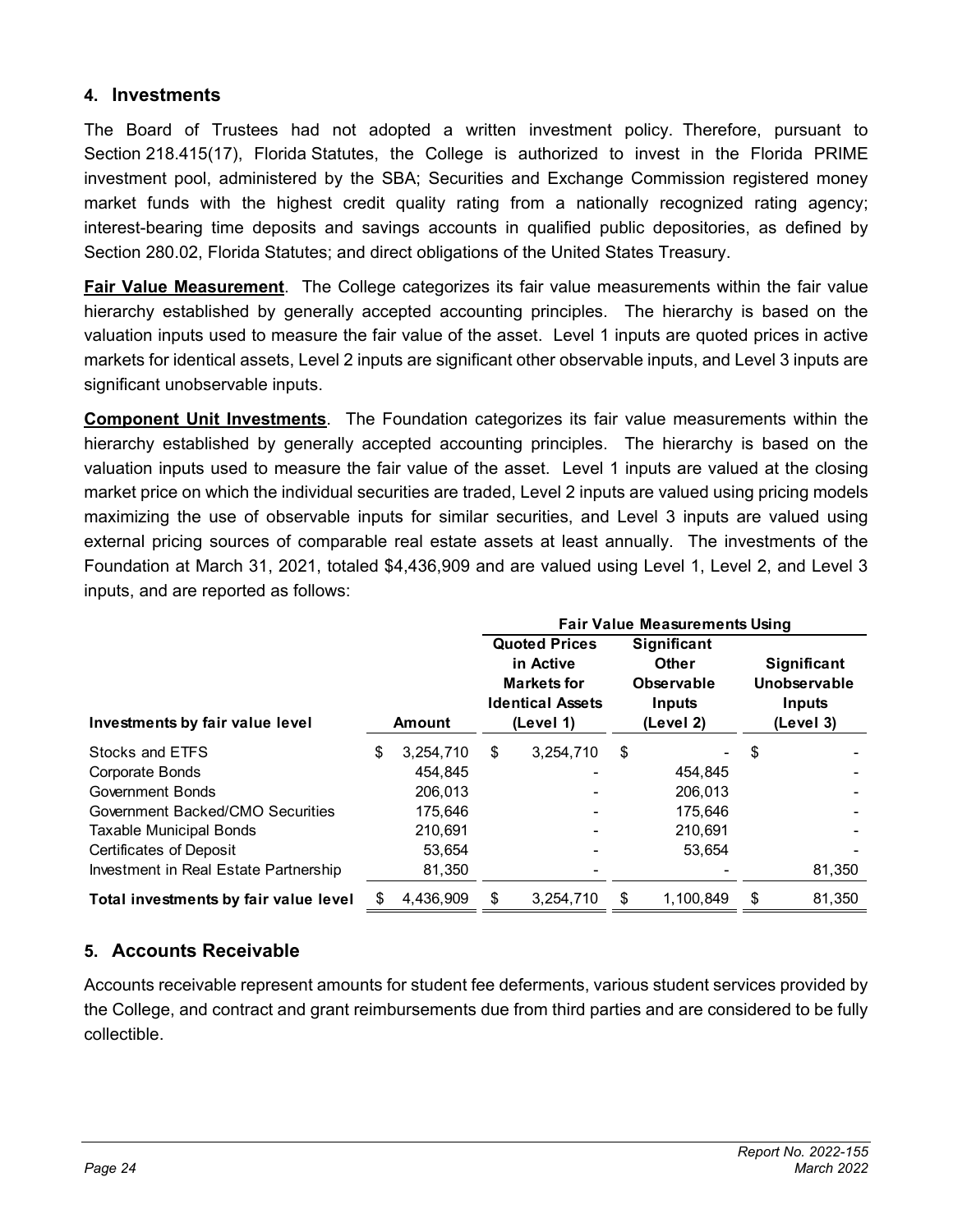## **6. Due From Other Governmental Agencies**

The amount due from other governmental agencies totaling \$359,722 consists of amounts due for Federal grants and other State grants.

## **7. Capital Assets**

Capital assets activity for the fiscal year ended June 30, 2021, is shown in the following table:

| <b>Description</b>                           | <b>Beginning</b><br><b>Balance</b> | <b>Additions</b> | <b>Reductions</b> | Ending<br><b>Balance</b> |
|----------------------------------------------|------------------------------------|------------------|-------------------|--------------------------|
| Nondepreciable Capital Assets:               |                                    |                  |                   |                          |
| Land                                         | \$<br>457,245                      | \$               | \$                | \$<br>457,245            |
| Land Improvements                            | 700,147                            |                  |                   | 700,147                  |
| <b>Total Nondepreciable Capital Assets</b>   | 1, 157, 392<br>\$                  | \$               | \$                | 1, 157, 392<br>\$        |
| Depreciable Capital Assets:                  |                                    |                  |                   |                          |
| <b>Buildings</b>                             | \$29,871,426                       | \$               | \$                | \$29,871,426             |
| Other Structures and Improvements            | 6,175,035                          | 82,683           |                   | 6,257,718                |
| Furniture, Machinery, and Equipment          | 2,142,702                          | 226,208          | 18,000            | 2,350,910                |
| <b>Total Depreciable Capital Assets</b>      | 38, 189, 163                       | 308,891          | 18,000            | 38,480,054               |
| Less, Accumulated Depreciation:              |                                    |                  |                   |                          |
| <b>Buildings</b>                             | 12,297,917                         | 488,802          |                   | 12,786,719               |
| Other Structures and Improvements            | 4,849,333                          | 295,969          |                   | 5, 145, 302              |
| Furniture, Machinery, and Equipment          | 1,750,378                          | 124,759          | 7,200             | 1,867,937                |
| <b>Total Accumulated Depreciation</b>        | 18,897,628                         | 909,530          | 7,200             | 19,799,958               |
| <b>Total Depreciable Capital Assets, Net</b> | \$19,291,535                       | (600, 639)<br>S  | \$<br>10,800      | 18,680,096<br>\$         |

## **8. Long-Term Liabilities**

Long-term liabilities activity for the fiscal year ended June 30, 2021, is shown in the following table:

| <b>Description</b>                                          | <b>Beginning</b><br><b>Balance</b> | <b>Additions</b> | <b>Reductions</b> | <b>Ending</b><br><b>Balance</b> |    | <b>Current</b><br><b>Portion</b> |
|-------------------------------------------------------------|------------------------------------|------------------|-------------------|---------------------------------|----|----------------------------------|
| <b>Compensated Absences Payable</b><br>Other Postemployment | \$1,092,078                        | 80.375<br>\$     | 147.511<br>\$     | \$1.024.942                     | S  | 64,504                           |
| <b>Benefits Payable</b>                                     | 170.137                            | 15.606           | 8.762             | 176.981                         |    | 6,116                            |
| Net Pension Liability                                       | 5,932,965                          | 3,958,437        | 2,439,839         | 7,451,563                       |    | 21,101                           |
| <b>Total Long-Term Liabilities</b>                          | \$7,195,180                        | \$4,054,418      | \$2,596,112       | \$8,653,486                     | \$ | 91.721                           |

**Compensated Absences Payable**. College employees may accrue annual and sick leave based on length of service, subject to certain limitations regarding the amount that will be paid upon termination. The College reports a liability for the accrued leave; however, State noncapital appropriations fund only the portion of accrued leave that is used or paid in the current fiscal year. Although the College expects the liability to be funded primarily from future appropriations, generally accepted accounting principles do not permit the recording of a receivable in anticipation of future appropriations. At June 30, 2021, the estimated liability for compensated absences, which includes the College's share of the Florida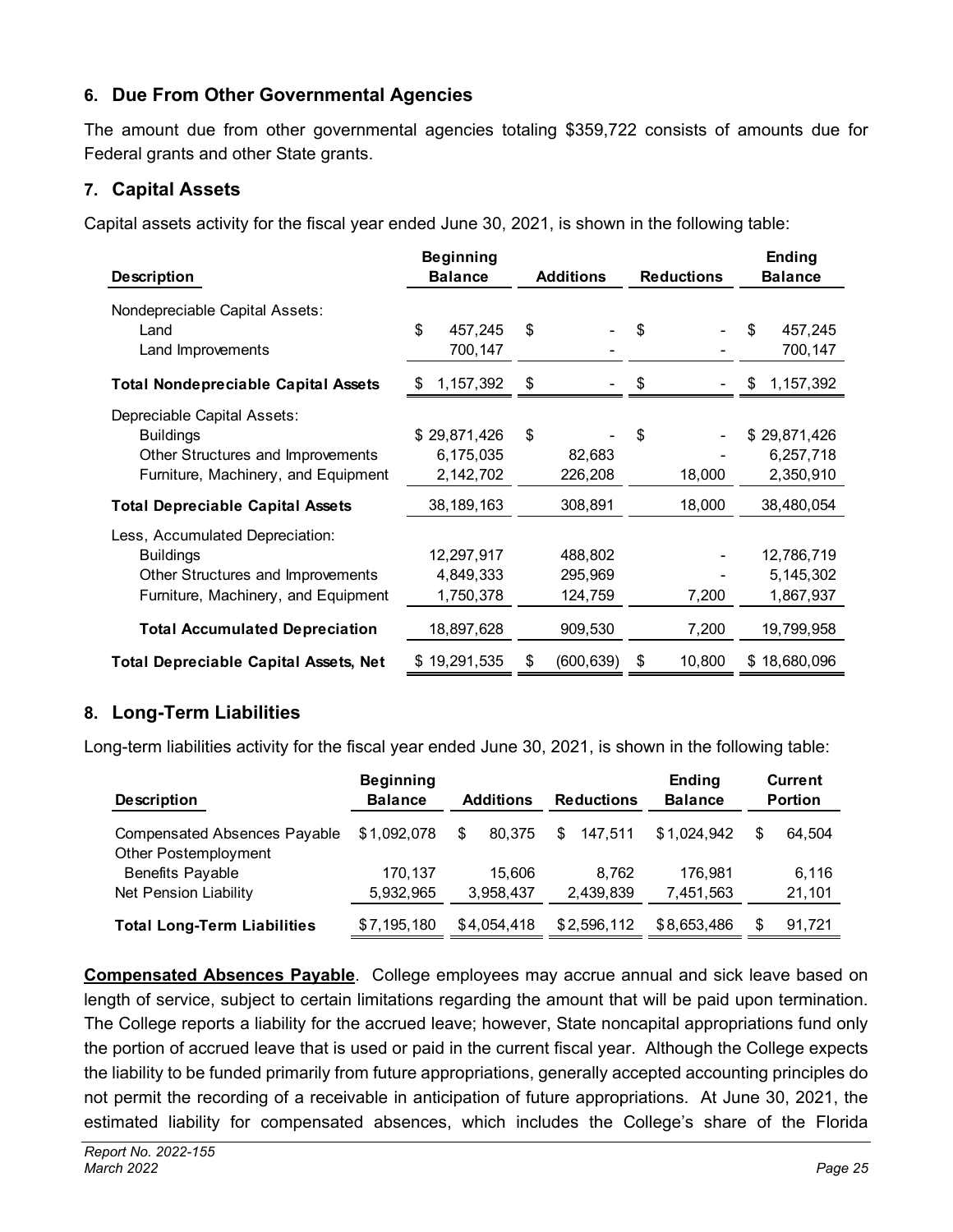Retirement System and FICA contributions, totaled \$1,024,942. The current portion of the compensated absences liability, \$64,504, was determined based on the anticipated payout to retirees in the next fiscal year.

**Other Postemployment Benefits Payable**. The College follows GASB Statement No. 75, *Accounting and Financial Reporting for Postemployment Benefits Other Than Pensions*, for other postemployment benefits administered by the Florida College System Risk Management Consortium (Consortium).

## *General Information about the OPEB Plan*

*Plan Description*. The Other Postemployment Benefits Plan (OPEB Plan) is a single-employer defined benefit plan administered by the Consortium that provides OPEB for all employees who satisfy the College's retirement eligibility provisions. Pursuant to the provisions of Section 112.0801, Florida Statutes, former employees who retire from the College are eligible to participate in the College's health and hospitalization plan for medical and prescription drug coverage. The College subsidizes the premium rates paid by retirees by allowing them to participate in the OPEB Plan at reduced or blended group (implicitly subsidized) premium rates for both active and retired employees. These rates provide an implicit subsidy for retirees because, on an actuarial basis, their current and future claims are expected to result in higher costs to the OPEB Plan on average than those of active employees. The College does not offer any explicit subsidies for retiree coverage. Retirees are required to enroll in the Federal Medicare (Medicare) program for their primary coverage as soon as they are eligible. The OPEB Plan contribution requirements and benefit terms of the College and the OPEB Plan members are established and may be amended by action from the Consortium and Council of Presidents. No assets are accumulated in a trust that meet the criteria in paragraph 4 of GASB Statement No. 75.

*Benefits Provided*. The OPEB Plan provides healthcare benefits for retirees and their dependents. The OPEB Plan only provides an implicit subsidy as described above.

*Employees Covered by Benefit Terms*. At June 30, 2020, the following employees were covered by the benefit terms:

| Inactive Employees or Beneficiaries Currently Receiving Benefits | 4   |  |
|------------------------------------------------------------------|-----|--|
| Active Employees                                                 | 107 |  |
| Total                                                            | 111 |  |

## *Total OPEB Liability*

The College's total OPEB liability of \$176,981 was measured as of June 30, 2020, and was determined by an actuarial valuation as of June 30, 2019.

*Actuarial Assumptions and Other Inputs*. The total OPEB liability in the June 30, 2020, actuarial valuation was determined using the following actuarial assumptions and other inputs, applied to all periods included in the measurement, unless otherwise specified: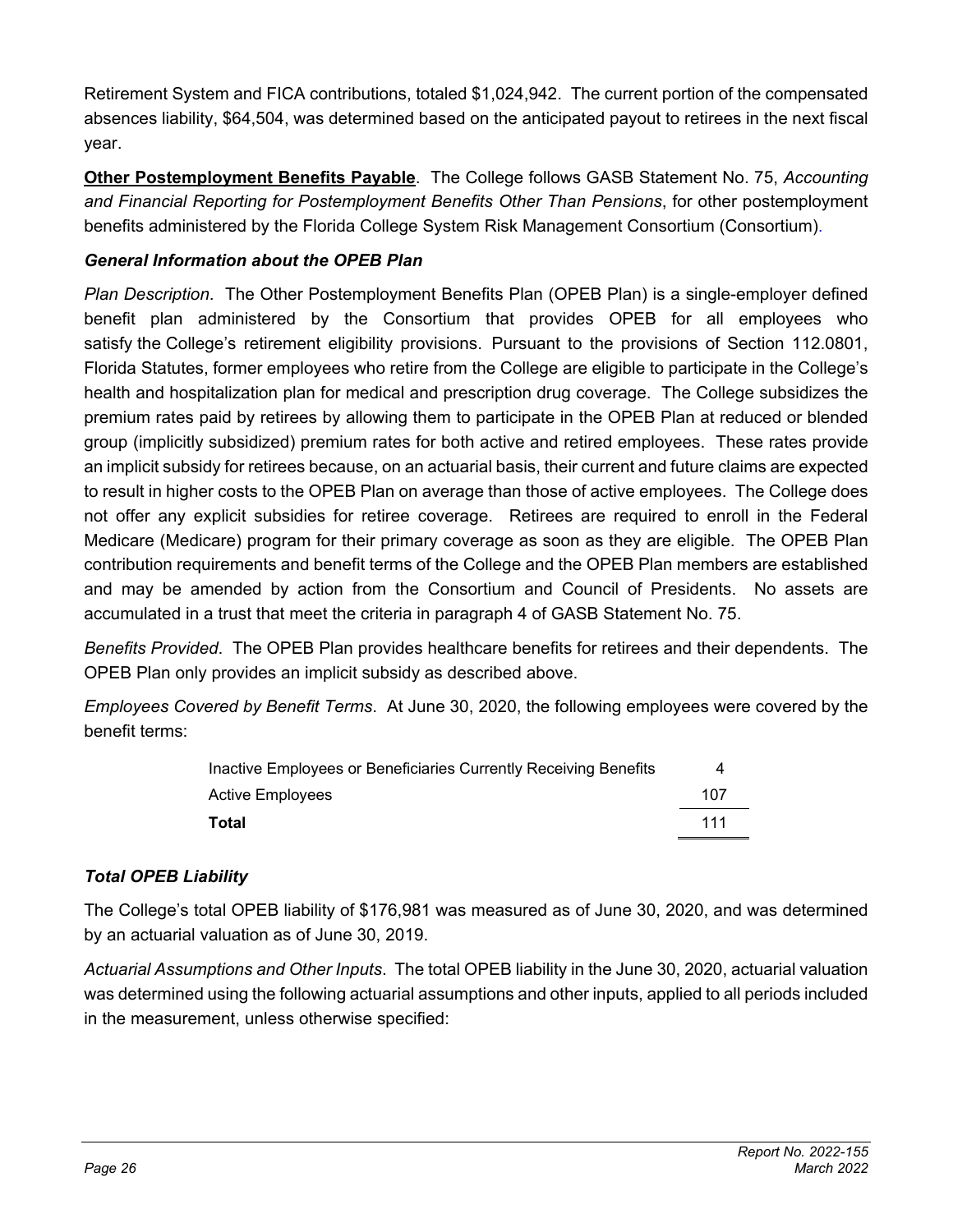| Inflation                                                                              | 2.40 percent                                                                  |
|----------------------------------------------------------------------------------------|-------------------------------------------------------------------------------|
| Real wage growth                                                                       | 0.85 percent                                                                  |
| Wage inflation                                                                         | 3.25 percent                                                                  |
| Salary increases, including inflation<br><b>Regular Employees</b><br>Senior Management | $3.40$ percent $-7.80$ percent<br>$4.10$ percent $-8.20$ percent              |
| Discount rate<br><b>Prior Measurement Date</b><br>Measurement Date                     | 3.50 percent<br>2.21 percent                                                  |
| Healthcare cost trend rates                                                            |                                                                               |
| Pre-Medicare                                                                           | 7 percent for 2019, decreasing to an<br>ultimate rate of 4.60 percent by 2026 |
| Medicare                                                                               | 5 percent for 2019, decreasing to an<br>ultimate rate of 4.60 percent by 2021 |

The discount rate was a Municipal Bond Index Rate equal to the Bond Buyer 20-year General Obligation Bond Index.

Mortality rates were based on the PUB-2010 mortality tables, with adjustments for FRS experience and generational mortality improvements using Scale MP-2018.

The demographic actuarial assumptions for retirement, disability incidence, withdrawal, and salary increases used in the June 30, 2019, valuation were based on the results of an actuarial experience study for the period July 1, 2013, through June 30, 2018, adopted by the FRS.

The remaining actuarial assumptions (e.g., initial per capita costs, health care cost trends, rate of plan participation, rates of plan election, etc.) used in the June 30, 2019, valuation were based on a review of recent plan experience done concurrently with the June 30, 2019, valuation.

## *Changes in the Total OPEB Liability*

|                                        | Amount        |
|----------------------------------------|---------------|
| Balance at 6/30/20                     | \$<br>170,137 |
| Changes for the year:                  |               |
| Service Cost                           | 8,245         |
| Interest                               | 6,091         |
| Changes in Assumptions or Other Inputs | 1,270         |
| <b>Benefit Payments</b>                | (8, 762)      |
| <b>Net Changes</b>                     | 6,844         |
| Balance at 6/30/21                     | \$<br>176,981 |

Changes of assumptions and other inputs include a change in the discount rate from 3.50 percent to 2.21 percent, changes in mortality rates, retirement rates, termination rates, and changes in salary increases.

*Sensitivity of the Total OPEB Liability to Changes in the Discount Rate*. The following table presents the total OPEB liability of the College, as well as what the College's total OPEB liability would be if it were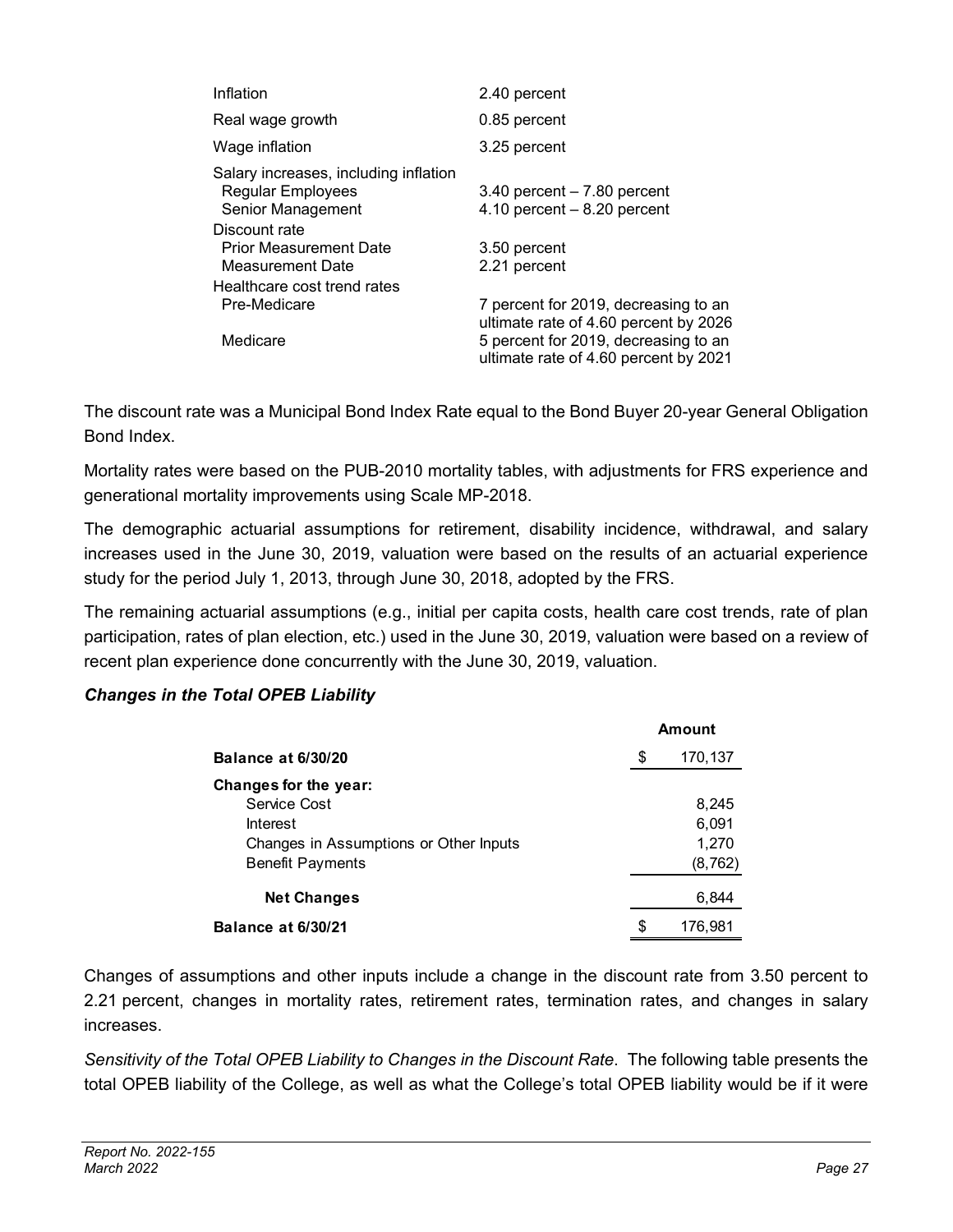calculated using a discount rate that is 1 percentage point lower (1.21 percent) or 1 percentage point higher (3.21 percent) than the current rate:

|                      | $1\%$           | <b>Current</b>       | $1\%$           |
|----------------------|-----------------|----------------------|-----------------|
|                      | <b>Decrease</b> | <b>Discount Rate</b> | <b>Increase</b> |
|                      | $(1.21\%)$      | $(2.21\%)$           | $(3.21\%)$      |
| Total OPEB liability | \$200.529       | \$176.981            | \$157.493       |

*Sensitivity of the Total OPEB Liability to Changes in the Healthcare Cost Trend Rates*. The following table presents the total OPEB liability of the College, as well as what the College's total OPEB liability would be if it were calculated using healthcare cost trend rates that are 1 percentage point lower or 1 percentage point higher than the current healthcare cost trend rates:

|                             |             | <b>Healthcare</b><br><b>Cost Trend</b> |             |
|-----------------------------|-------------|----------------------------------------|-------------|
|                             | 1% Decrease | <b>Rates</b>                           | 1% Increase |
| <b>Total OPEB liability</b> | \$147.061   | \$176.981                              | \$216,168   |

## *OPEB Expense and Deferred Outflows of Resources and Deferred Inflows of Resources Related to OPEB*

For the fiscal year ended June 30, 2021, the College recognized OPEB expense of \$5,479. At June 30, 2021, the College reported deferred outflows of resources and deferred inflows of resources related to OPEB from the following sources:

| <b>Description</b>                                    | <b>Deferred Outflows</b><br>of Resources |        | Deferred Inflows<br>of Resources |        |
|-------------------------------------------------------|------------------------------------------|--------|----------------------------------|--------|
| Differences between expected<br>and actual experience | \$                                       | 50,516 | \$                               |        |
| Change of assumptions or other inputs                 |                                          | 1.164  |                                  | 71.921 |
| Transactions subsequent to the<br>measurement date    |                                          | 6,116  |                                  |        |
| Total                                                 | \$                                       | 57,796 | S                                | 71,921 |

The amount reported as deferred outflows of resources related to OPEB, \$6,116 resulting from benefits paid subsequent to the measurement date and before the end of the fiscal year will be included as a reduction of the total OPEB liability in the year ended June 30, 2022. Other amounts reported as deferred outflows of resources and deferred inflows of resources related to OPEB will be recognized in OPEB expense as follows: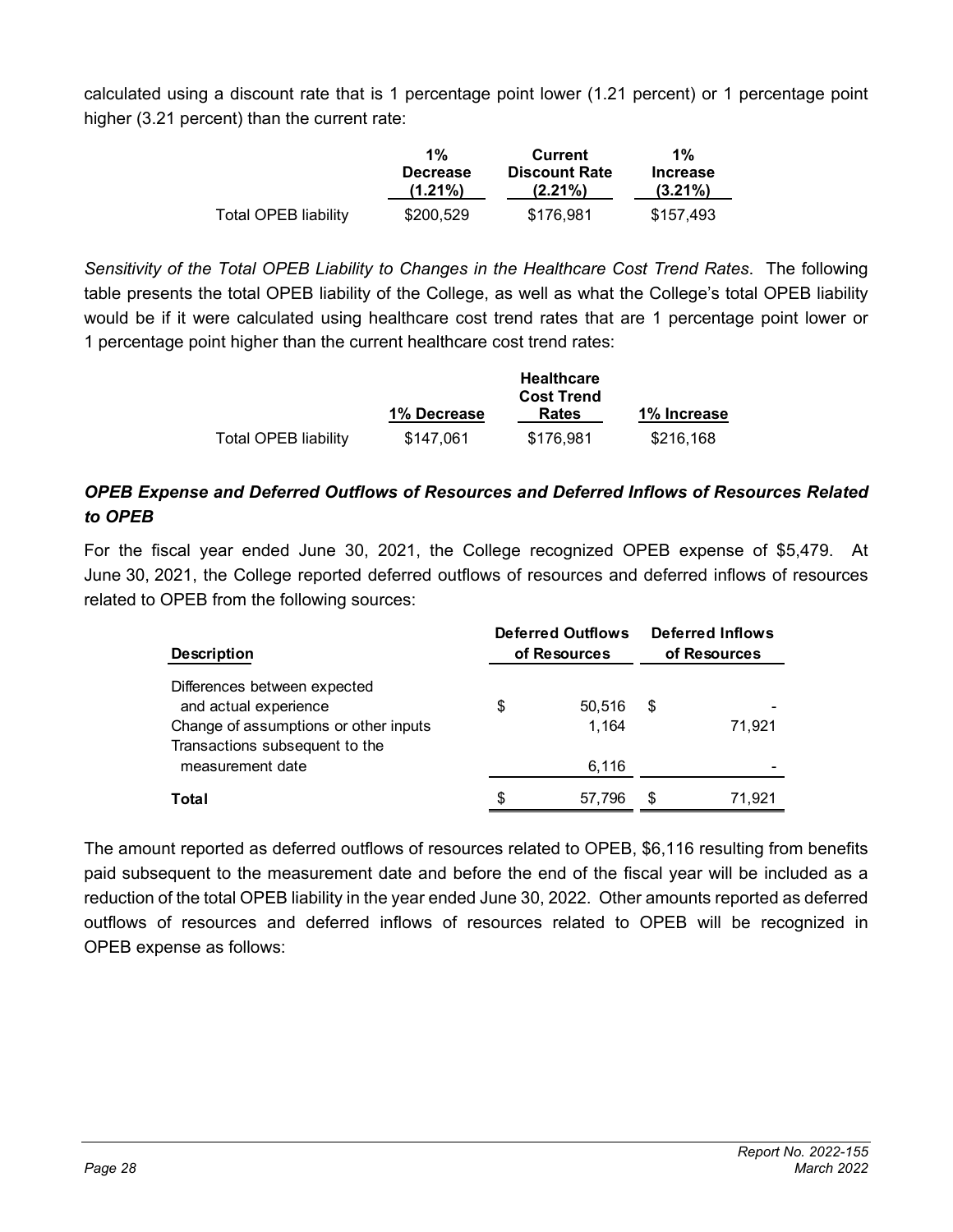| <b>Fiscal Year Ending June 30</b> |    | <b>Amount</b> |
|-----------------------------------|----|---------------|
| 2022                              | \$ | (2,741)       |
| 2023                              |    | (2,741)       |
| 2024                              |    | (2,741)       |
| 2025                              |    | (2,741)       |
| 2026                              |    | (2,741)       |
| Thereafter                        |    | (6, 536)      |
| Total                             | S  | (20, 241)     |

**Net Pension Liability**. As a participating employer in the Florida Retirement System (FRS), the College recognizes its proportionate share of the collective net pension liabilities of the FRS cost-sharing multiple-employer defined benefit plans. As of June 30, 2021, the College's proportionate share of the net pension liabilities totaled \$7,451,563. Note 9. includes a complete discussion of defined benefit pension plans.

## **9. Retirement Plans – Defined Benefit Pension Plans**

## *General Information about the Florida Retirement System (FRS)*

The FRS was created in Chapter 121, Florida Statutes, to provide a defined benefit pension plan for participating public employees. The FRS was amended in 1998 to add the Deferred Retirement Option Program (DROP) under the defined benefit plan and amended in 2000 to provide a defined contribution plan alternative to the defined benefit plan for FRS members effective July 1, 2002. This integrated defined contribution pension plan is the FRS Investment Plan. Chapter 112, Florida Statutes, established the HIS Program, a cost-sharing multiple-employer defined benefit pension plan to assist retired members of any State-administered retirement system in paying the costs of health insurance.

Essentially all regular employees of the College are eligible to enroll as members of the State-administered FRS. Provisions relating to the FRS are established by Chapters 121 and 122, Florida Statutes; Chapter 112, Part IV, Florida Statutes; Chapter 238, Florida Statutes; and FRS Rules, Chapter 60S, Florida Administrative Code; wherein eligibility, contributions, and benefits are defined and described in detail. Such provisions may be amended at any time by further action from the Florida Legislature. The FRS is a single retirement system administered by the Florida Department of Management Services, Division of Retirement, and consists of two cost-sharing multiple-employer defined benefit plans and other nonintegrated programs. An annual comprehensive financial report of the FRS, which includes its financial statements, required supplementary information, actuarial report, and other relevant information, is available from the Florida Department of Management Services Web site (www.dms.myflorida.com).

The College's FRS and HIS pension expense totaled \$1,278,611 for the fiscal year ended June 30, 2021.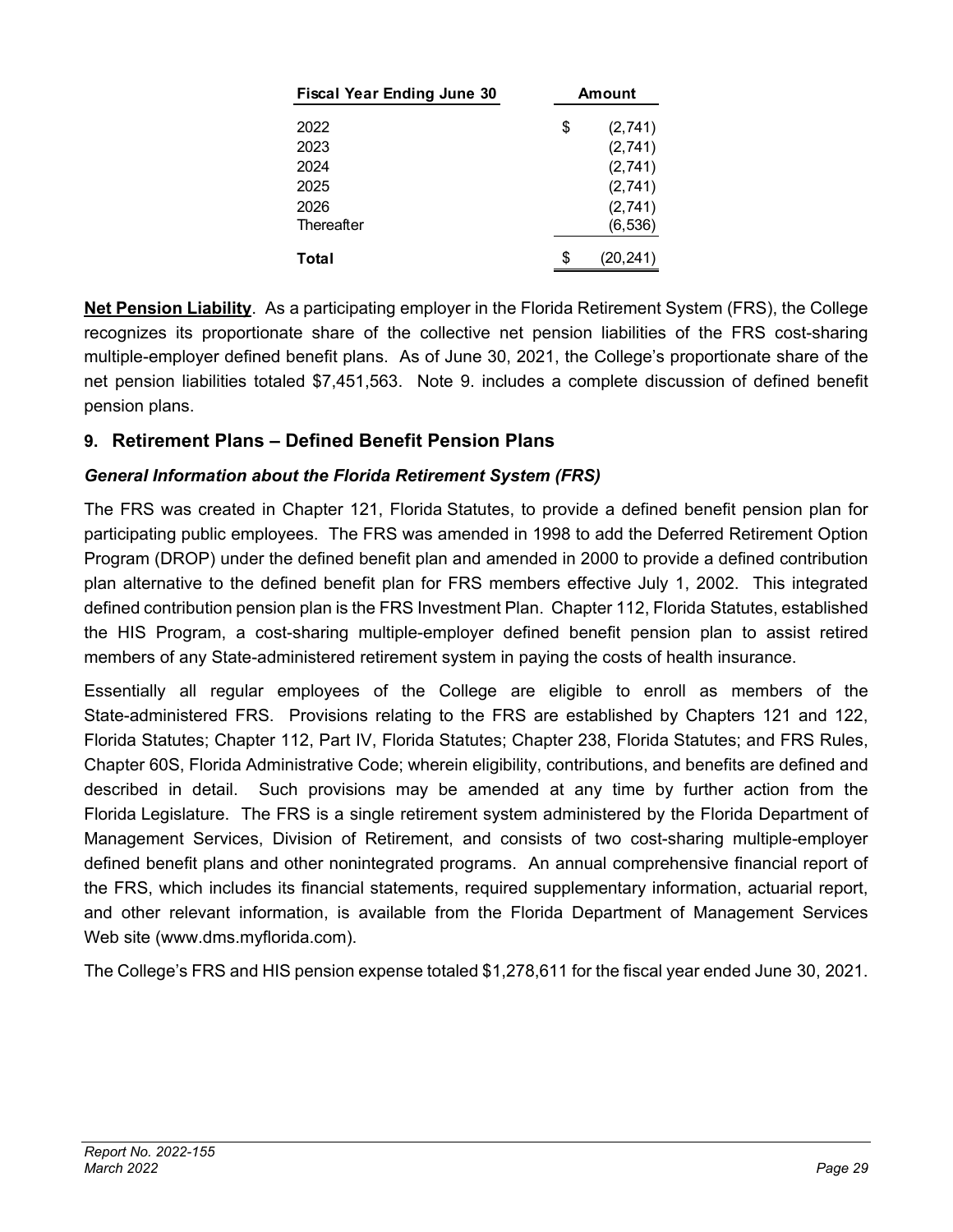## **FRS Pension Plan**

*Plan Description*. The FRS Pension Plan (Plan) is a cost-sharing multiple-employer defined benefit pension plan, with a DROP for eligible employees. The general classes of membership are as follows:

- *Regular Class* Members of the FRS who do not qualify for membership in the other classes.
- *Senior Management Service Class* (SMSC) Members in senior management level positions.

Employees enrolled in the Plan prior to July 1, 2011, vest at 6 years of creditable service and employees enrolled in the Plan on or after July 1, 2011, vest at 8 years of creditable service. All vested members, enrolled prior to July 1, 2011, are eligible for normal retirement benefits at age 62 or at any age after 30 years of creditable service. All members enrolled in the Plan on or after July 1, 2011, once vested, are eligible for normal retirement benefits at age 65 or any time after 33 years of creditable service. Employees enrolled in the Plan may include up to 4 years of credit for military service toward creditable service. The Plan also includes an early retirement provision; however, there is a benefit reduction for each year a member retires before his or her normal retirement date. The Plan provides retirement, disability, death benefits, and annual cost-of-living adjustments to eligible participants.

The DROP, subject to provisions of Section 121.091, Florida Statutes, permits employees eligible for normal retirement under the Plan to defer receipt of monthly benefit payments while continuing employment with an FRS-participating employer. An employee may participate in DROP for a period not to exceed 60 months after electing to participate. During the period of DROP participation, deferred monthly benefits are held in the FRS Trust Fund and accrue interest. The net pension liability does not include amounts for DROP participants, as these members are considered retired and are not accruing additional pension benefits.

*Benefits Provided*. Benefits under the Plan are computed on the basis of age and/or years of service, average final compensation, and service credit. Credit for each year of service is expressed as a percentage of the average final compensation. For members initially enrolled before July 1, 2011, the average final compensation is the average of the 5 highest fiscal years' earnings; for members initially enrolled on or after July 1, 2011, the average final compensation is the average of the 8 highest fiscal years' earnings. The total percentage value of the benefit received is determined by calculating the total value of all service, which is based on retirement plan and/or the class to which the member belonged when the service credit was earned. Members are eligible for in-line-of-duty or regular disability and survivors' benefits. The following table shows the percentage value for each year of service credit earned: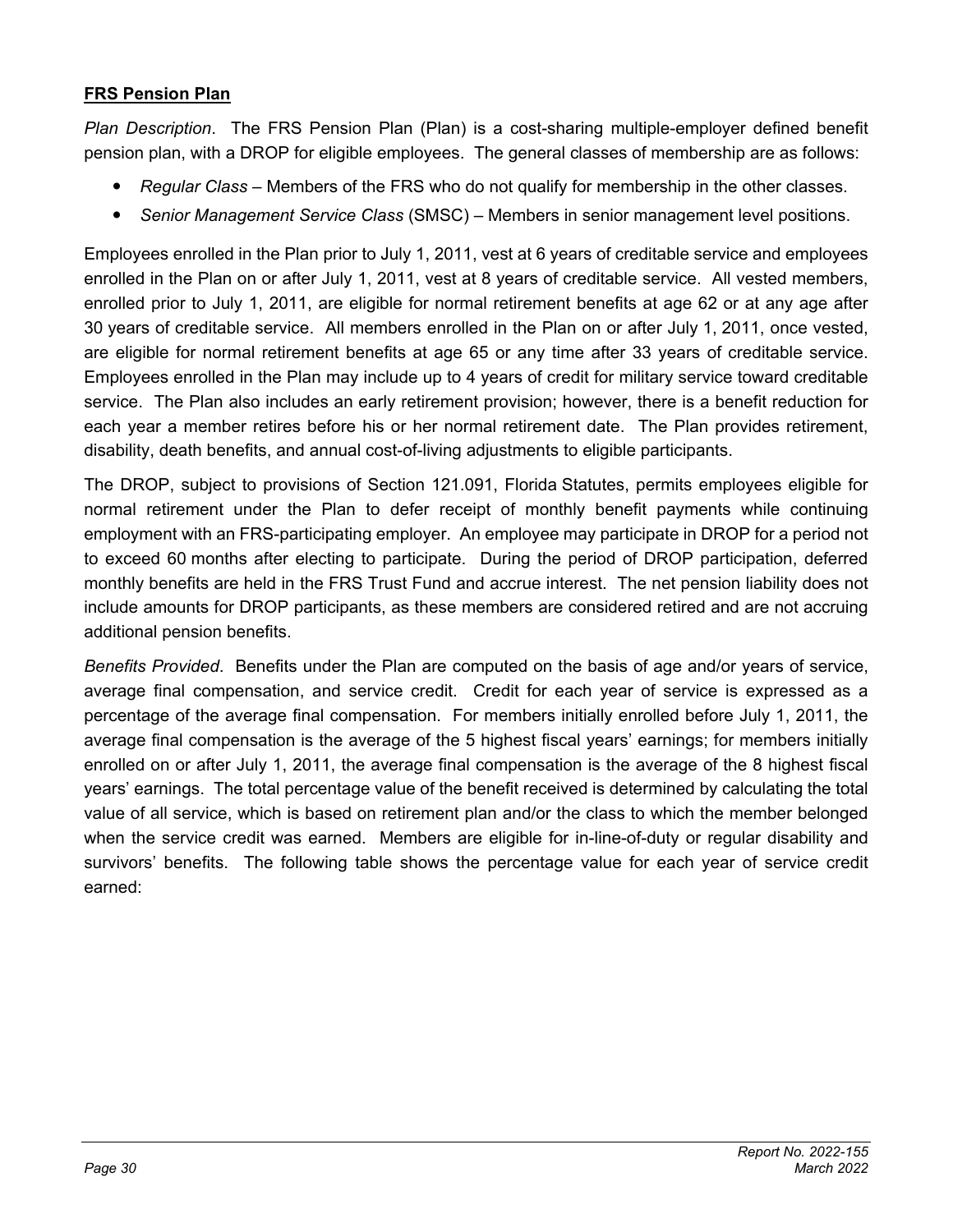| Class, Initial Enrollment, and Retirement Age/Years of Service    | % Value |
|-------------------------------------------------------------------|---------|
| Regular Class members initially enrolled before July 1, 2011      |         |
| Retirement up to age 62 or up to 30 years of service              | 1.60    |
| Retirement at age 63 or with 31 years of service                  | 1.63    |
| Retirement at age 64 or with 32 years of service                  | 1.65    |
| Retirement at age 65 or with 33 or more years of service          | 1.68    |
| Regular Class members initially enrolled on or after July 1, 2011 |         |
| Retirement up to age 65 or up to 33 years of service              | 1.60    |
| Retirement at age 66 or with 34 years of service                  | 1.63    |
| Retirement at age 67 or with 35 years of service                  | 1.65    |
| Retirement at age 68 or with 36 or more years of service          | 1.68    |
| <b>Senior Management Service Class</b>                            | 2.00    |

As provided in Section 121.101, Florida Statutes, if the member was initially enrolled in the Plan before July 1, 2011, and all service credit was accrued before July 1, 2011, the annual cost-of-living adjustment is 3 percent per year. If the member was initially enrolled before July 1, 2011, and has service credit on or after July 1, 2011, there is an individually calculated cost-of-living adjustment. The annual cost-of-living adjustment is a proportion of 3 percent determined by dividing the sum of the pre-July 2011 service credit by the total service credit at retirement multiplied by 3 percent. Plan members initially enrolled on or after July 1, 2011, will not have a cost-of-living adjustment after retirement.

*Contributions*. The Florida Legislature establishes contribution rates for participating employers and employees. Contribution rates during the 2020-21 fiscal year were:

|                                                                                             |                 | <b>Percent of Gross Salary</b> |
|---------------------------------------------------------------------------------------------|-----------------|--------------------------------|
| <b>Class</b>                                                                                | <b>Employee</b> | Employer $(1)$                 |
| FRS, Regular                                                                                | 3.00            | 10.00                          |
| <b>FRS, Senior Management Service</b>                                                       | 3.00            | 27.29                          |
| Deferred Retirement Option Program (applicable to<br>members from all of the above classes) | 0.00            | 16.98                          |
| FRS, Reemployed Retiree                                                                     | (2)             | (2)                            |

(1) Employer rates include 1.66 percent for the postemployment health insurance subsidy. Also, employer rates, other than for DROP participants, include 0.06 percent for administrative costs of the Investment Plan.

(2) Contribution rates are dependent upon retirement class in which reemployed.

The College's contributions to the Plan totaled \$470,170 for the fiscal year ended June 30, 2021.

*Pension Liabilities, Pension Expense, and Deferred Outflows of Resources and Deferred Inflows of Resources Related to Pensions*. At June 30, 2021, the College reported a liability of \$5,417,859 for its proportionate share of the net pension liability. The net pension liability was measured as of June 30, 2020, and the total pension liability used to calculate the net pension liability was determined by an actuarial valuation as of July 1, 2020. The College's proportionate share of the net pension liability was based on the College's 2019-20 fiscal year contributions relative to the total 2019-20 fiscal year contributions of all participating members. At June 30, 2020, the College's proportionate share was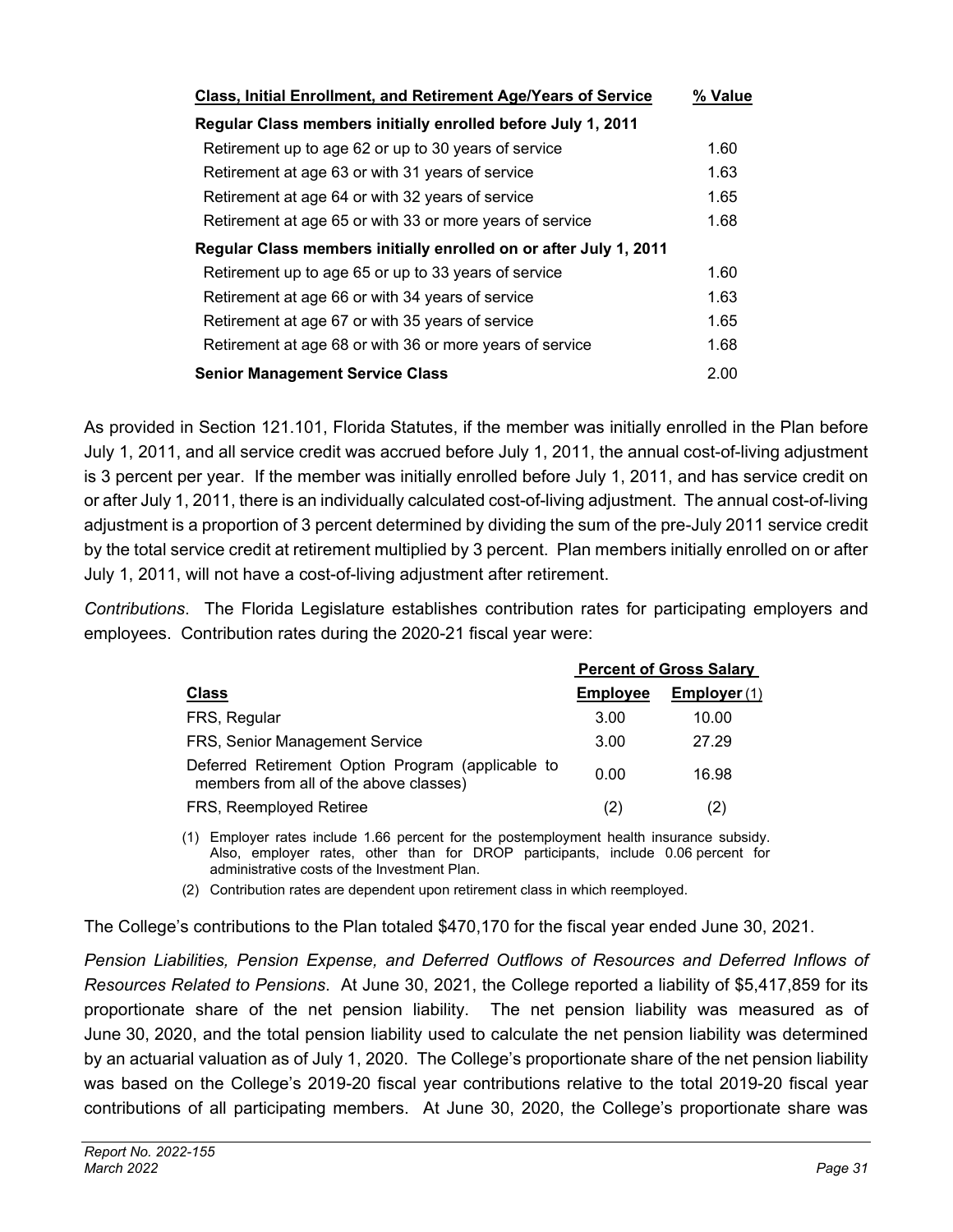0.012500403 percent, which was an increase of 0.000292857 from its proportionate share measured as of June 30, 2019.

For the fiscal year ended June 30, 2021, the College recognized pension expense of \$1,099,855. In addition, the College reported deferred outflows of resources and deferred inflows of resources related to pensions from the following sources:

| <b>Description</b>                                                                           | <b>Deferred Outflows</b><br>of Resources |           | <b>Deferred Inflows</b><br>of Resources |         |
|----------------------------------------------------------------------------------------------|------------------------------------------|-----------|-----------------------------------------|---------|
| Differences between expected and                                                             |                                          |           |                                         |         |
| actual experience                                                                            | \$                                       | 207,352   | \$                                      |         |
| Change of assumptions                                                                        |                                          | 980,805   |                                         |         |
| Net difference between projected and actual<br>earnings on FRS Plan investments              |                                          | 322,585   |                                         |         |
| Changes in proportion and differences between<br>College FRS contributions and proportionate |                                          |           |                                         |         |
| share of contributions                                                                       |                                          | 117.793   |                                         | 168,350 |
| College FRS contributions subsequent to                                                      |                                          |           |                                         |         |
| the measurement date                                                                         |                                          | 470.170   |                                         |         |
| Total                                                                                        |                                          | 2,098,705 |                                         | 168,350 |

The deferred outflows of resources totaling \$470,170, resulting from College contributions subsequent to the measurement date will be recognized as a reduction of the net pension liability in the fiscal year ending June 30, 2022. Other amounts reported as deferred outflows of resources and deferred inflows of resources related to pensions will be recognized in pension expense as follows:

| <b>Fiscal Year Ending June 30</b> |    | <b>Amount</b> |
|-----------------------------------|----|---------------|
| 2022                              | \$ | 282,860       |
| 2023                              |    | 462,580       |
| 2024                              |    | 409.974       |
| 2025                              |    | 245,434       |
| 2026                              |    | 59,337        |
| Total                             |    | 1,460,185     |

*Actuarial Assumptions*. The total pension liability in the July 1, 2020, actuarial valuation was determined using the following actuarial assumptions, applied to all periods included in the measurement:

| Inflation                 | 2.40 percent                                                                 |
|---------------------------|------------------------------------------------------------------------------|
| Salary increases          | 3.25 percent, average, including inflation                                   |
| Investment rate of return | 6.80 percent, net of pension plan investment<br>expense, including inflation |

Mortality rates were based on the PUB-2010 base table, projected generationally with Scale MP-2018.

The actuarial assumptions used in the July 1, 2020, valuation were based on the results of an actuarial experience study for the period July 1, 2013, through June 30, 2018.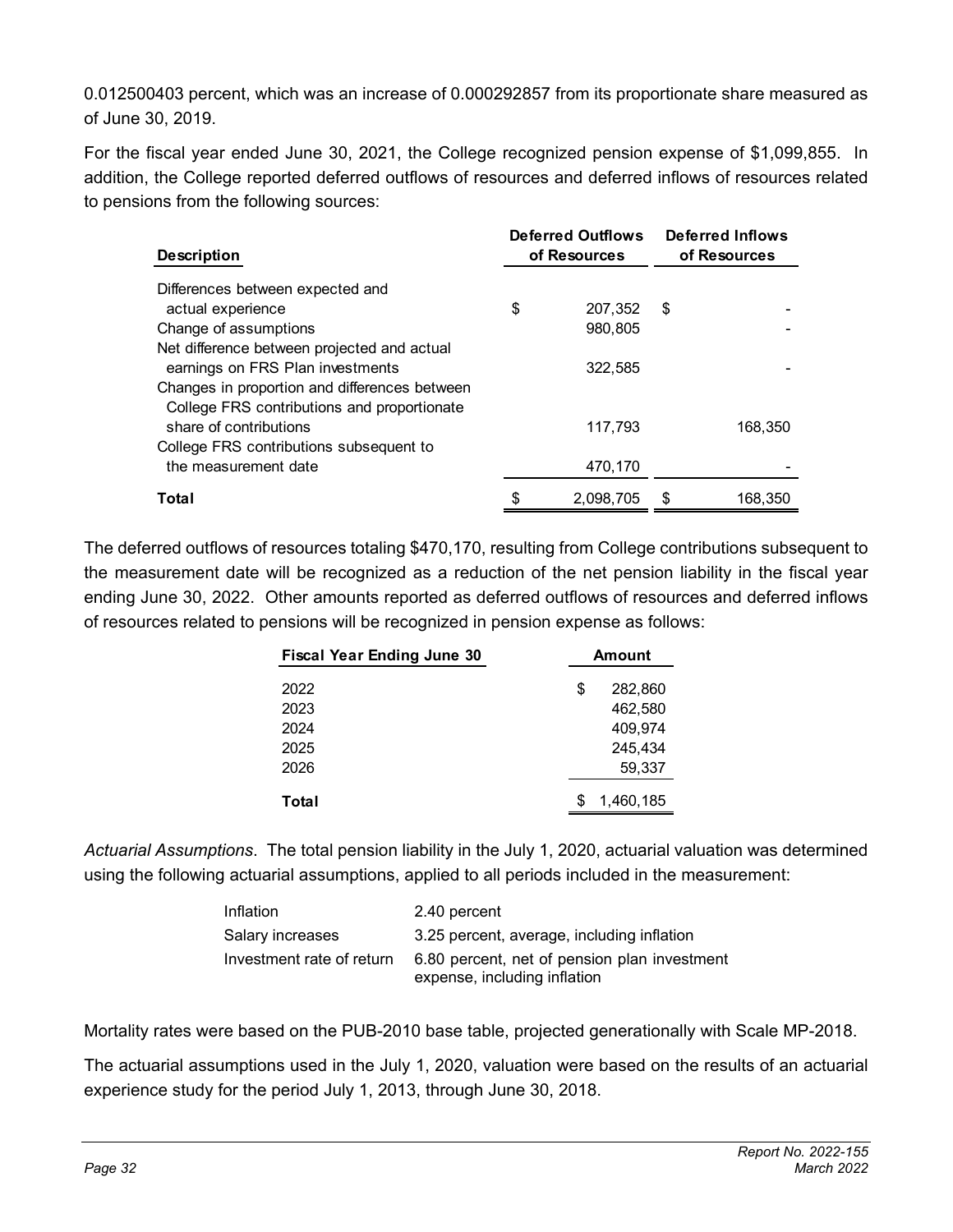The long-term expected rate of return on pension plan investments was not based on historical returns, but instead is based on a forward-looking capital market economic model. The allocation policy's description of each asset class was used to map the target allocation to the asset classes shown below. Each asset class assumption is based on a consistent set of underlying assumptions, and includes an adjustment for the inflation assumption. The target allocation and best estimates of arithmetic and geometric real rates of return for each major asset class are summarized in the following table:

| Asset Class              | <b>Target</b><br>Allocation (1) | Annual<br><b>Arithmetic</b><br><b>Return</b> | Compound<br>Annual<br>(Geometric)<br>Return | <b>Standard</b><br><b>Deviation</b> |
|--------------------------|---------------------------------|----------------------------------------------|---------------------------------------------|-------------------------------------|
| Cash                     | 1.0%                            | 2.2%                                         | $2.2\%$                                     | 1.2%                                |
| Fixed Income             | 19.0%                           | 3.0%                                         | 2.9%                                        | 3.5%                                |
| <b>Global Equity</b>     | 54.2%                           | 8.0%                                         | 6.7%                                        | 17.1%                               |
| Real Estate (Property)   | 10.3%                           | 6.4%                                         | 5.8%                                        | 11.7%                               |
| <b>Private Equity</b>    | 11.1%                           | 10.8%                                        | 8.1%                                        | 25.7%                               |
| Strategic Investments    | 4.4%                            | 5.5%                                         | 5.3%                                        | 6.9%                                |
| Total                    | 100.0%                          |                                              |                                             |                                     |
| Assumed inflation - Mean |                                 |                                              | 2.4%                                        | 1.7%                                |
|                          |                                 |                                              |                                             |                                     |

(1) As outlined in the Plan's investment policy.

*Discount Rate*. The discount rate used to measure the total pension liability was 6.80 percent. The Plan's fiduciary net position was projected to be available to make all projected future benefit payments of current active and inactive employees. Therefore, the discount rate for calculating the total pension liability is equal to the long-term expected rate of return. The discount rate used in the 2020 valuation was updated from 6.90 percent to 6.80 percent.

*Sensitivity of the College's Proportionate Share of the Net Pension Liability to Changes in the Discount Rate*. The following presents the College's proportionate share of the net pension liability calculated using the discount rate of 6.80 percent, as well as what the College's proportionate share of the net pension liability would be if it were calculated using a discount rate that is 1 percentage point lower (5.80 percent) or 1 percentage point higher (7.80 percent) than the current rate:

|                                                               | $1\%$           | Current              | 1%              |
|---------------------------------------------------------------|-----------------|----------------------|-----------------|
|                                                               | <b>Decrease</b> | <b>Discount Rate</b> | <b>Increase</b> |
|                                                               | $(5.80\%)$      | $(6.80\%)$           | $(7.80\%)$      |
| College's proportionate share<br>of the net pension liability | \$8,651,410     | \$5,417,859          | \$2,717,183     |

*Pension Plan Fiduciary Net Position*. Detailed information about the Plan's fiduciary net position is available in the separately issued FRS Pension Plan and Other State Administered Systems Annual Comprehensive Financial Report.

## **HIS Pension Plan**

*Plan Description*. The HIS Pension Plan (HIS Plan) is a cost-sharing multiple-employer defined benefit pension plan established under Section 112.363, Florida Statutes. The benefit is a monthly payment to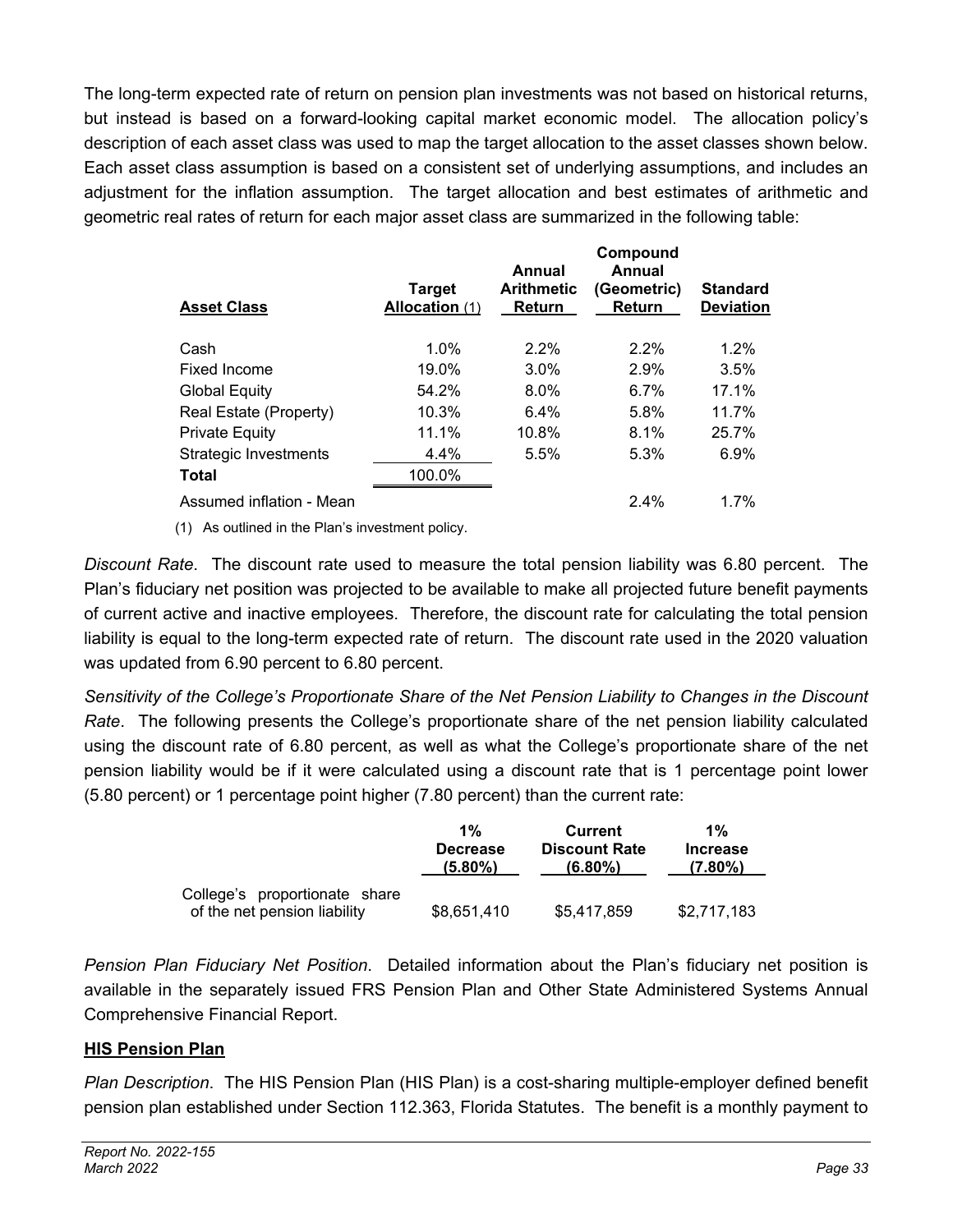assist retirees of State-administered retirement systems in paying their health insurance costs and is administered by the Florida Department of Management Services, Division of Retirement.

*Benefits Provided*. For the fiscal year ended June 30, 2021, eligible retirees and beneficiaries received a monthly HIS payment of \$5 for each year of creditable service completed at the time of retirement with a minimum HIS payment of \$30 and a maximum HIS payment of \$150 per month, pursuant to Section 112.363, Florida Statutes. To be eligible to receive a HIS benefit, a retiree under a State-administered retirement system must provide proof of health insurance coverage, which can include Medicare.

*Contributions*. The HIS Plan is funded by required contributions from FRS participating employers as set by the Florida Legislature. Employer contributions are a percentage of gross compensation for all active FRS members. For the fiscal year ended June 30, 2021, the contribution rate was 1.66 percent of payroll pursuant to Section 112.363, Florida Statutes. The College contributed 100 percent of its statutorily required contributions for the current and preceding 3 years. HIS Plan contributions are deposited in a separate trust fund from which HIS payments are authorized. HIS Plan benefits are not guaranteed and are subject to annual legislative appropriation. In the event the legislative appropriation or available funds fail to provide full subsidy benefits to all participants, benefits may be reduced or canceled.

The College's contributions to the HIS Plan totaled \$86,509 for the fiscal year ended June 30, 2021.

*Pension Liabilities, Pension Expense, and Deferred Outflows of Resources and Deferred Inflows of Resources Related to Pensions*. At June 30, 2021, the College reported a net pension liability of \$2,033,704 for its proportionate share of the net pension liability. The current portion of the net pension liability is the College's proportionate share of benefit payments expected to be paid within 1 year, net of the College's proportionate share of the HIS Plan's fiduciary net position available to pay that amount. The net pension liability was measured as of June 30, 2020, and the total pension liability used to calculate the net pension liability was determined by an actuarial valuation as of July 1, 2020. The College's proportionate share of the net pension liability was based on the College's 2019-20 fiscal year contributions relative to the total 2019-20 fiscal year contributions of all participating members. At June 30, 2020, the College's proportionate share was 0.016656272 percent, which was an increase of 0.001204877 from its proportionate share measured as of June 30, 2019.

For the fiscal year ended June 30, 2021, the College recognized pension expense of \$178,756. In addition, the College reported deferred outflows of resources and deferred inflows of resources related to pensions from the following sources: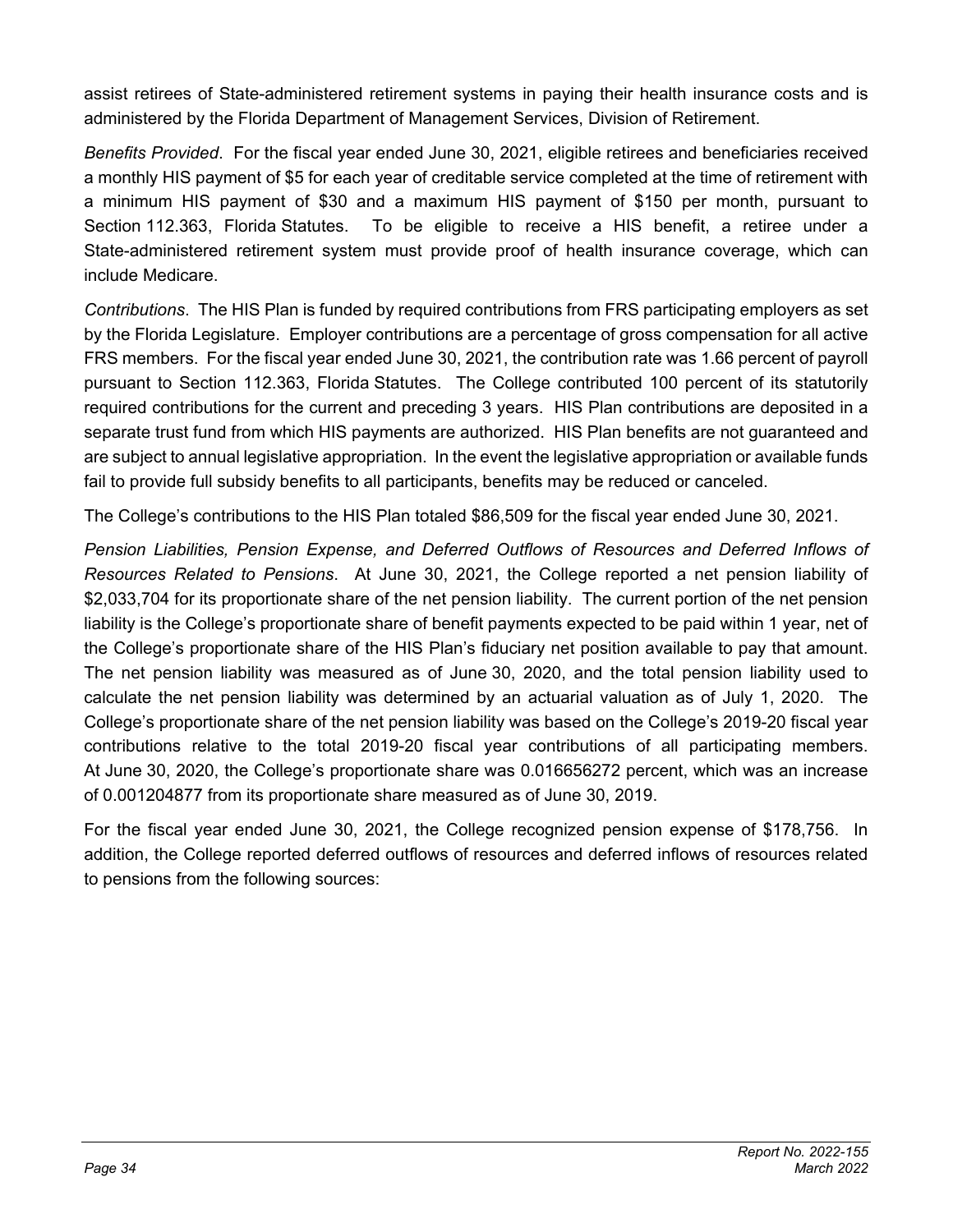| <b>Description</b>                            | <b>Deferred Outflows</b><br>of Resources |         | Deferred Inflows<br>of Resources |         |
|-----------------------------------------------|------------------------------------------|---------|----------------------------------|---------|
| Difference between expected and               |                                          |         |                                  |         |
| actual experience                             | \$                                       | 83.191  | \$                               | 1,569   |
| Change of assumptions                         |                                          | 218,680 |                                  | 118,251 |
| Net difference between projected and actual   |                                          |         |                                  |         |
| earnings on HIS Plan investments              |                                          | 1.624   |                                  |         |
| Changes in proportion and differences between |                                          |         |                                  |         |
| College HIS contributions and proportionate   |                                          |         |                                  |         |
| share of HIS contributions                    |                                          | 181,577 |                                  | 88,898  |
| College contributions subsequent to the       |                                          |         |                                  |         |
| measurement date                              |                                          | 86,509  |                                  |         |
| Total                                         | \$                                       | 571.581 | S                                | 208.718 |

The deferred outflows of resources totaling \$86,509, resulting from College contributions subsequent to the measurement date will be recognized as a reduction of the net pension liability in the fiscal year ending June 30, 2022. Other amounts reported as deferred outflows of resources and deferred inflows of resources related to pensions will be recognized in pension expense as follows:

| <b>Fiscal Year Ending June 30</b> | <b>Amount</b> |         |
|-----------------------------------|---------------|---------|
| 2022                              | \$            | 64,278  |
| 2023                              |               | 50,719  |
| 2024                              |               | 20,149  |
| 2025                              |               | 46,187  |
| 2026                              |               | 46,599  |
| Thereafter                        |               | 48,422  |
| Total                             | \$            | 276,354 |

*Actuarial Assumptions.* The total pension liability at July 1, 2020, actuarial valuation was determined using the following actuarial assumptions, applied to all periods included in the measurement:

| Inflation           | 2.40 percent                               |
|---------------------|--------------------------------------------|
| Salary increases    | 3.25 percent, average, including inflation |
| Municipal bond rate | 2.21 percent                               |

Mortality rates were based on the PUB-2010 base table, projected generationally with Scale MP-2018. This is a change from the prior year mortality assumption which was based on the Generational RP-2000 with Projection Scale BB tables.

While an experience study had not been completed for the HIS Plan, the actuarial assumptions that determined the total pension liability for the HIS Plan were based on certain results of the most recent experience study for the FRS Plan.

*Discount Rate*. The discount rate used to measure the total pension liability was 2.21 percent. In general, the discount rate for calculating the total pension liability is equal to the single rate equivalent to discounting at the long-term expected rate of return for benefit payments prior to the projected depletion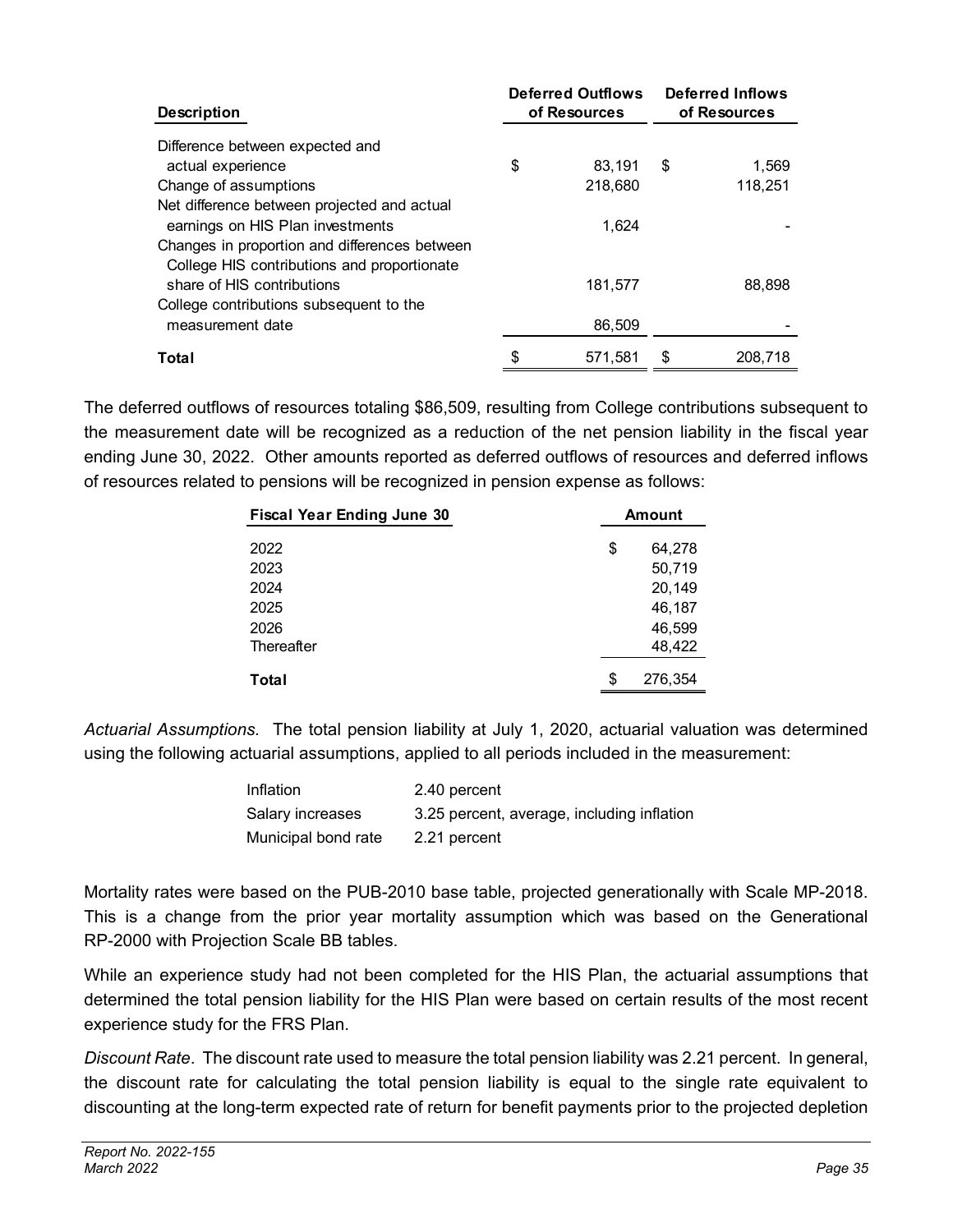date. Because the HIS benefit is essentially funded on a pay-as-you-go basis, the depletion date is considered to be immediate, and the single equivalent discount rate is equal to the municipal bond rate selected by the plan sponsor. The Bond Buyer General Obligation 20-Bond Municipal Bond Index was adopted as the applicable municipal bond index. The discount rate used in the 2020 valuation was updated from 3.50 percent to 2.21 percent.

*Sensitivity of the College's Proportionate Share of the Net Pension Liability to Changes in the Discount Rate*. The following presents the College's proportionate share of the net pension liability calculated using the discount rate of 2.21 percent, as well as what the College's proportionate share of the net pension liability would be if it were calculated using a discount rate that is 1 percentage point lower (1.21 percent) or 1 percentage point higher (3.21 percent) than the current rate:

|                                                               | $1\%$           | Current              | 1%              |
|---------------------------------------------------------------|-----------------|----------------------|-----------------|
|                                                               | <b>Decrease</b> | <b>Discount Rate</b> | <b>Increase</b> |
|                                                               | $(1.21\%)$      | $(2.21\%)$           | $(3.21\%)$      |
| College's proportionate share<br>of the net pension liability | \$2,350,871     | \$2,033,704          | \$1,774,103     |

*Pension Plan Fiduciary Net Position*. Detailed information about the HIS Plan's fiduciary net position is available in the separately issued FRS Pension Plan and Other State Administered Systems Annual Comprehensive Financial Report.

## **10. Retirement Plans – Defined Contribution Pension Plans**

**FRS Investment Plan**. The SBA administers the defined contribution plan officially titled the FRS Investment Plan (Investment Plan). The Investment Plan is reported in the SBA's annual financial statements and in the State's Annual Comprehensive Financial Report.

As provided in Section 121.4501, Florida Statutes, eligible FRS members may elect to participate in the Investment Plan in lieu of the FRS defined benefit plan. College employees already participating in the State College System Optional Retirement Program or DROP are not eligible to participate in the Investment Plan. Employer and employee contributions are defined by law, but the ultimate benefit depends in part on the performance of investment funds. Service retirement benefits are based upon the value of the member's account upon retirement. Benefit terms, including contribution requirements, are established and may be amended by the Florida Legislature. The Investment Plan is funded with the same employer and employee contributions rates, that are based on salary and membership class (Regular Class, Senior Management Service Class, etc.), as the FRS defined benefit plan. Contributions are directed to individual member accounts and the individual members allocate contributions and account balances among various approved investment choices. Costs of administering the Investment Plan, including the FRS Financial Guidance Program, are funded through an employer contribution of 0.06 percent of payroll and by forfeited benefits of Investment Plan members. Allocations to the Investment Plan member accounts during the 2020-21 fiscal year were as follows: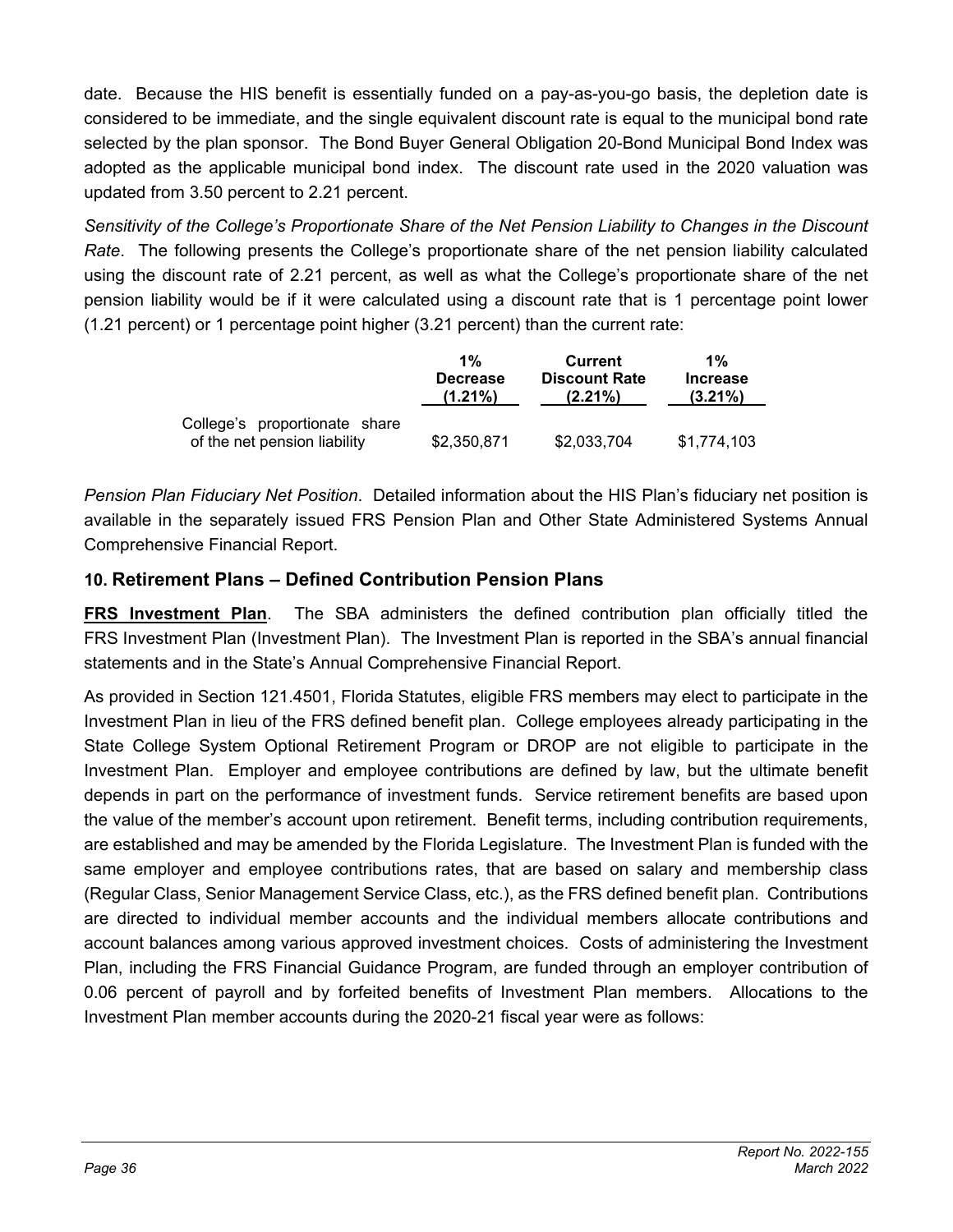|                                | Percent of   |  |  |  |  |  |
|--------------------------------|--------------|--|--|--|--|--|
|                                | Gross        |  |  |  |  |  |
| <b>Class</b>                   | Compensation |  |  |  |  |  |
| FRS, Regular                   | 6.30         |  |  |  |  |  |
| FRS, Senior Management Service | 7.67         |  |  |  |  |  |

For all membership classes, employees are immediately vested in their own contributions and are vested after 1 year of service for employer contributions and investment earnings regardless of membership class. If an accumulated benefit obligation for service credit originally earned under the FRS Pension Plan is transferred to the Investment Plan, the member must have the years of service required for FRS Pension Plan vesting (including the service credit represented by the transferred funds) to be vested for these funds and the earnings on the funds. Nonvested employer contributions are placed in a suspense account for up to 5 years. If the employee returns to FRS-covered employment within the 5-year period, the employee will regain control over their account. If the employee does not return within the 5-year period, the employee will forfeit the accumulated account balance. For the fiscal year ended June 30, 2021, the information for the amount of forfeitures was unavailable from the SBA; however, management believes that these amounts, if any, would be immaterial to the College.

After termination and applying to receive benefits, the member may roll over vested funds to another qualified plan, structure a periodic payment under the Investment Plan, receive a lump-sum distribution, leave the funds invested for future distribution, or any combination of these options. Disability coverage is provided in which the member may either transfer the account balance to the FRS Pension Plan when approved for disability retirement to receive guaranteed lifetime monthly benefits under the FRS Pension Plan, or remain in the Investment Plan and rely upon that account balance for retirement income.

The College's Investment Plan pension expense totaled \$153,369 for the fiscal year ended June 30, 2021.

## **11. Risk Management Programs**

The College is exposed to various risks of loss related to torts; theft of, damage to, and destruction of assets; errors and omissions; injuries to employees; and natural disasters. The College provided coverage for these risks primarily through the Florida College System Risk Management Consortium (Consortium), which was created under authority of Section 1001.64(27), Florida Statutes, by the boards of trustees of the Florida public colleges for the purpose of joining a cooperative effort to develop, implement, and participate in a coordinated Statewide college risk management program. The Consortium is self-sustaining through member assessments (premiums) and purchases excess insurance through commercial companies for claims in excess of specified amounts. Excess insurance from commercial companies provided coverage of up to \$110 million to February 28, 2021, and up to \$100 million from March 1, 2021, for property insurance. Insurance coverage obtained through the Consortium included fire and extended property, general and automobile liability, workers' compensation, health, life, and other liability coverage. Settled claims resulting from these risks have not exceeded commercial coverage in any of the past 3 fiscal years.

Dental, vision, and long-term disability coverage are provided through purchased commercial insurance.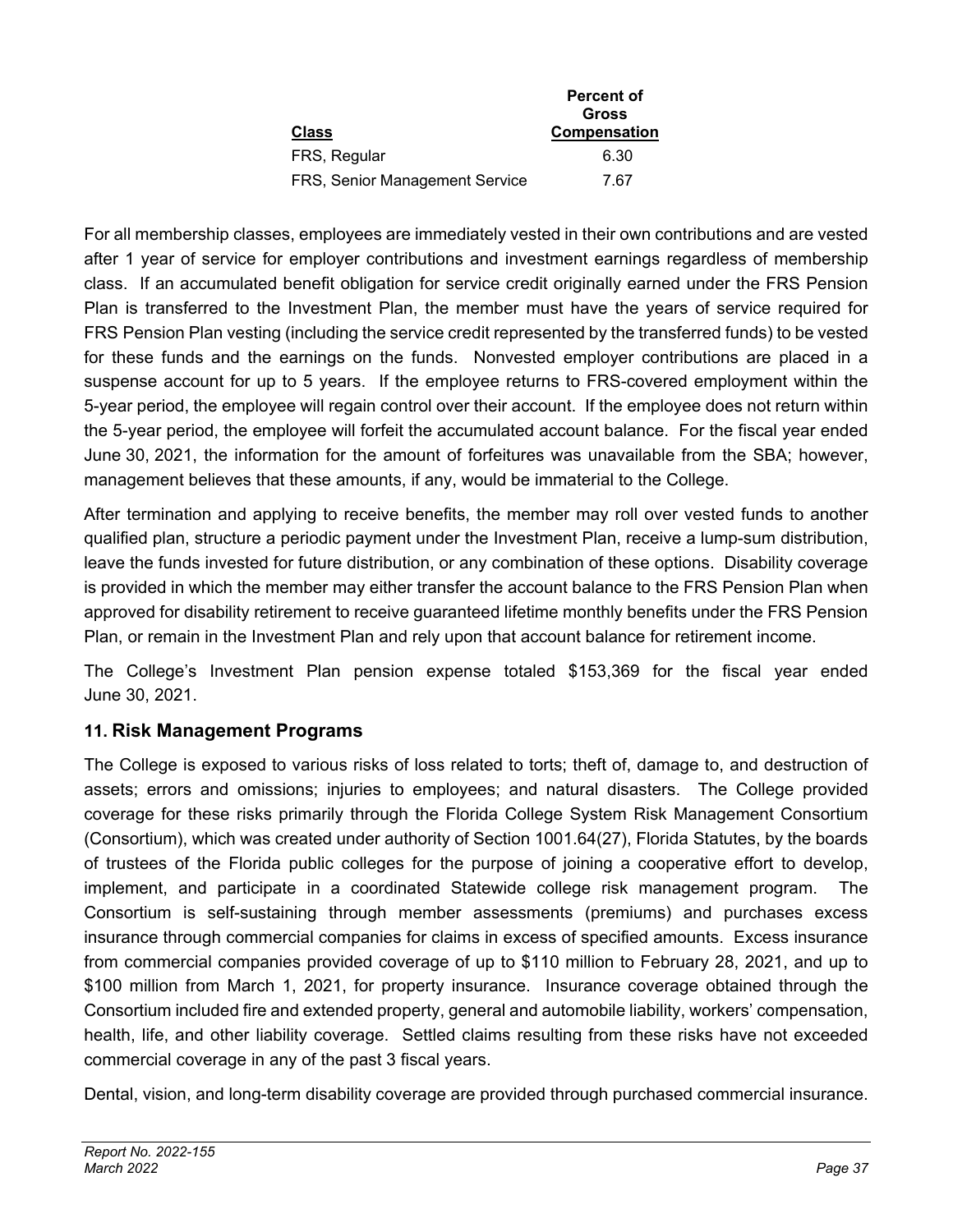## **12. Functional Distribution of Operating Expenses**

The functional classification of an operating expense (instruction, academic support, etc.) is assigned to a department based on the nature of the activity, which represents the material portion of the activity attributable to the department. For example, activities of an academic department for which the primary departmental function is instruction may include some activities other than direct instruction such as public service. However, when the primary mission of the department consists of instructional program elements, all expenses of the department are reported under the instruction classification. The operating expenses on the statement of revenues, expenses, and changes in net position are presented by natural classifications. The following are those same expenses presented in functional classifications as recommended by NACUBO:

| <b>Functional Classification</b>   | Amount |              |  |  |
|------------------------------------|--------|--------------|--|--|
| Instruction                        | S      | 4,006,479    |  |  |
| <b>Public Services</b>             |        | 127,985      |  |  |
| Academic Support                   |        | 1,275,913    |  |  |
| <b>Student Services</b>            |        | 1,403,482    |  |  |
| Institutional Support              |        | 2,119,765    |  |  |
| Operation and Maintenance of Plant |        | 2,083,948    |  |  |
| Scholarships and Waivers           |        | 2,040,135    |  |  |
| Depreciation                       |        | 909,530      |  |  |
| <b>Auxiliary Enterprises</b>       |        | 221,508      |  |  |
| <b>Total Operating Expenses</b>    |        | \$14,188,745 |  |  |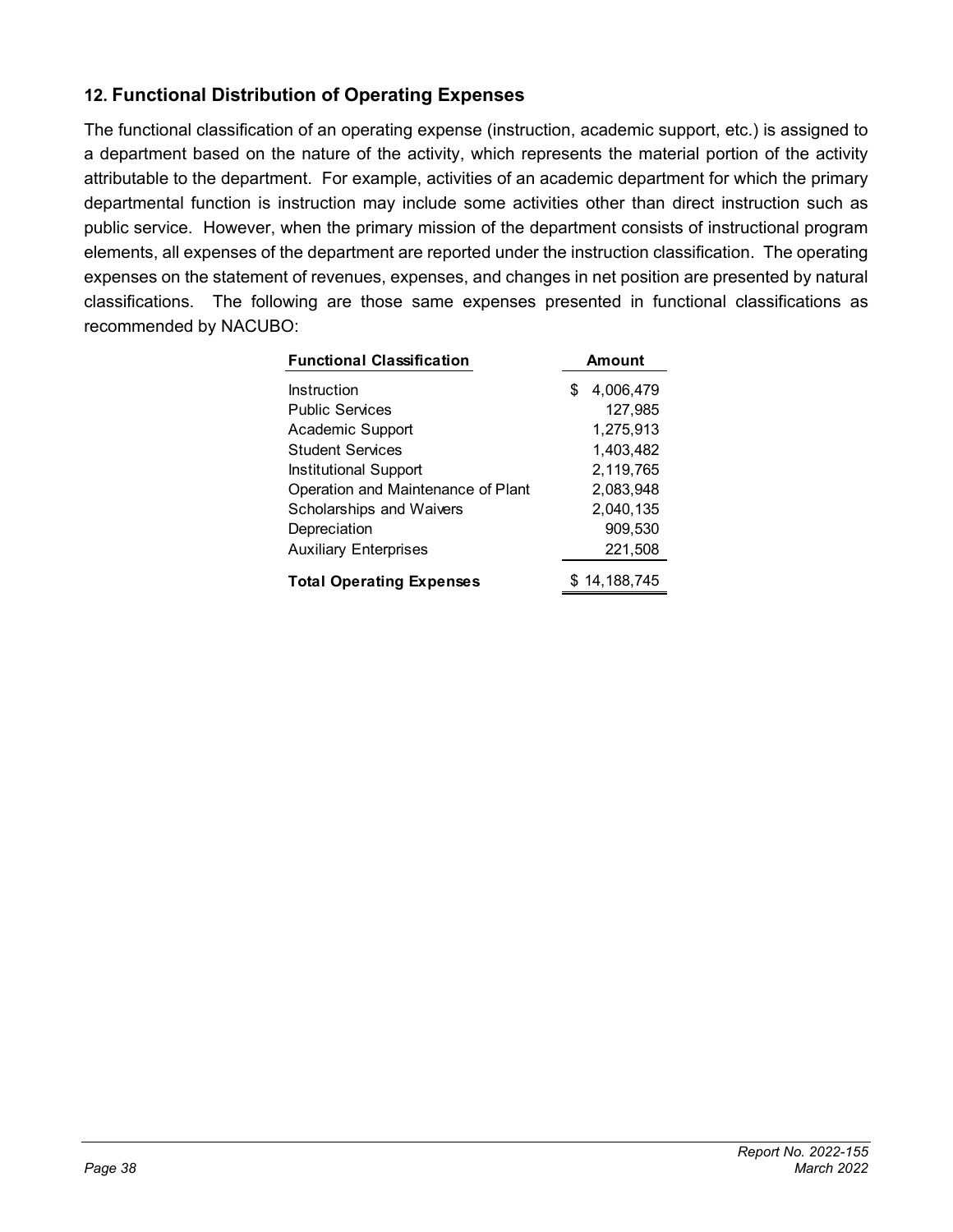## <span id="page-42-0"></span>*OTHER REQUIRED SUPPLEMENTARY INFORMATION*

|                                                                            |    | 2020        | 2019          |     | 2018        |    | 2017        |
|----------------------------------------------------------------------------|----|-------------|---------------|-----|-------------|----|-------------|
| <b>Total OPEB Liability</b>                                                |    |             |               |     |             |    |             |
| Service cost                                                               | \$ | 8,245       | \$<br>10,191  | \$  | 10.420      | \$ | 11,133      |
| <b>Interest</b>                                                            |    | 6,091       | 6,692         |     | 6,274       |    | 5,545       |
| Difference between expected and                                            |    |             |               |     |             |    |             |
| actual experience                                                          |    |             | 62,346        |     |             |    |             |
| Changes of assumptions or other inputs                                     |    | 1,270       | (76, 194)     |     | (5, 549)    |    | (10, 229)   |
| <b>Benefit Payments</b>                                                    |    | (8, 762)    | (11, 538)     |     | (17, 325)   |    | (11, 634)   |
| Net change in total OPEB liability                                         |    | 6,844       | (8, 503)      |     | (6, 180)    |    | (5, 185)    |
| Total OPEB Liability - beginning                                           |    | 170,137     | 178,640       |     | 184,820     |    | 190,005     |
| <b>Total OPEB Liability - ending</b>                                       | S  | 176,981     | \$<br>170,137 | \$. | 178,640     | S  | 184,820     |
| Covered-Employee Payroll                                                   |    | \$4,555,518 | \$4,555,518   |     | \$4,630,068 |    | \$4,630,068 |
| <b>Total OPEB Liability as a percentage</b><br>of covered-employee payroll |    | 3.88%       | 3.73%         |     | 3.86%       |    | 3.99%       |

## **Schedule of Changes in the College's Total Other Postemployment Benefits Liability and Related Ratios**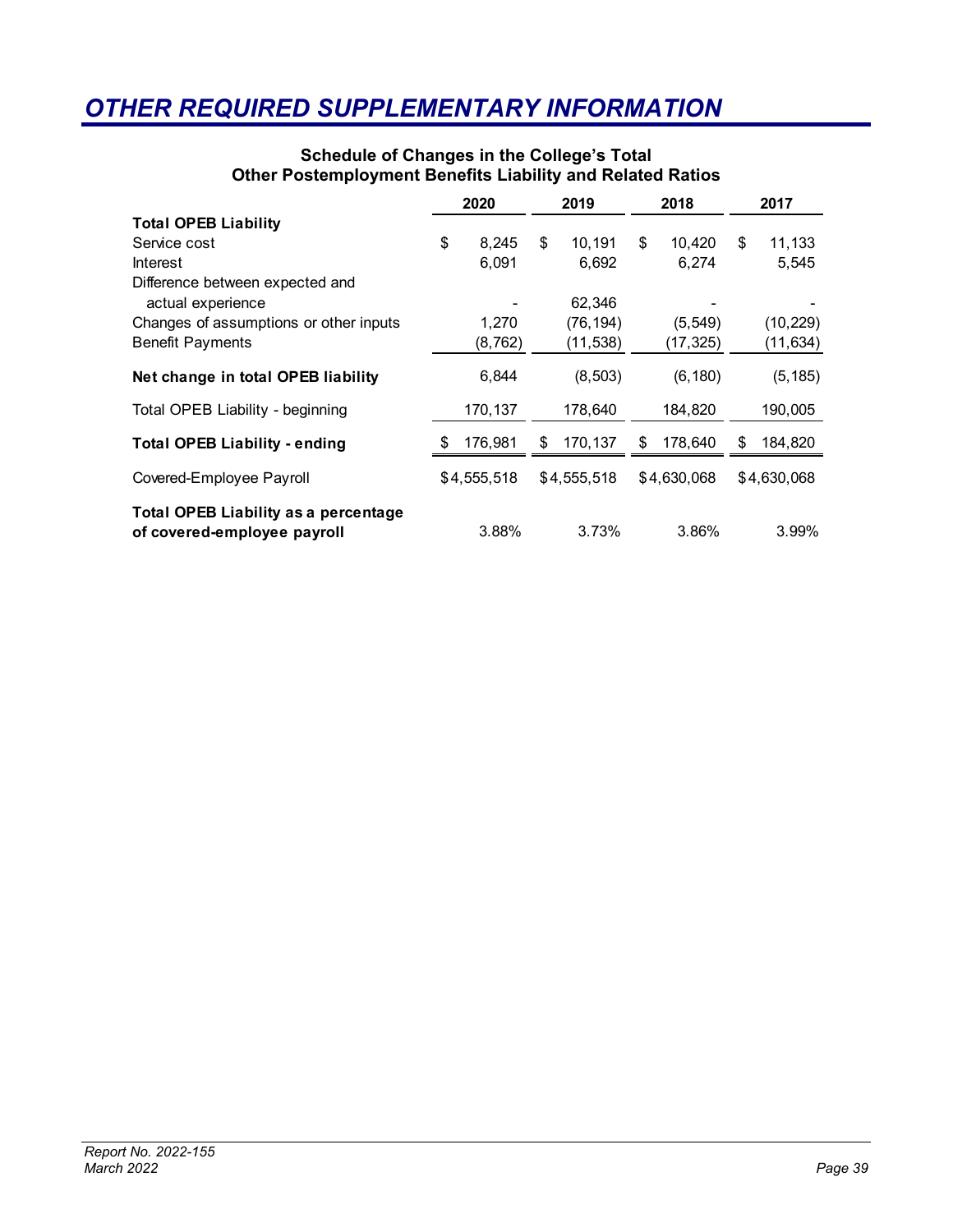#### **Schedule of the College's Proportionate Share of the Net Pension Liability – Florida Retirement System Pension Plan**

<span id="page-43-0"></span>

|                                                                                                             | 2020(1)            | 2019(1)      | 2018(1)      | 2017(1)      |
|-------------------------------------------------------------------------------------------------------------|--------------------|--------------|--------------|--------------|
| College's proportion of the FRS<br>net pension liability<br>College's proportionate share of                | 0.012500403%       | 0.012207546% | 0.012847967% | 0.012258594% |
| the FRS net pension liability                                                                               | \$<br>5,417,859 \$ | 4,204,109 \$ | 3,869,874 \$ | 3,626,010    |
| College's covered payroll (2)                                                                               | \$<br>5,413,023 \$ | 5,176,701 \$ | 5,210,740 \$ | 4,751,145    |
| College's proportionate share of<br>the FRS net pension liability as a<br>percentage of its covered payroll | 100.09%            | 81.21%       | 74.27%       | 76.32%       |
| FRS Plan fiduciary net position as<br>a percentage of the FRS total<br>pension liability                    | 78.85%             | 82.61%       | 84.26%       | 83.89%       |

(1) The amounts presented for each fiscal year were determined as of June 30.

(2) Covered payroll includes defined benefit plan actives, investment plan members, and members in DROP because total employer contributions are determined on a uniform basis (blended rate) as required by Part III of Chapter 121, Florida Statutes.

#### **Schedule of College Contributions – Florida Retirement System Pension Plan**

|                                                                             | 2021(1)            | 2020(1)                  | 2019(1)      | 2018(1)    |
|-----------------------------------------------------------------------------|--------------------|--------------------------|--------------|------------|
| <b>Contractually required FRS</b><br>contribution                           | \$<br>470,170 \$   | 389,783 \$               | 378,522 \$   | 366,157    |
| FRS contributions in relation to the<br>contractually required contribution | (470, 170)         | (389, 783)               | (378, 522)   | (366, 157) |
| FRS contribution deficiency<br>(excess)                                     |                    | $\overline{\phantom{0}}$ |              |            |
| College's covered payroll (2)                                               | \$<br>5,211,393 \$ | 5,413,023 \$             | 5,176,701 \$ | 5,210,740  |
| FRS contributions as a percentage<br>of covered payroll                     | 9.02%              | 7.20%                    | 7.31%        | 7.03%      |

(1) The amounts presented for each fiscal year were determined as of June 30.

(2) Covered payroll includes defined benefit plan actives, investment plan members, and members in DROP because total employer contributions are determined on a uniform basis (blended rate) as required by Part III of Chapter 121, Florida Statutes.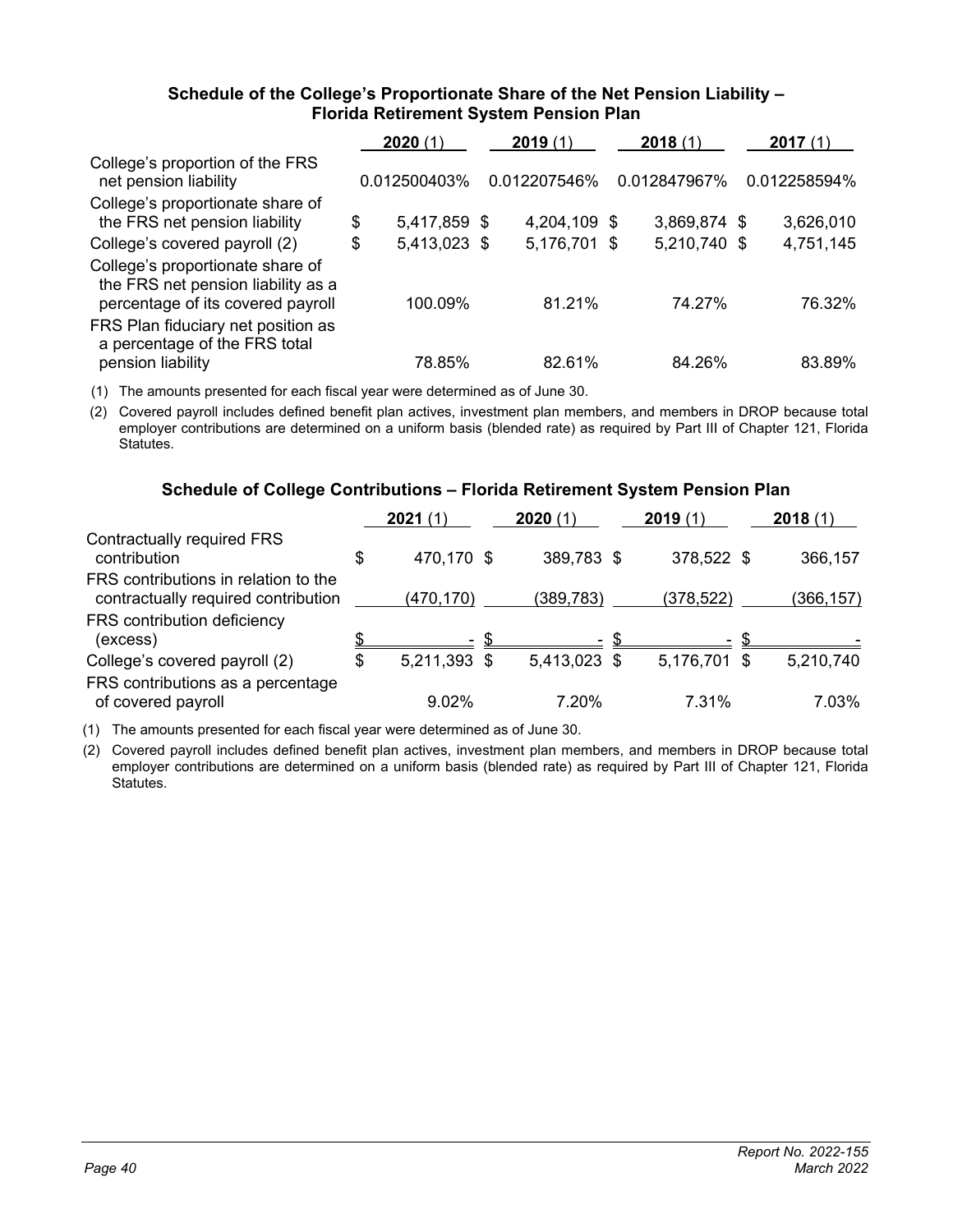|    | 2016(1)      | 2015(1)      | 2014(1)      | 2013(1)      |  |  |  |
|----|--------------|--------------|--------------|--------------|--|--|--|
|    | 0.013401796% | 0.013801347% | 0.013922147% | 0.011691790% |  |  |  |
| \$ | 3,626,010 \$ | 1,782,629 \$ | 849,456 \$   | 2,012,677    |  |  |  |
| \$ | 4,751,145 \$ | 4,807,735 \$ | 4,707,499 \$ | 4,500,280    |  |  |  |
|    | 67.70%       | 37.08%       | 18.04%       | 44.72%       |  |  |  |
|    | 84.88%       | 92.00%       | 96.09%       | 88.54%       |  |  |  |

| 2017(1)            | 2016(1)          | 2015(1)          | 2014(1)          |
|--------------------|------------------|------------------|------------------|
| \$<br>319,121 \$   | 326,824 \$       | 336,489 \$       | 304,954          |
| (319, 121)         | <u>(326,824)</u> | <u>(336,489)</u> | <u>(304,954)</u> |
|                    |                  |                  |                  |
| \$<br>4,751,145 \$ | 4,998,131 \$     | 4,807,735 \$     | 4,707,499        |
| 6.72%              | 6.54%            | 7.00%            | 6.48%            |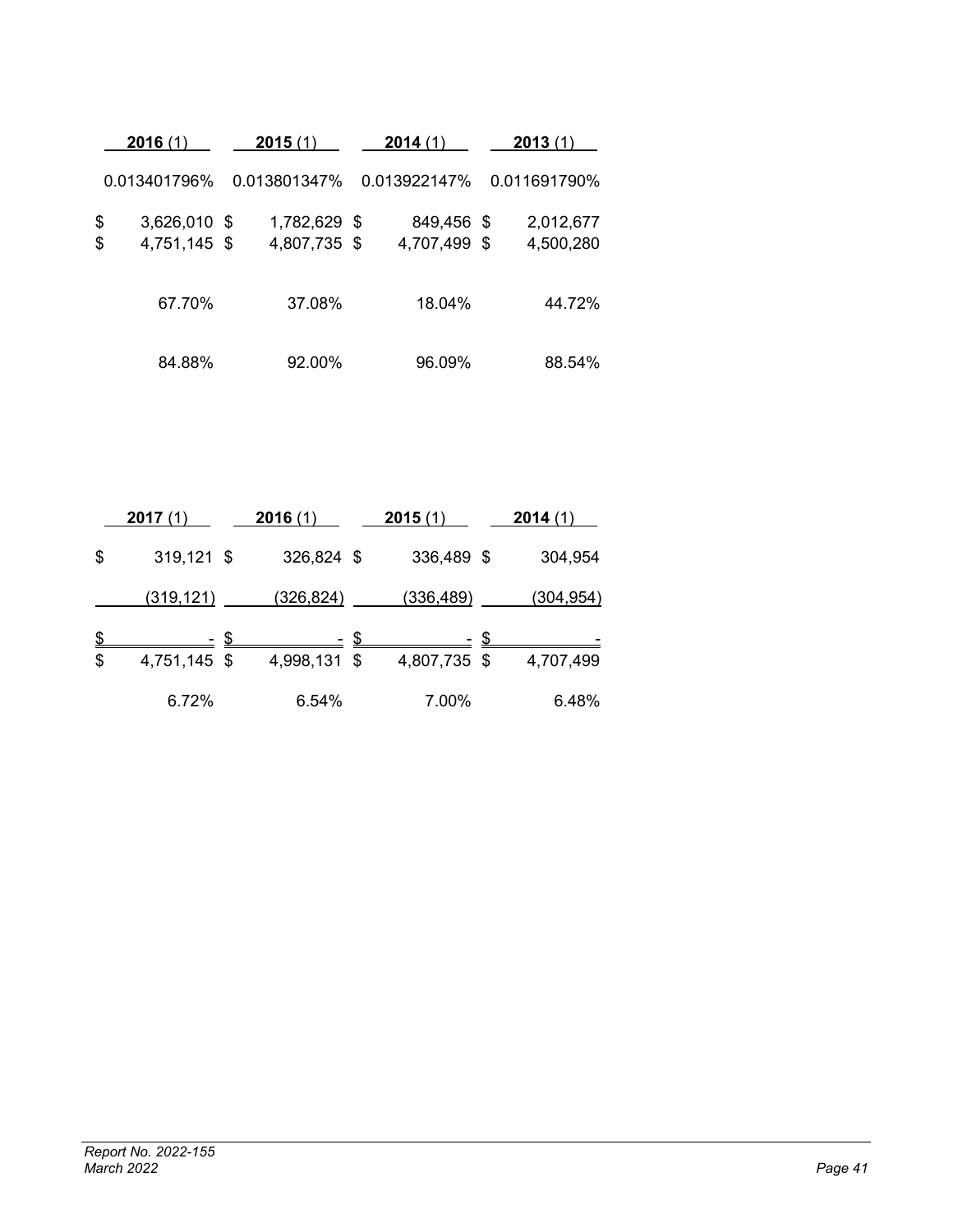#### **Schedule of the College's Proportionate Share of the Net Pension Liability – Health Insurance Subsidy Pension Plan**

<span id="page-45-0"></span>

|                                                                                                             | 2020(1)            | 2019(1)      | 2018(1)      | 2017 (1      |
|-------------------------------------------------------------------------------------------------------------|--------------------|--------------|--------------|--------------|
| College's proportion of the HIS net<br>pension liability<br>College's proportionate share of                | 0.016656272%       | 0.015451395% | 0.015919011% | 0.014892600% |
| the HIS net pension liability                                                                               | \$<br>2,033,704 \$ | 1,728,856 \$ | 1,684,886 \$ | 1,592,385    |
| College's covered payroll (2)                                                                               | \$<br>5,413,023 \$ | 5,176,701 \$ | 5,210,740 \$ | 4,751,145    |
| College's proportionate share of<br>the HIS net pension liability as a<br>percentage of its covered payroll | 37.57%             | 33.40%       | 32.33%       | 33.52%       |
| HIS Plan fiduciary net position as<br>a percentage of the HIS total<br>pension liability                    | 3.00%              | 2.63%        | 2.15%        | 1.64%        |

(1) The amounts presented for each fiscal year were determined as of June 30.

(2) Covered payroll includes defined benefit plan actives, investment plan members, and members in DROP.

## **Schedule of College Contributions – Health Insurance Subsidy Pension Plan**

|                                                                    | 2021(1)                  | 2020(1)      | 2019(1)                  | 2018(1)   |
|--------------------------------------------------------------------|--------------------------|--------------|--------------------------|-----------|
| Contractually required HIS<br>contribution                         | \$<br>86,509 \$          | 89,856 \$    | 85,800 \$                | 86,329    |
| HIS contributions in relation to the<br>contractually required HIS |                          |              |                          |           |
| contribution                                                       | (86, 509)                | (89, 856)    | (85, 800)                | (86, 329) |
| HIS contribution deficiency                                        |                          |              |                          |           |
| (excess)                                                           | $\overline{\phantom{0}}$ |              | $\overline{\phantom{0}}$ |           |
| College's covered payroll (2)                                      | \$<br>5,211,393 \$       | 5,413,023 \$ | 5,176,701 \$             | 5,210,740 |
| HIS contributions as a percentage<br>of covered payroll            | 1.66%                    | 1.66%        | 1.66%                    | 1.66%     |

(1) The amounts presented for each fiscal year were determined as of June 30.

(2) Covered payroll includes defined benefit plan actives, investment plan members, and members in DROP.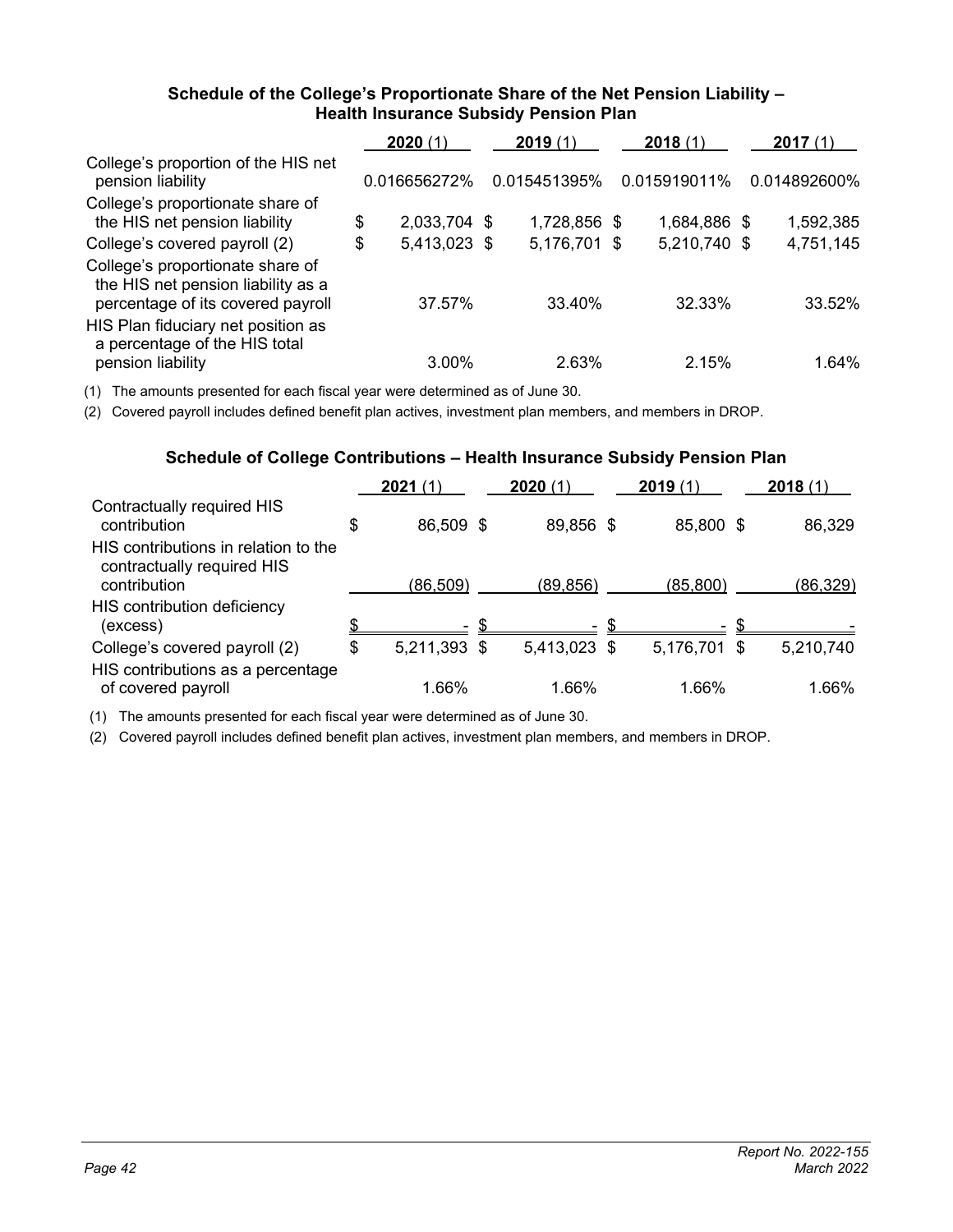|          | 2016(1)                   | 2015(1)                              | 2014(1)                      | 2013 (1 |                        |  |  |
|----------|---------------------------|--------------------------------------|------------------------------|---------|------------------------|--|--|
|          | 0.016103278%              | 0.015785682%                         | 0.015844016%                 |         | 0.015423779%           |  |  |
| \$<br>\$ | 1,876,770<br>4,998,131 \$ | 1,609,891 \$<br>- \$<br>4,807,735 \$ | 1,481,454 \$<br>4,707,499 \$ |         | 1,342,843<br>4,500,280 |  |  |
|          | 37.55%                    | 33.49%                               | 31.47%                       |         | 29.84%                 |  |  |
|          | 0.97%                     | 0.50%                                | 0.99%                        |         | 1.78%                  |  |  |

| 2017(1)            |   | 2016(1)      |      | 2015(1)      |      | 2014(1)   |
|--------------------|---|--------------|------|--------------|------|-----------|
| \$<br>78,816 \$    |   | 82,540 \$    |      | 60,343 \$    |      | 54,276    |
| (78, 816)          |   | (82, 540)    |      | (60, 343)    |      | (54,276)  |
|                    | S |              | - \$ |              | - \$ |           |
| \$<br>4,751,145 \$ |   | 4,998,131 \$ |      | 4,807,735 \$ |      | 4,707,499 |
| 1.66%              |   | 1.65%        |      | 1.26%        |      | 1.15%     |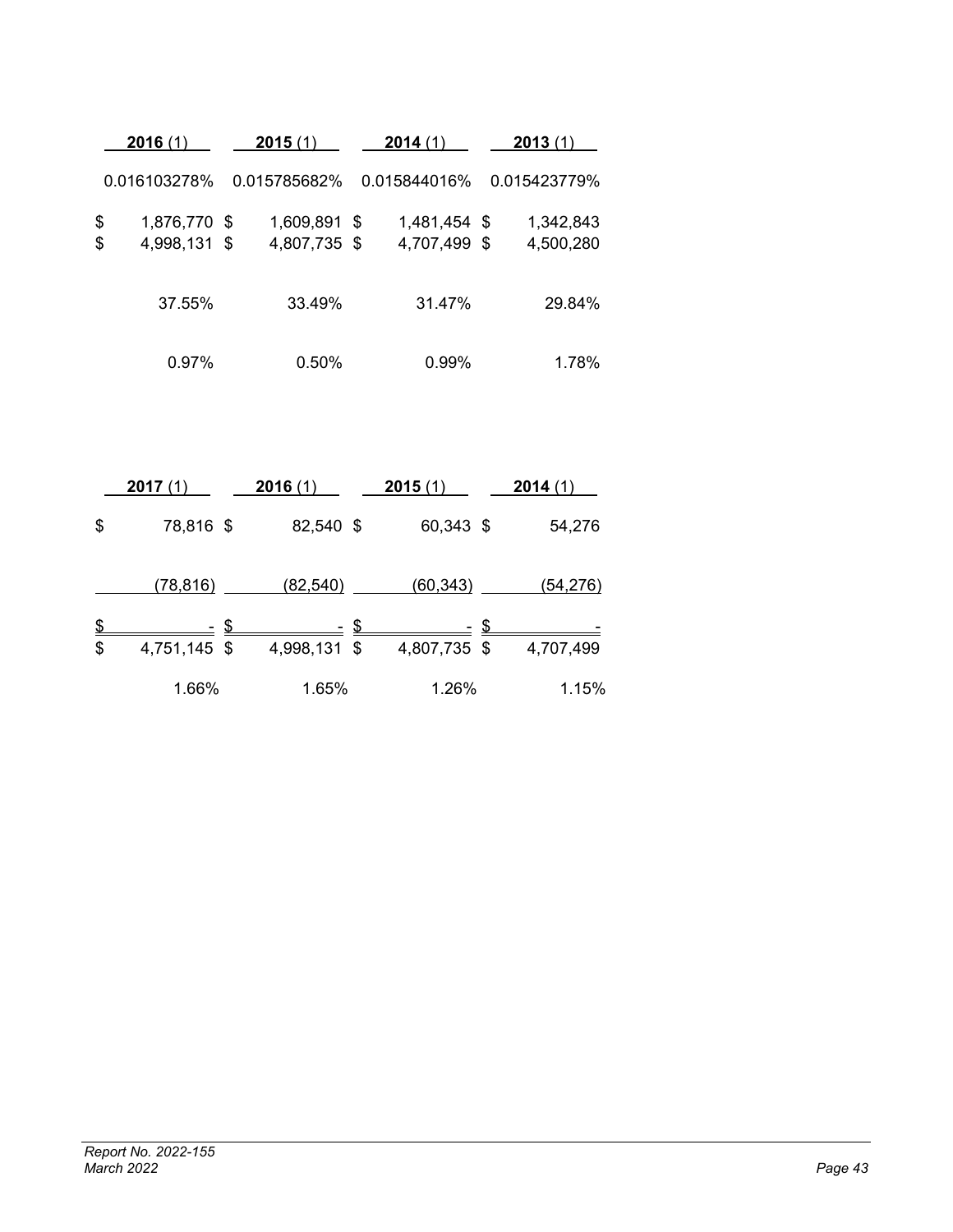## <span id="page-47-0"></span>**1. Schedule of Changes in the College's Total Other Postemployment Benefits Liability and Related Ratios**

No assets are accumulated in a trust that meet the criteria in paragraph 4 of GASB Statement No. 75 to pay related benefits.

*Changes of Assumptions and Other Inputs*. The Municipal Bond Rate used to determine total OPEB liability decreased from 3.50 percent to 2.21 percent. In addition, changes were made to mortality rates, retirement rates, termination rates, and changes in salary increases.

## **2. Schedule of Net Pension Liability and Schedule of Contributions – Florida Retirement System Pension Plan**

*Changes of Assumptions.* The long-term expected rate of return was decreased from 6.90 percent to 6.80 percent, and the active member mortality assumption was updated.

## **3. Schedule of Net Pension Liability and Schedule of Contributions – Health Insurance Subsidy Pension Plan**

*Changes of Assumptions.* The municipal rate used to determine total pension liability decreased from 3.50 percent to 2.21 percent.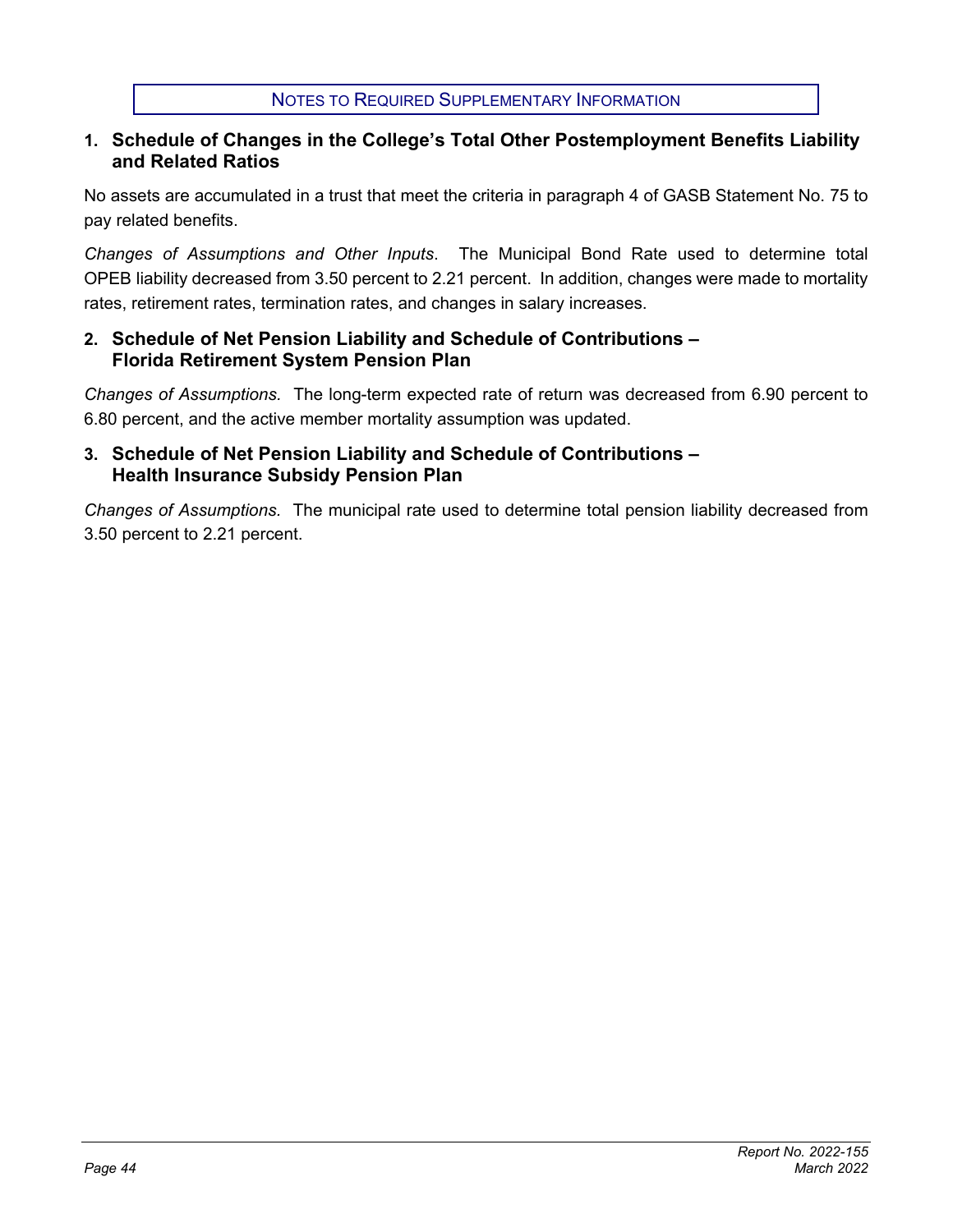<span id="page-48-0"></span>

Sherrill F. Norman, CPA Auditor General

# **AUDITOR GENERAL STATE OF FLORIDA**

Claude Denson Pepper Building, Suite G74 111 West Madison Street Tallahassee, Florida 32399-1450



Phone: (850) 412-2722 Fax: (850) 488-6975

The President of the Senate, the Speaker of the House of Representatives, and the Legislative Auditing Committee

## **INDEPENDENT AUDITOR'S REPORT ON INTERNAL CONTROL OVER FINANCIAL REPORTING AND ON COMPLIANCE AND OTHER MATTERS BASED ON AN AUDIT OF FINANCIAL STATEMENTS PERFORMED IN ACCORDANCE WITH** *GOVERNMENT AUDITING STANDARDS*

We have audited, in accordance with the auditing standards generally accepted in the United States of America and the standards applicable to financial audits contained in *Government Auditing Standards* issued by the Comptroller General of the United States, the financial statements of the North Florida College, a component unit of the State of Florida, and its discretely presented component unit as of and for the fiscal year ended June 30, 2021, and the related notes to the financial statements, which collectively comprise the College's basic financial statements, and have issued our report thereon dated March 16, 2022, included under the heading **INDEPENDENT AUDITOR'S REPORT**. Our report includes a reference to other auditors who audited the financial statements of the discretely presented component units, as described in our report on the College's financial statements. This report does not include the results of the other auditors' testing of internal control over financial reporting or compliance and other matters that are reported on separately by those auditors.

## **Internal Control Over Financial Reporting**

In planning and performing our audit of the financial statements, we considered the College's internal control over financial reporting (internal control) as a basis for designing audit procedures that are appropriate in the circumstances for the purpose of expressing our opinions on the financial statements, but not for the purpose of expressing an opinion on the effectiveness of the College's internal control. Accordingly, we do not express an opinion on the effectiveness of the College's internal control.

A *deficiency in internal control* exists when the design or operation of a control does not allow management or employees, in the normal course of performing their assigned functions, to prevent, or detect and correct, misstatements on a timely basis. A *material weakness* is a deficiency, or a combination of deficiencies, in internal control such that there is a reasonable possibility that a material misstatement of the College's financial statements will not be prevented, or detected and corrected on a timely basis. A *significant deficiency* is a deficiency, or a combination of deficiencies, in internal control